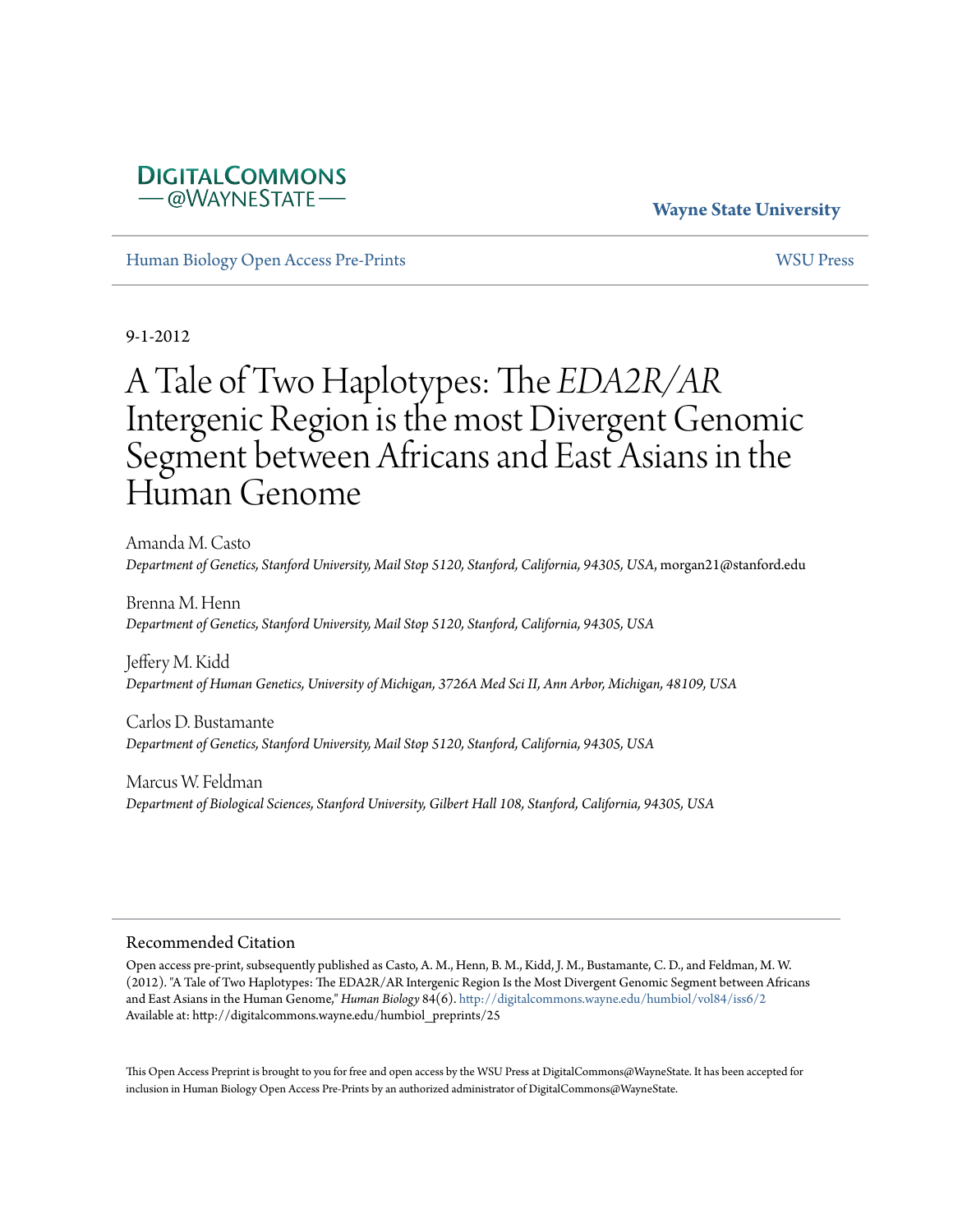# **A Tale of Two Haplotypes: The** *EDA2R/AR* **Intergenic Region is the most Divergent Genomic Segment between Africans and East Asians in the Human Genome**

**Research Article**

**Amanda M. Casto<sup>1</sup> , Brenna M. Henn<sup>1</sup> , Jeffery M. Kidd2 , Carlos D. Bustamante<sup>1</sup> , and Marcus W. Feldman<sup>3</sup>**

**1 Department of Genetics, Stanford University, Mail Stop 5120, Stanford, California, 94305, USA 2 Department of Human Genetics, University of Michigan, 3726A Med Sci II, Ann Arbor, Michigan, 48109, USA 3 Department of Biological Sciences, Stanford University, Gilbert Hall 108, Stanford, California, 94305, USA**

> **Corresponding Author: Amanda M. Casto Department of Genetics Stanford University Mail Stop 5120 Stanford, California, 94305 USA morgan21@stanford.edu**

**Key Words: Human, Evolution, Selection, Haplotype, X Chromosome**

**Running Head: Evolutionary History of the** *EDA2R/AR* **Intergenic Region**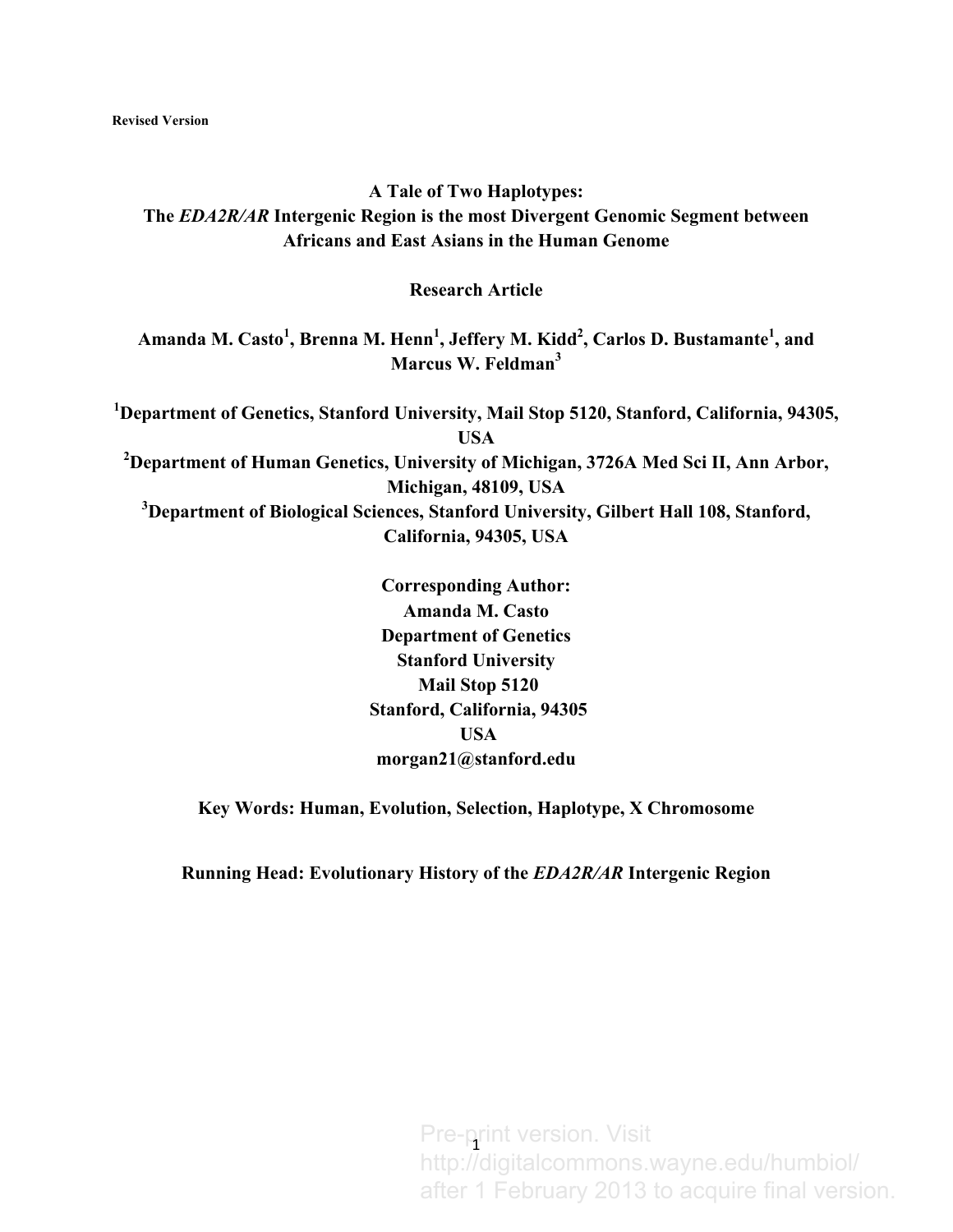### **Abstract**

Single nucleotide polymorphisms (SNPs) with large allele frequency differences between human populations are relatively rare. The longest run of SNPs with an allele frequency difference of one between the Yoruba of Nigeria and the Han Chinese is found on the long arm of the X chromosome in the intergenic region separating the *EDA2R* and *AR* genes. It has been proposed that the unusual allele frequency distributions of these SNPs are the result of a selective sweep affecting African populations that occurred after the Out-of-Africa migration. To investigate the evolutionary history of the *EDA2R/AR* intergenic region, we characterized the haplotype structure of 52 of its highly-differentiated SNPs. Using a publicly-available dataset of 3,000 X chromosomes from 65 human populations, we found that nearly all human X chromosomes carry one of two modal haplotypes for these 52 SNPs. The predominance of two highly divergent haplotypes at this locus was confirmed using a subset of individuals sequenced to high coverage. The first of these haplotypes, the  $\alpha$  haplotype, is at high frequencies in most of the African populations surveyed and likely arose prior to the separation of African populations into distinct genetic entities. The second, the β haplotype, is frequent or fixed in all non-African populations and likely arose in East Africa prior to the Out-of-Africa migration. We also observed a small group of rare haplotypes with no clear relationship to the α and β haplotypes. These haplotypes occur at relatively high frequencies in African hunter-gatherer populations, like the San and Mbuti Pygmies. Our analysis indicates that these haplotypes are part of a pool of diverse, ancestral haplotypes that have now been almost entirely replaced by the α and β haplotypes. We suggest that the rise of the  $\alpha$  and  $\beta$  haplotypes was the result of the demographic forces that human populations experienced during the formation of modern African populations and the Out-of-Africa migration. However, we also present evidence that this region is the target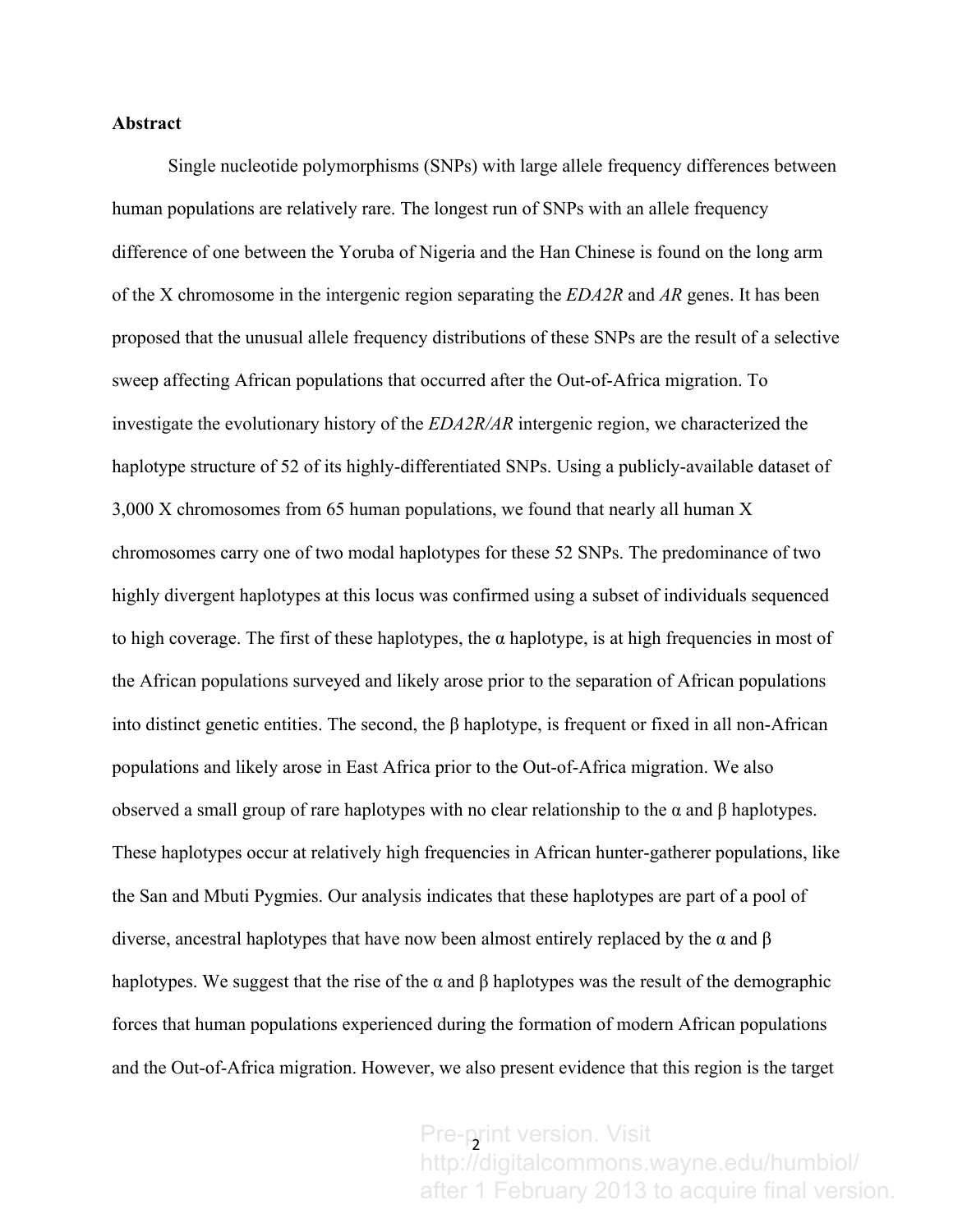of selection in the form of positive selection on the α and β haplotypes and of purifying selection against  $\alpha/\beta$  recombinants.

## **Introduction**

In humans, SNPs with large allele frequency differences between closely related populations are extremely rare [Coop et al. 2009]. There are some examples of SNPs in humans that have an allele frequency difference of one between distantly related populations, such as the Yoruba of Nigeria and the Han Chinese of East Asia [Coop et al. 2009; Casto et al. 2010; Lambert et al. 2010]. These SNPs are also relatively uncommon. There are only 71 such SNPs out of 656,995 SNPs surveyed in the CEPH-HGDP sample set [Casto et al. 2010]. Of these, 68 reside on the X chromosome [Casto et al. 2010]. X-linked SNPs, in general, tend to have higher  $F_{st}$  scores than their autosomal counterparts [Casto et al. 2010; Lambert et al. 2010]. This is likely the result of the increased effects of genetic drift on the X chromosome because of its smaller effective population size and the greater exposure of X-linked non-neutral variants to selection in males [Vicoso and Charlesworth 2006; Casto et al. 2010; Lambert et al. 2010].

When a large SNP allele frequency difference exists between African and non-African populations, the derived allele is almost always at high frequency outside of Africa [Lambert et al. 2010]. Again this is likely the result of both genetic drift and selection. The bottlenecks that characterized the Out-of-Africa migration and subsequent founding events gave rare derived alleles the opportunity to reach high frequencies in some populations [Reed and Tishkoff 2006; Li et al. 2008]. This might have been particularly true for X-linked SNPs as there is evidence that the X chromosome passed through a more severe Out-of-Africa bottleneck than did the autosomes [Keinan et al. 2009; Keinan and Reich 2010]. Selection may also have played a role as low frequency derived alleles interacted favorably with new environments outside of Africa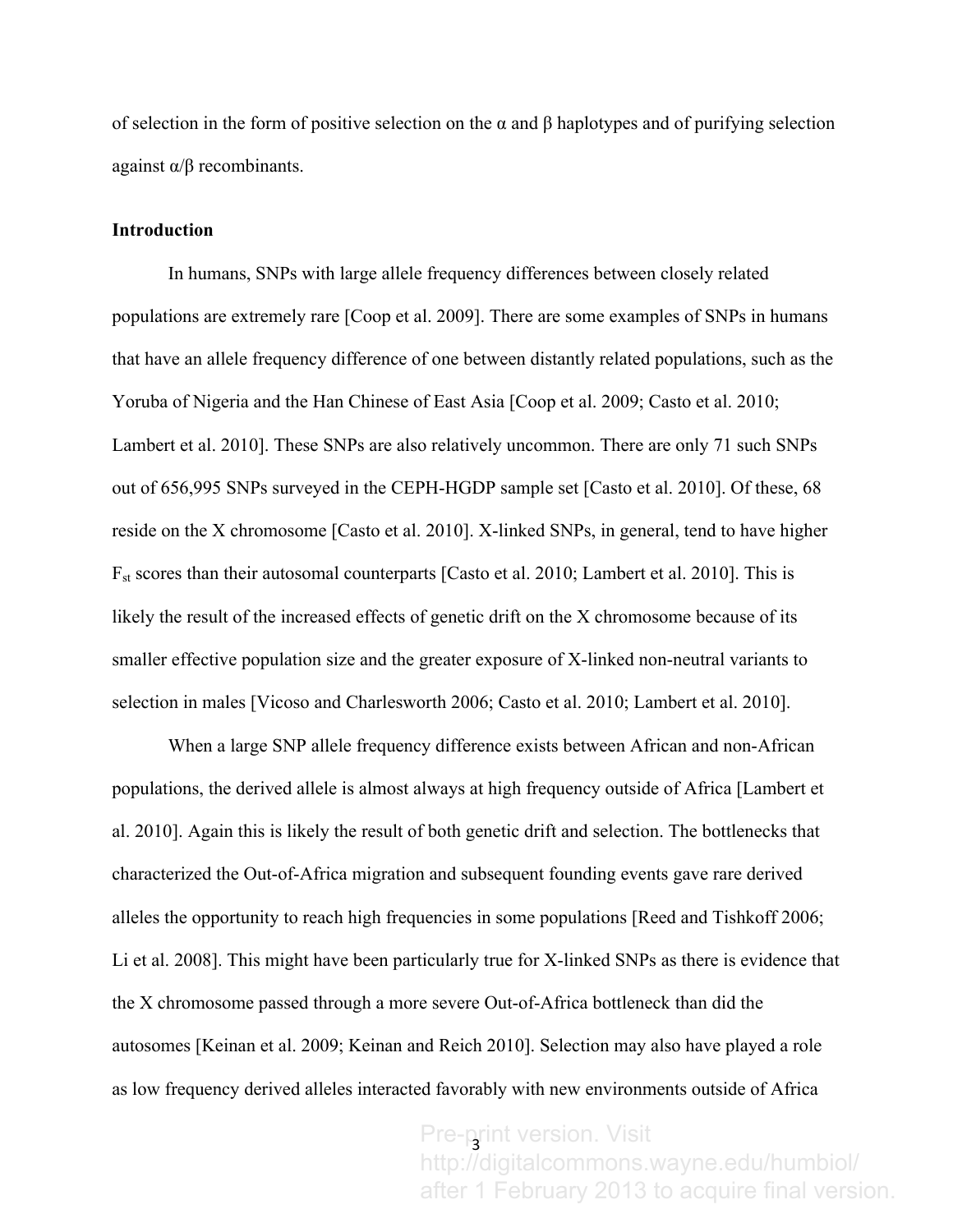[Hancock et al. 2010]. There are, however, some exceptions. The derived Duffy allele, which is thought to provide protection against malaria, reaches high frequencies in many African populations [Hamblin and DiRienzo 2000]. Additionally, the intergenic region separating the *EDA2R* gene from the androgen receptor (*AR*) on the X chromosome contains a cluster of SNPs with large allele frequency differences between the Yoruba and the Han, a number of which have high derived allele frequencies in Africa [Casto et al. 2010; Lambert et al. 2010]. This run of highly-differentiated SNPs coupled with a reduction in haplotype heterozygosity observed in the Yoruba is suggestive of a selective sweep at this locus in Africans. Lambert et al. [2010] proposed that this sweep occurred after the Out-of-Africa migration as the ancestral alleles of many SNPs in this region are at high frequency in non-Africans despite the derived allele being nearly fixed in many African populations. However, a post Out-of-Africa selective sweep affecting most African populations seems unlikely given the deep genetic substructure in Africa and broad range of environments within which Africans live [Tishkoff et al. 2009; Schuster et al. 2010; Henn et al. 2011].

To investigate these conflicting hypotheses, we conducted a detailed study of the haplotype structure of the *EDA2R*/*AR* intergenic region. Using a composite dataset of 3,000 X chromosomes from many human populations, we found that nearly all of them carried one of two highly divergent haplotypes in this region. This same pattern was observed when we analyzed full sequence data for 26 additional X chromosomes. We discuss how the coexistence of these two haplotypes in some African populations explains the existence of so many SNPs with high derived allele frequencies in Africa and high ancestral allele frequencies in non-Africans without invoking a recent pan-African selective sweep.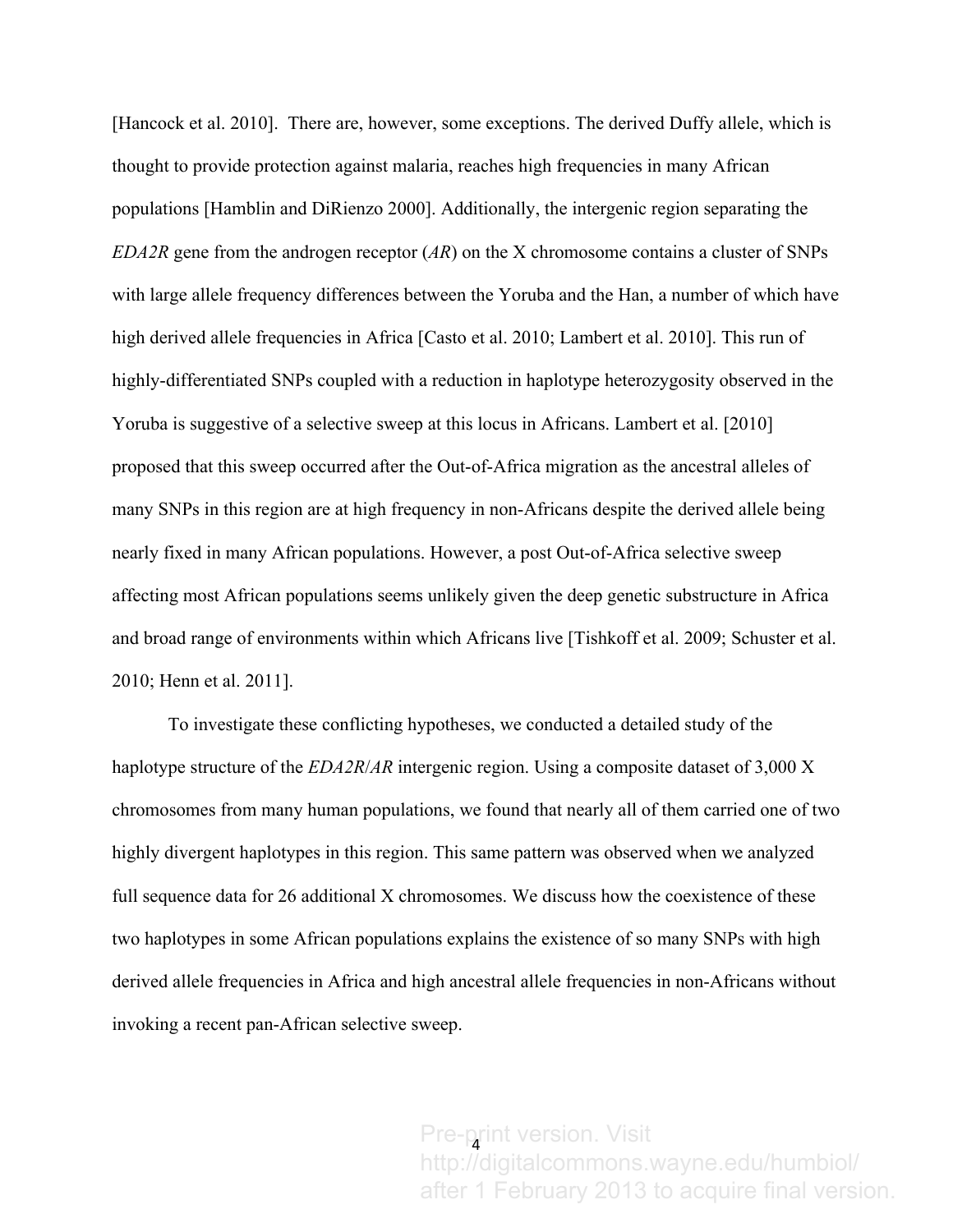#### **Methods**

#### **Datasets**

We used three SNP datasets in our analysis. The first, the CEPH-HGDP dataset, includes 938 individuals from 51 globally-dispersed populations [Li et al. 2008]. These 938 individuals carry a total of 1261 X chromosomes. The second, the HapMap dataset, contains 1521 X chromosomes from 11 populations that were genotyped as part of the HapMap3 phase of the HapMap project [The International HapMap 3 Consortium 2010]. Appendix Table 1 lists the names and descriptions of the populations in the HapMap dataset; abbreviations for these population names will be used in the text. The third, the Khoisan dataset, includes 91 individuals from three African populations [Henn et al. 2011]. These 91 individuals carry a total of 129 X chromosomes.

We also used sequence data for 26 male individuals from the HapMap3 sample set [Kidd] et al. In Review].

## Genomic Segment

We focused our analyses on the region of the X chromosome from  $66,036,841$  to 66,580,944 (NCBI36/hg18 Assembly), which we will subsequently refer to as the "540KB region". This region contains a total of 67 SNPs for which there is genotypic information available from all three of the SNP datasets described above.

## Ancestral/Derived Alleles

We determined the identity of the ancestral and derived alleles for some of the SNPs in our region of interest using information from three different sources. The first comprised genotypes for two chimpanzees that were analyzed by Li et al. [2008] alongside the CEPH-HGDP samples. The second consisted of alignments of human, chimpanzee, orangutan,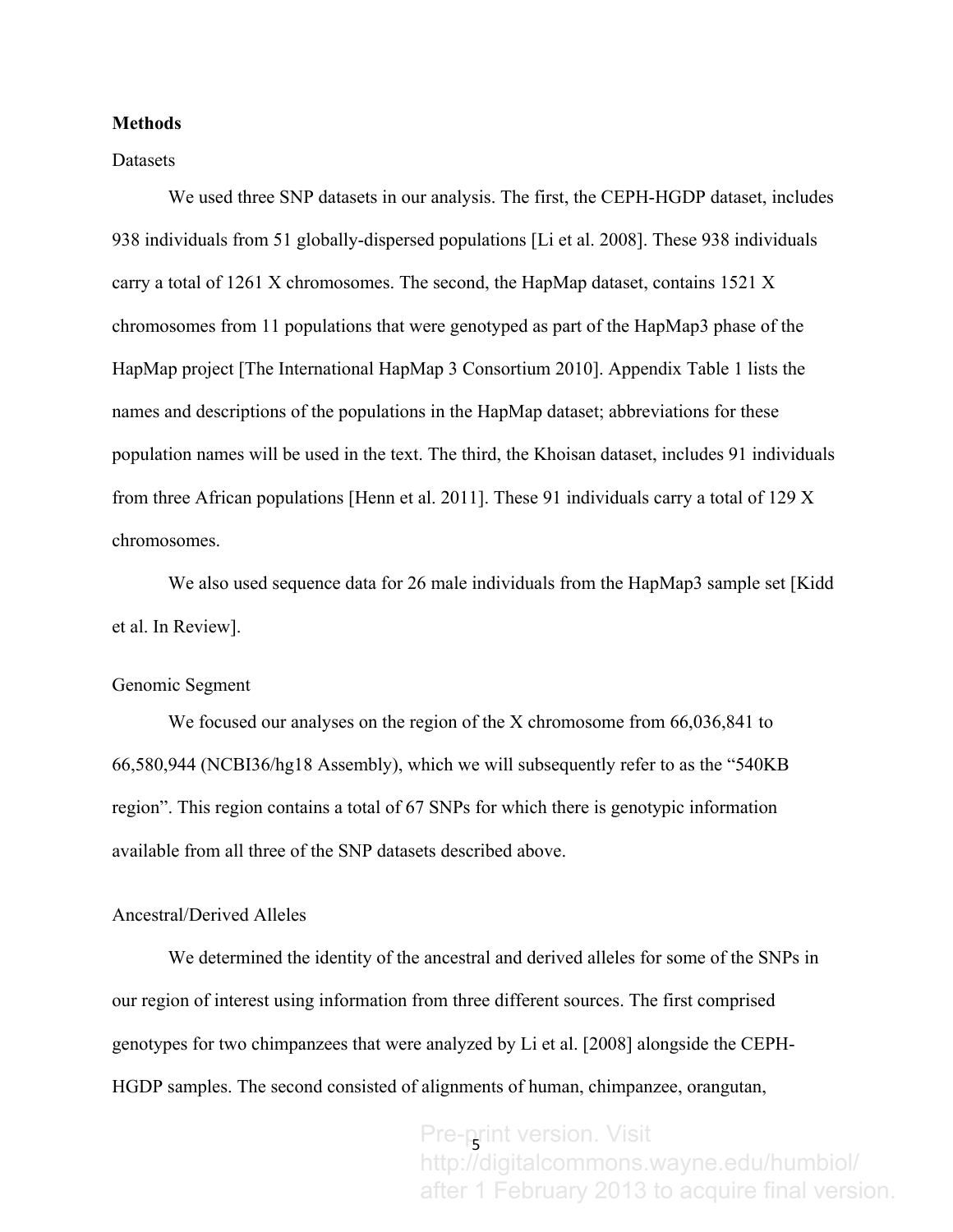macaque, and rhesus genome sequences available on the UCSC Genome Browser [Kent et al. 2002]. The third was ancestral/derived allele assignments available from the DBSNP database [Sherry et al. 2001]. Information on all SNPs was not available from every source. When ancestral/derived allele assignments were available from just one of these sources for a given SNP, we used that source's assignments. If ancestral/derived allele assignments were reported in multiple sources for a SNP, we only assigned ancestral/derived alleles to the SNP if all sources agreed which allele was derived and which ancestral.

## Networks

Haplotype networks were created using NETWORK version 4.6.0.0 [Bandelt et al. 1999]. We created the networks using the Median Joining Method followed by post-processing with the MP Calculation option. The final versions of the networks displayed as figures were created using the tools found under NETWORK's "Draw Network" menu.

## Tajima's D

Tajima's D values and corresponding p-values were calculated using DnaSP [Rozas and Rozas 1995].

#### Recombination Analysis

We calculated recombination rates for certain sets of HapMap X chromosomes using the *interval* program from the LDhat package [McVean et al. 2004]. We calculated the recombination rate of the β haplotype with itself in the CEU, TSI, and MKK populations (see Appendix Table 1 for full names of populations) using as input the chromosomes from those populations that carried the β haplotype or one of its satellites. The recombination rate of the  $\alpha$ haplotype with itself was calculated in the MKK and LWK populations using only the chromosomes that carried the  $\alpha$  haplotype or one of its satellites. Overall recombination rates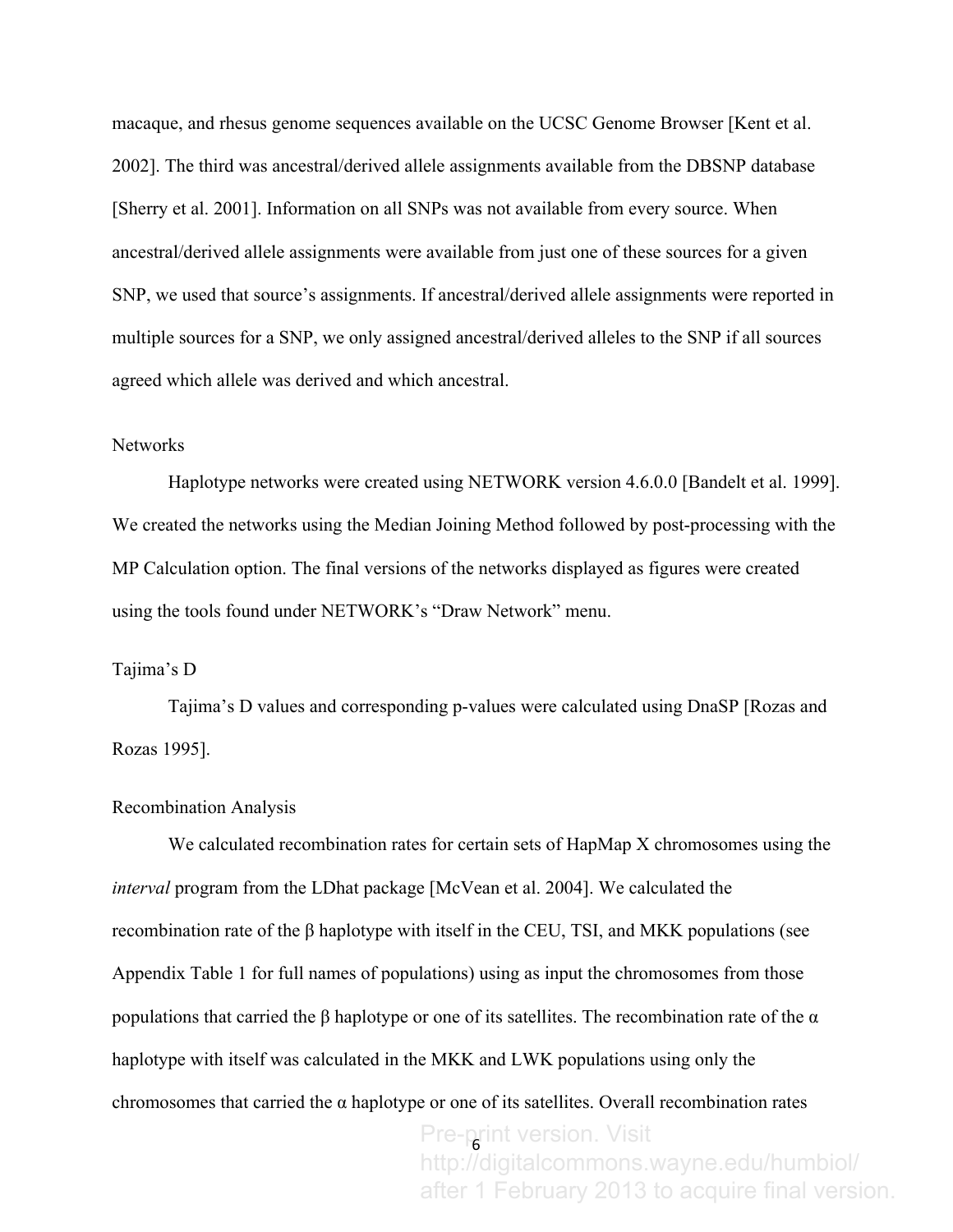were calculated in the CEU, TSI, LWK, and MKK populations using all chromosomes except those carrying complex haplotypes. *interval* was run using a block penalty of 5, a total of 1,000,000 iterations for the rjMCMC procedure, and 2,000 updates between samples. The *stat* program was used to summarize the results of *interval*, discarding 50 samples as burn-in. *stat* gave as output an estimate of  $\rho = 3N<sub>e</sub>r$  between each of the 133 adjacent pairs of SNPs in the 540KB region for all the sample sets described above. For each sample set, we ran *interval* and *stat* 10 times. We then averaged the 1,330 estimates of ρ for the 540KB region for each sample set (10 estimates, one for each *interval* run, for each of the 133 adjacent SNP pairs in the 540kb region). Using a value of 10,000 for N<sub>e</sub>, we divided this average  $\rho$  by 30,000 to arrive at the estimates of r given in the text.

We also simulated recombination between the  $\alpha$  and  $\beta$  haplotypes using a program we wrote in *perl*. Kong et al. [2002] estimated the genetic map distance for the 1MB region containing the 540KB region (Chromosome X 66KB-67KB, hg18 assembly) to be 0.7 cM; this translates into a recombination rate of 7.0 x  $10^{-9}$  per base pair. We therefore simulated two SNP loci with an interlocus recombination rate of 0.00378, which is equivalent to 540,000 times 7 x 10<sup>-9</sup>. That is, the likelihood of recombination between these two loci is equivalent to the likelihood of recombination in a 540KB genomic region with a per base recombination rate of 7  $x 10^{-9}$ . We began each run at time zero with 30,000 simulated chromosomes, 20,000 carried by diploid females and 10,000 carried by haploid males. At time zero, there was complete linkage between the alleles of the two simulated SNPs such that all chromosomes were either AB or ab. We varied the frequency of the "minor" haplotype from 0.05 to 0.2. These values were chosen to approximate the frequency of the  $\alpha$  haplotype in the CEU and TSI (0.12 and 0.16, respectively) and the frequency of the  $\beta$  haplotype in the LWK and MKK (0.04 and 0.21, respectively). The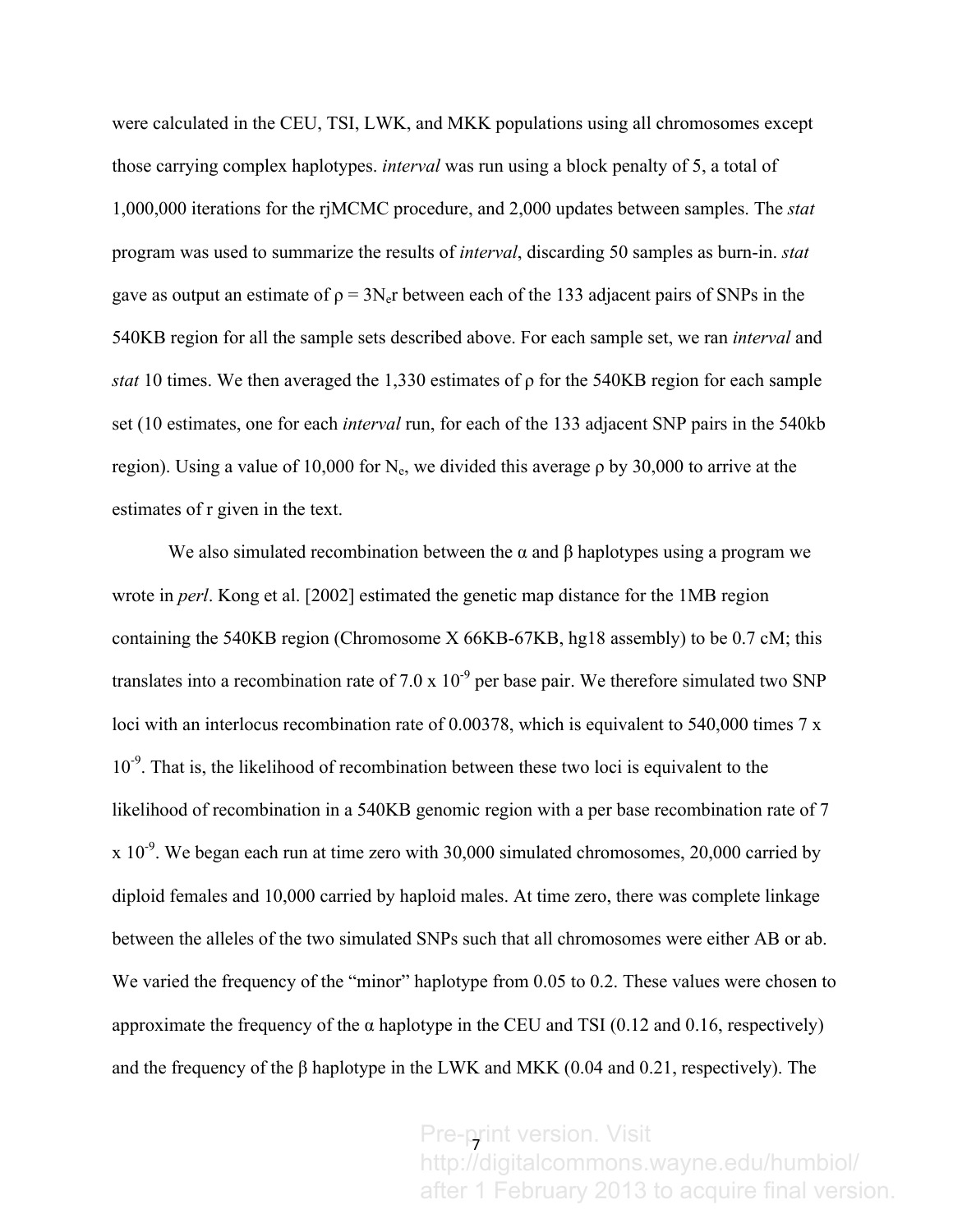time since the settlement of Europe by human populations is usually given as  $\sim$ 40,000 years ago [Soares et al. 2010], which is equivalent to 1600 generations at 25 years a generation or 2000 generations for 20 years a generation, while the Out-of-Africa migration is usually thought to have been at least 60,000 years ago, equivalent to 2400 generations at 25 years a generation or 3000 generations at 20 years a generation [McEvoy et al. 2011]. We ran our simulation for 1500, 2000, 2500, or 3000 generations. In each generation, each female randomly mates with a male. Recombination occurs in the female at the rate given above. If recombination occurs in a female carrying an AB and an ab chromosome, Ab and aB chromosomes result. Each mating contributes a male and female offspring to the next generation (that is, this simulation models constant population size and equal fitness of all individuals) with each female passing at random one of her two chromosomes on to each offspring. After the set number of generations, the number of recombinant chromosomes out of 30,000 was counted. For each pair of input variables (frequency of minor haplotype and number of generations), this value was averaged over 100 runs.

#### **Results**

The  $\alpha$  and  $\beta$  Haplotypes

We began by drawing a median-joining network of the haplotypes formed by the 67 SNPs (see Methods) within the 540KB region for all individuals in our combined SNP dataset. This network, two representations of which are shown in Figure 1, is primarily characterized by two tight clusters of haplotypes, separated by a long internal branch. This type of network has been referred to as a "dumbbell phylogeny" and is typical of sample sets having two subgroups that have been separated for some length of time [Avise 2000]. The long internal branch in our network represents 52 out of the 67 SNPs in the region of interest; these same 52 SNPs have an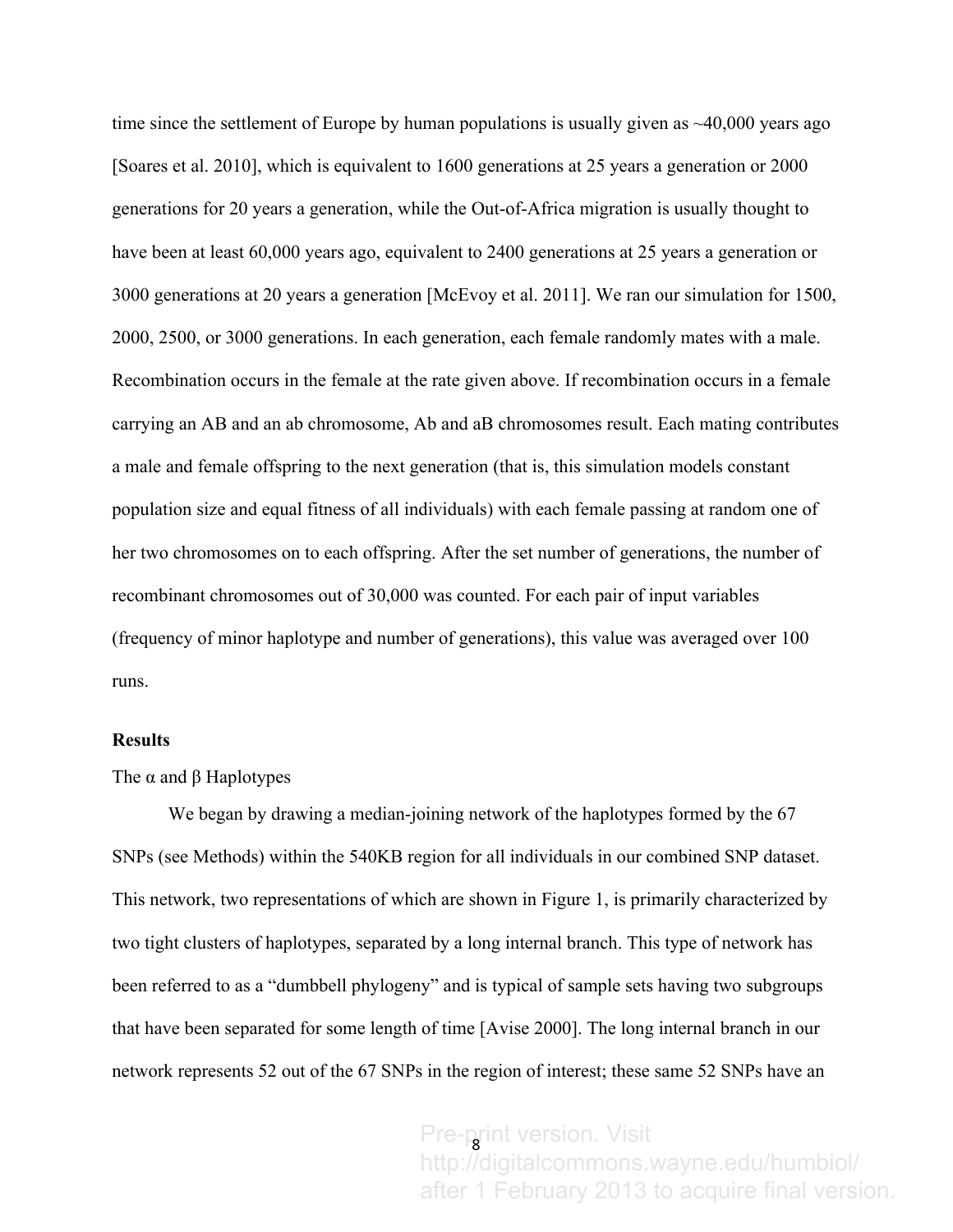allele frequency difference of 1.00 between the Yoruba and the Han Chinese in the HGDP dataset [Li et al. 2008]. To simplify our initial analysis, we proceeded by characterizing the haplotypes defined by these 52 SNPs, which we subsequently call the "haplotype-defining" SNPs. We named the haplotype shared by all Yoruba X chromosomes the "α" haplotype and the haplotype common to all Han Chinese X chromosomes the "β" haplotype (see Table 1 for haplotype sequences). These two haplotypes account for 93.5% (2,721 of 2,911) of all the X chromosomes in the combined dataset.

The frequencies of these two haplotypes in the individual populations of the combined dataset are shown in Figure 2. Overall, the X chromosomes in our composite dataset illustrate that the α haplotype is fixed in some African populations while the β haplotype is fixed in most East Asian and American populations. Both haplotypes are found at significant frequencies in the populations of the Middle East, Europe, Central Asia, Oceania, and East Africa. Complete frequency data for the α and β haplotypes in all studied populations can be found in Appendix Table 2.

 To ensure that the haplotype frequencies discussed above are not the result of phasing error, we also compiled haplotype frequency data separately for chromosomes from males and females. We found haplotype frequencies to be similar when comparing chromosomes from the two genders. In particular, the frequency of the α haplotype was 30.0% and 28.6%, respectively, among chromosomes from females and males and the frequency of the β haplotype was 63.9% and 64.2%, respectively, among chromosomes from females and males. Complete frequency data for the two genders can be found in Appendix Table 3.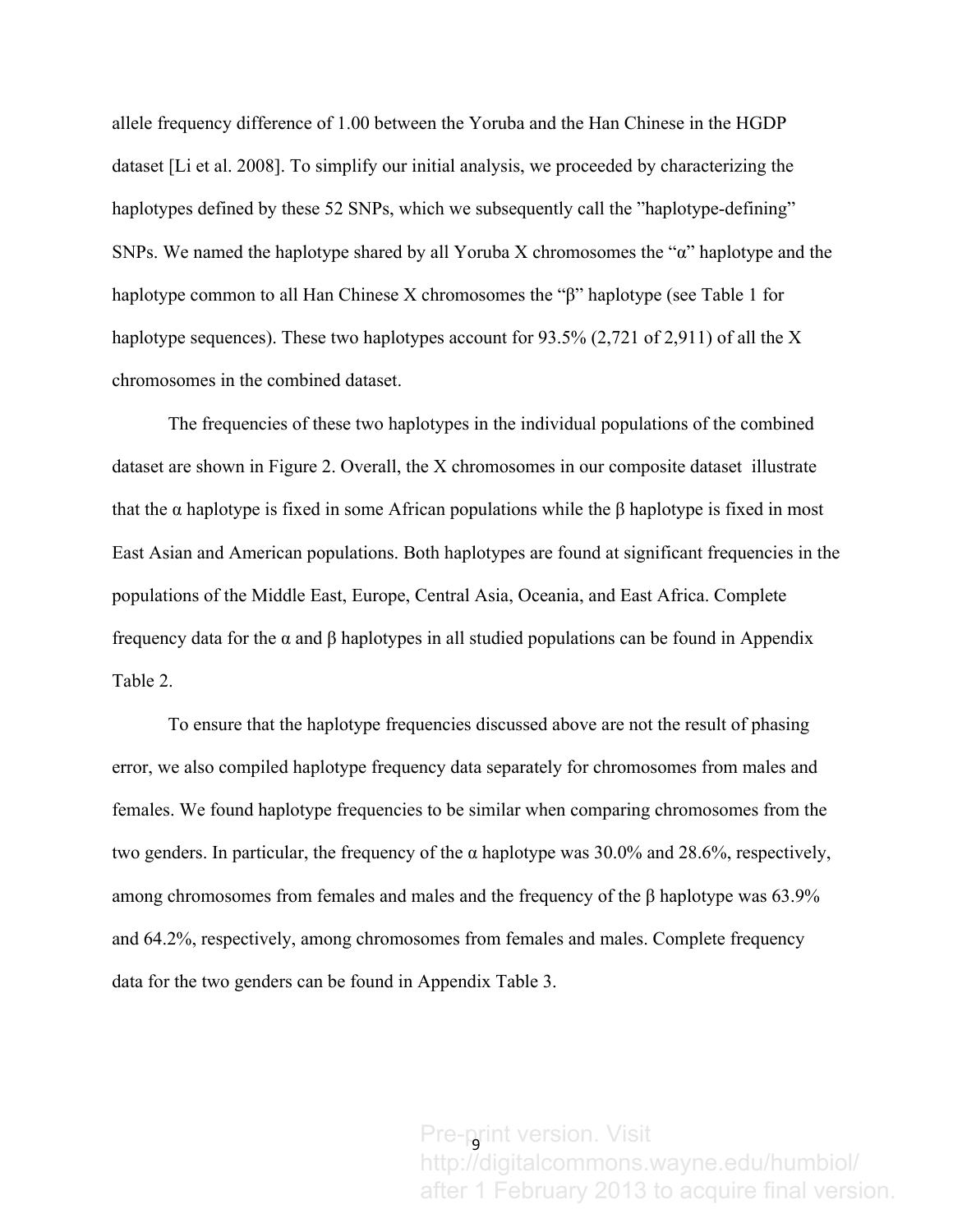The "Satellite", Recombinant, and "Complex" Haplotypes

The combined dataset contains a total of 2,911 X chromosomes; of these, 2,721 (93.5%) carried the α or β haplotype. We separated the haplotypes carried by the remaining 190 chromosomes into three general types. The first type included haplotypes which differed from either the  $\alpha$  or  $\beta$  haplotype at four SNPs or less; we called these the "satellite" haplotypes. One satellite haplotype,  $\alpha(25)$ , was particularly common (see Table 1 for sequence information). It was observed a total of 60 times, almost exclusively on chromosomes from African populations. The second type of non- $\alpha$ , non- $\beta$  haplotype included those that appeared to be single recombinants of the two major haplotypes. Only 45 X chromosomes in our dataset carried a recombinant haplotype, including 21 that carried the βαSR39 haplotype and 13 that carried the βαSR25 haplotype (see Table 2). We called the third type of non-α, non-β haplotype the "complex" haplotypes. These differed from both of the two major haplotypes at a large number of SNPs, but were not obviously the product of recombination between them. The most common complex haplotype was ComplexLWK1, which was observed 11 times. All complex haplotypes were found on X chromosomes from African populations or from admixed populations with African ancestry, except for two CEU chromosomes with complex haplotypes (ComplexCEU1 and ComplexCEU2). Within individual African populations, the incidence of complex haplotypes ranged from 33% and 20% in the CEPH-HGDP Mbuti and San, respectively to 0% in CEPH-HGDP Biaka Pygmies, Bantu, Mandenka, and Yoruba, and in the Khoisan-speaking Hadza. Haplotype frequencies for all satellite, recombinant, and complex haplotypes in all studied populations are listed in Appendix Table 2.

In an effort to understand the relationship of the complex haplotypes to the  $\alpha$  and  $\beta$ haplotypes and to each other, we attempted to identify the ancestral and derived alleles of the SNPs under study; we were able to do this for 50 of the 52 haplotype-defining SNPs (see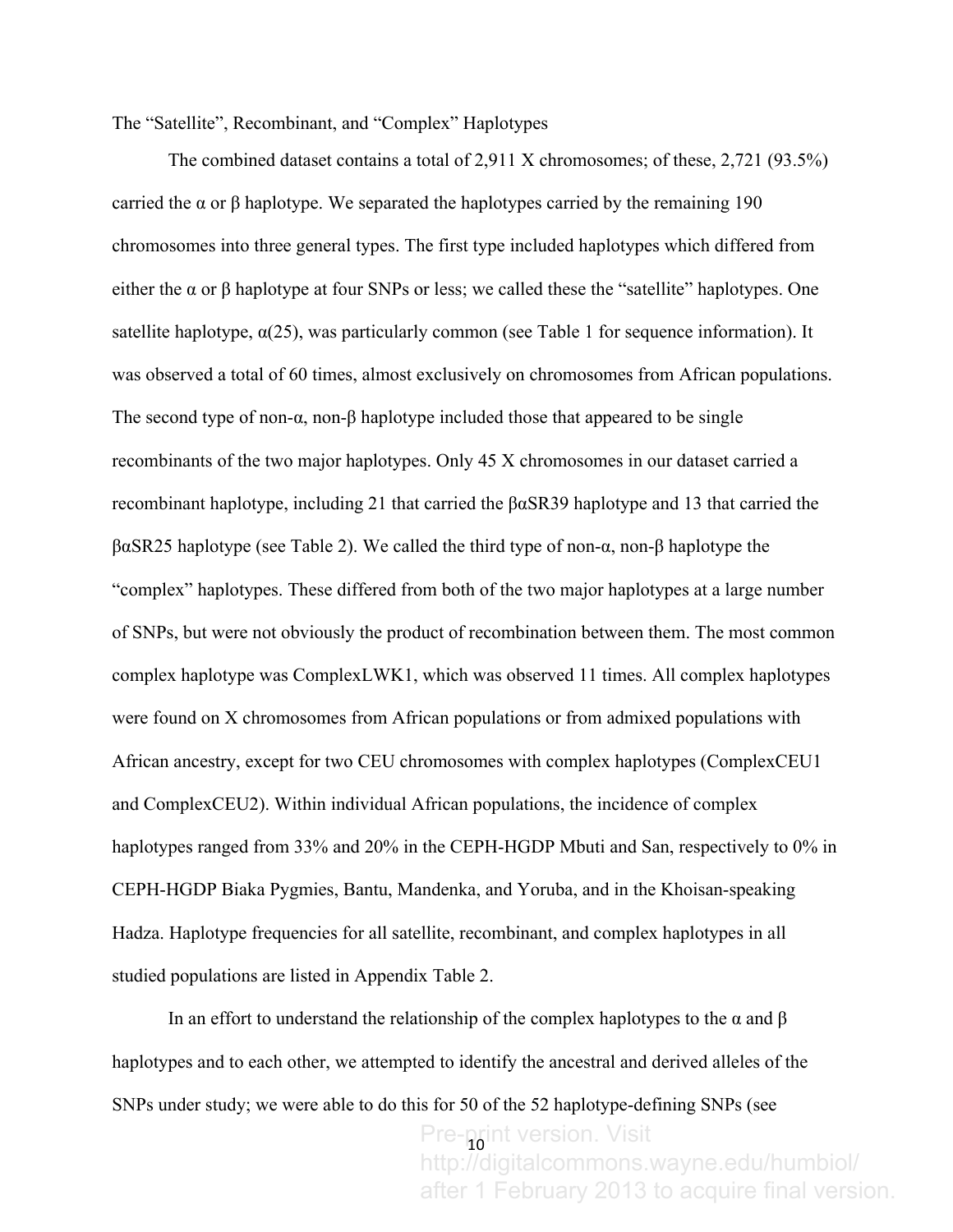Methods). The  $\alpha$  haplotype carries a total of 30 ancestral alleles and 20 derived alleles while the β haplotype is composed of 20 ancestral alleles and 30 derived alleles. The number of derived alleles carried by the complex haplotypes ranged from 10 to 28. Ten derived alleles are seen on the ComplexLWK1 haplotype as well as on ComplexMKK2. Only three of the complex haplotypes carried more than 20 derived alleles; these included both the complex haplotypes seen in CEU individuals as well as ComplexMKK3, which differs from the β haplotype at only six SNPs. The possible mutational paths among the complex haplotypes and between the complex haplotypes and the  $\alpha$  and  $\beta$  haplotypes are illustrated in a median joining network shown in Appendix Figure 1.

## Haplotypes from Full Sequence Data

The SNPs described above were obtained from ascertained array data and are only a subset of the total number of SNPs within the 540KB region. Thus, they may not be representative of the overall genetic variation that exists in this genomic segment. We therefore obtained full X chromosome sequence data from a Complete Genomics dataset [Kidd et al. In Review] for 26 male individuals from the HapMap3 populations (see Methods). Using information from the 1,003 variable sites found between 66,036,841 and 66,580,944 on the X chromosome, we constructed a median joining network illustrating the relationship between the haplotypes carried by all 26 individuals (Figure 3). Within this network, all 26 haplotypes fall into only one of two highly differentiated clusters. Using the 52 haplotype-defining SNPs, we find that all the individuals in the bottom cluster carry the  $\alpha$  haplotype haplotype while all the individuals in the top cluster carry the  $\beta$  haplotype. The long-branch separating the two clusters represents a total of 340 sites which are fixed for one allele amongst members of the α cluster and the other allele amongst members of the  $\beta$  cluster. No individuals carrying satellite, complex,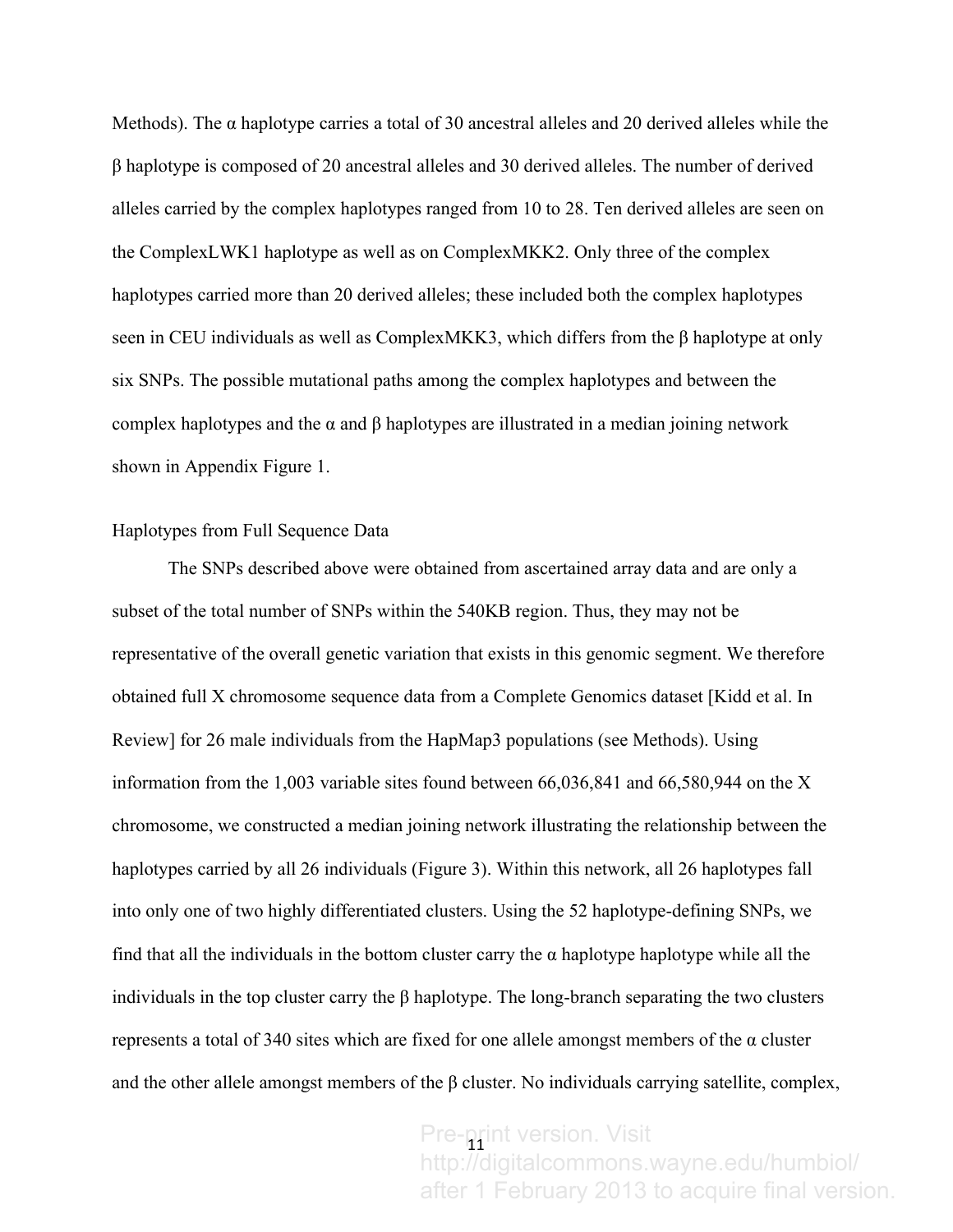or recombinant haplotypes were observed amongst the 26 individuals for which full-sequence data is available, reinforcing the relative rarity of these haplotypes compared to the  $\alpha$  and  $\beta$ haplotypes.

#### α and β Haplotype Networks

As illustrated in Figure 1, the majority of the individuals in the combined dataset fall into one of the two tight clusters at opposite ends of the haplotype network. Assuming that each of these clusters arose from the expansion of a single "founding" haplotype, the network structure of these two clusters could be informative about the evolution of the  $\alpha$  and  $\beta$  haplotypes. To evaluate these two clusters for substructure, we drew one network containing only individuals with the  $\alpha$  haplotype or one of its satellites and one network containing only individuals with the β haplotype or one of its satellites; these networks include information from all 67 SNPs genotyped in the combined SNP dataset. These two networks are indeed quite different from one another. The  $\alpha$  network (Figure 4A) lacks a single distinct center, as commonly observed haplotypes appear throughout the network. The β haplotype network (Figure 4B), even though it represents many more individuals (1900 in the β network versus 938 in the α network), has many fewer unique haplotypes. It also has a star-like quality not observed in the network depicted in Figure 4A, with the common haplotypes clustered in the center and many rare haplotypes radiating out from this center.

We similarly noted that the structures of the  $\alpha$  and  $\beta$  clusters in Figure 3 are somewhat different from one another. The β cluster has a star-like character much like the network depicted in Figure 4B. The  $\alpha$  cluster instead has a long internal branch off which individual haplotypes sequentially arise. We calculated Tajima's D values for the  $\alpha$  and  $\beta$  clusters in Figure 3 [Tajima] 1989; Rozas and Rozas 1995]. The D value for the  $\alpha$  cluster is -1.42 (p > 0.10) implying that the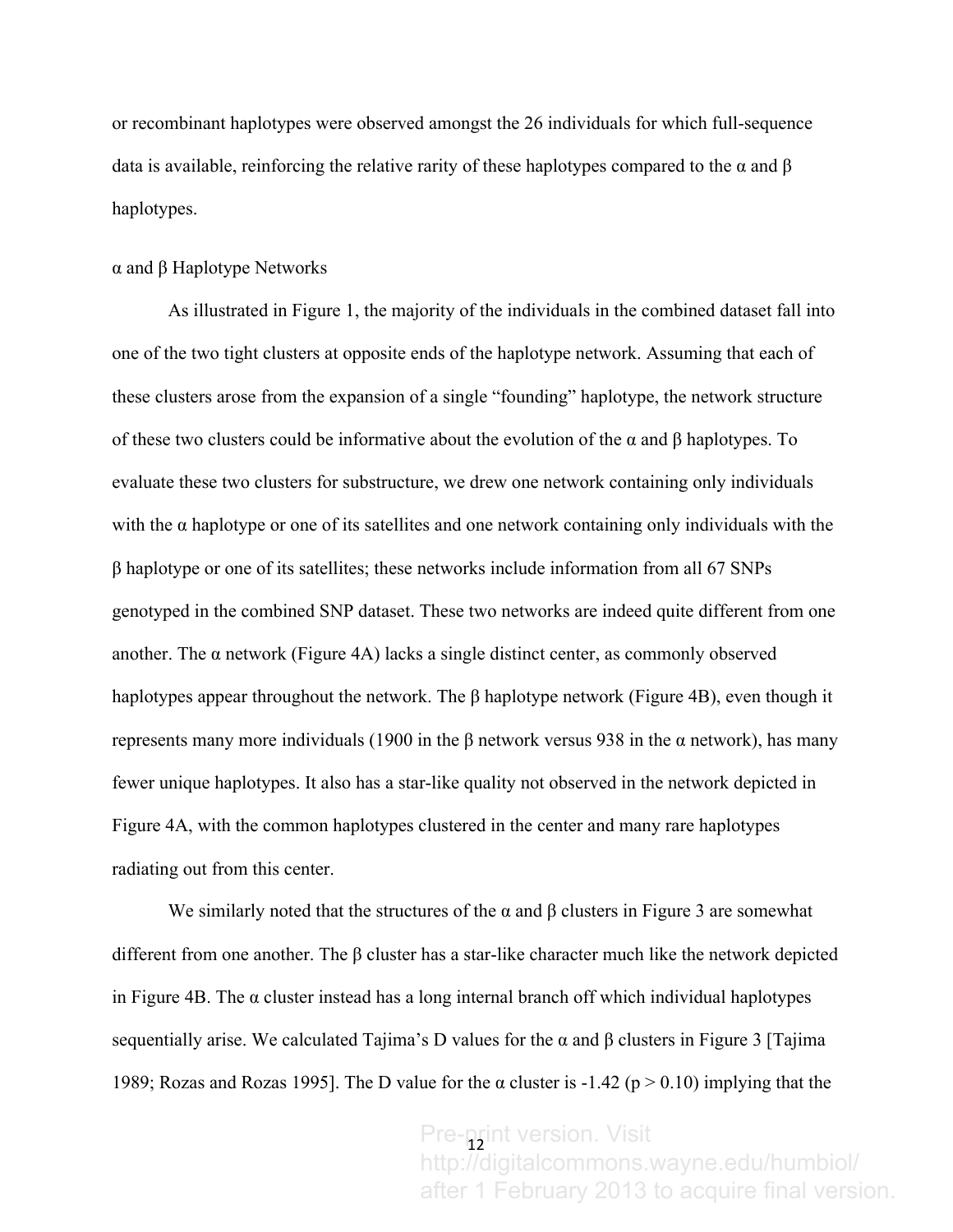expansion of the  $\alpha$  haplotype is consistent with a neutral model of constant population growth [Tajima 1989; DiRienzo and Wilson 1991]. The D value for the  $\beta$  cluster is -2.35 (p < 0.01) which may indicate that this haplotype has undergone a period of exponential expansion in the past [Tajima 1989; DiRienzo and Wilson 1991].

## Recombination Rates

On the 26 chromosomes for which we have full sequence data, there is no evidence of recombination between the α and β haplotypes in the 540KB region. This is also true for the vast majority of the 3,000 chromosomes in our SNP dataset, even though the  $\alpha$  and  $\beta$  chromosomes co-segregate in the populations of East Africa, the Middle East, Europe, Central Asia, and Oceania. Given this observation, we carried out the following analyses to try to ascertain whether there was a true deficit of recombinant chromosomes in our sample set given the recombination rate in the region. Kong et al. [2002] estimated the genetic map distance for the 1MB region containing the 540KB region (Chromosome X 66KB-67KB, hg18 assembly) to be 0.7 cM; this translates into a recombination rate of 7.0 x  $10^{-9}$  per base pair. We used the program LDhat [McVean et al. 2004] to directly estimate an average population recombination rate across the 540KB region using HapMap data from the CEU and TSI populations; we obtained values of 8.86 x  $10^{-13}$  and 3.59 x  $10^{-12}$ , respectively, for these two populations. However, we also calculated population recombination rates for the subset of CEU and TSI chromosomes carrying the  $\beta$  haplotype or one of its satellites and obtained values of 1.05 x 10<sup>-9</sup> and 8.29 x 10<sup>-9</sup>, respectively, estimates much closer to that of Kong et al. [2002]. Kong et al.'s [2002] estimate was made using data from a European population and recombination rates are known to vary among populations [Kong et al. 2010]. However, we did observe a similar trend for the LWK and MKK populations. When we used LDhat to estimate population recombination rates for the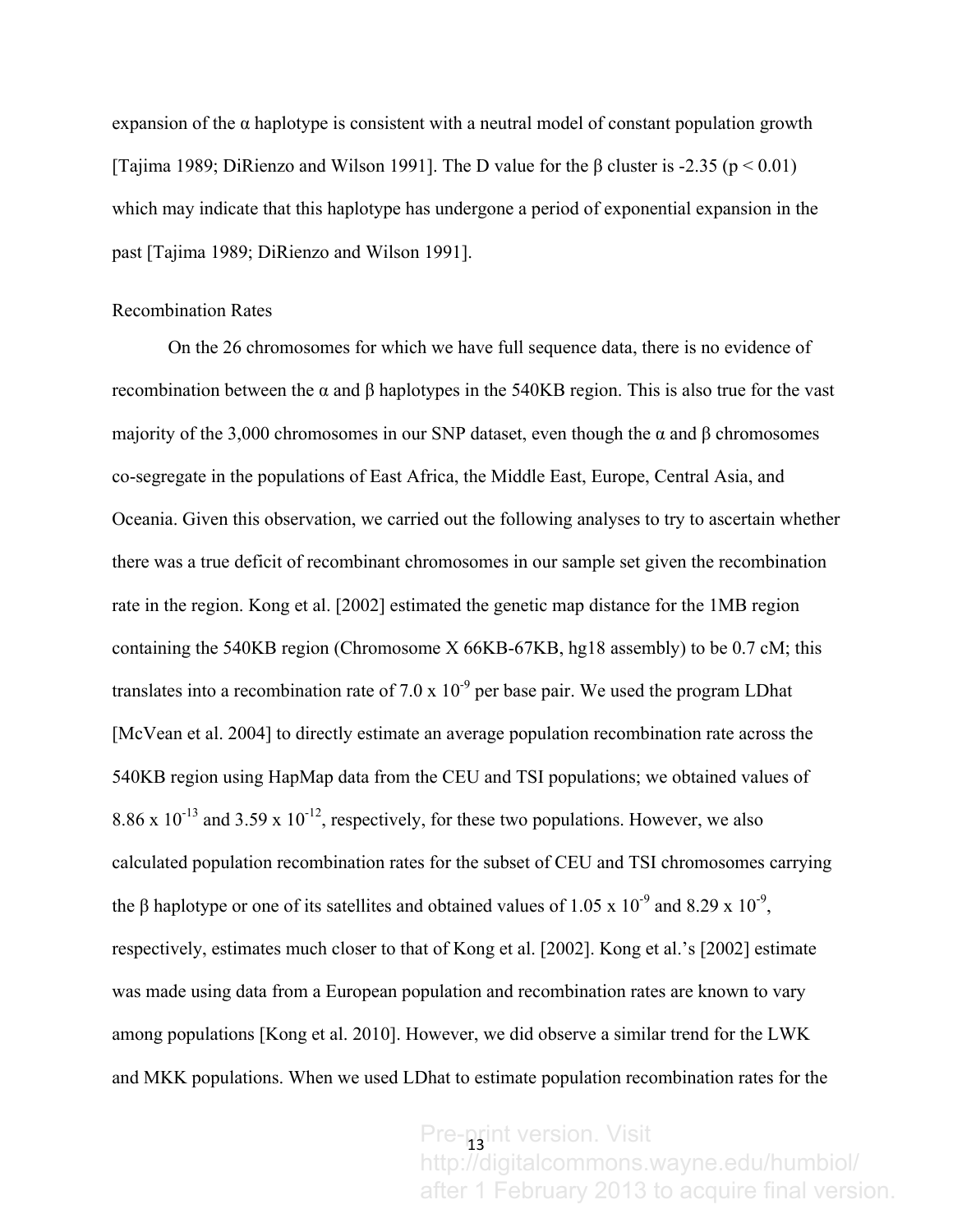540KB region for all chromosomes from these populations, we obtained values of 9.11 x  $10^{-13}$ and 7.29 x  $10^{-13}$ , respectively. We obtained higher estimates for the population recombination rate of the  $\alpha$  haplotype with itself in the LWK population (1.71 x 10<sup>-12</sup>), the  $\alpha$  haplotype with itself in the MKK population (1.61 x  $10^{-12}$ ), and the β haplotype with itself in the MKK population (2.44 x 10<sup>-9</sup>). We next ran a simple simulation (see Methods for details) to estimate the number of  $\alpha/\beta$  recombinants we would expect to observe among the CEU, TSI, LWK, and MKK samples given an average recombination rate across the 540KB region of  $7.0 \times 10^{-9}$  per base pair. The results of the simulation are in Table 4. Under a number of different initial parameter values, the simulation consistently estimated that there should be a much larger number of recombinants in the CEU, TSI, LWK, and MKK populations than were actually observed, corroborating our results from the above LDhat analysis (see Tables 3 and 4). Overall, both our investigations of recombination rate in the 540KB region suggest a deficit of  $\alpha/\beta$ recombinants in our sample set.

## **Discussion**

The 540KB region between positions 66,036,841 and 66,580,944 on the long arm of the X chromosome is unique in the human genome. While SNPs with large allele frequency differences between even distantly related populations are relatively rare, this region contains at least 52 SNPs that have an allele frequency difference of one between the Nigerian Yoruba and Han Chinese; analysis of full genome sequence data from this region suggests that the total number of such SNPs may be in the hundreds. We examined the haplotypes formed by 52 of these SNPs and found that nearly all human X chromosomes carry one of two highly differentiated haplotypes, which we called the  $\alpha$  and  $\beta$  haplotypes. The majority of the remaining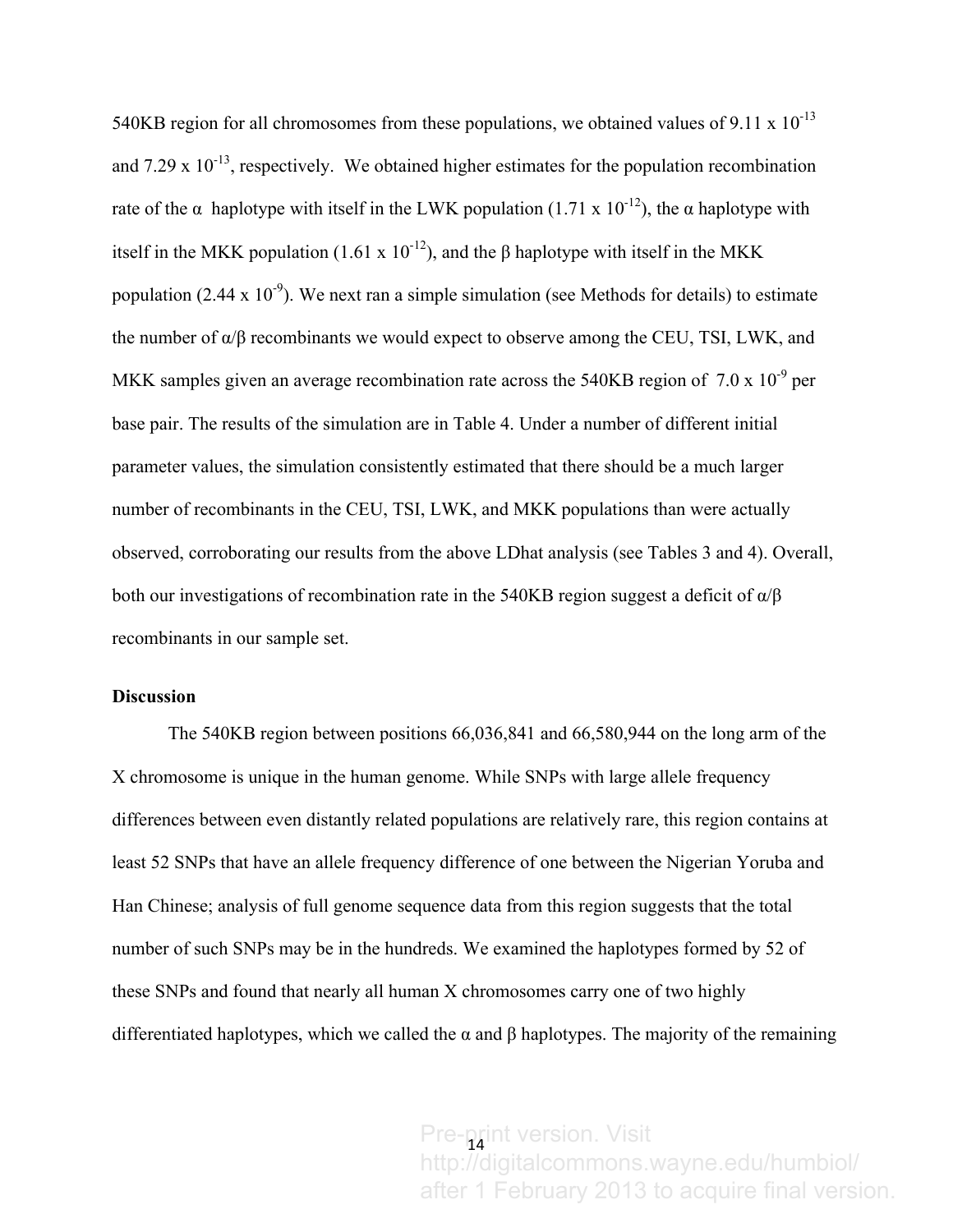X chromosomes carry haplotypes that differ from the α or β haplotype at four SNPs or less or are recombinants of the two common haplotypes.

## Origin of the α Haplotype

The  $\alpha$  haplotype is found in all 12 of the African populations that we surveyed. Its frequency exceeds 50% in all of these populations except the Namibian and South African San and it is the only haplotype found in the CEPH-HGDP Yoruba and the Hadza. Assuming that the  $\alpha$  haplotype arose just once, its presence in all 12 of these African populations indicates that the haplotype either appeared before the populations of Africa diverged or that it arose in one population and entered others as a result of migration. Under the model of migration, the most likely scenario would be that the  $\alpha$  haplotype arose amongst West African, Niger-Congo speaking populations such as the Yoruba and Mandenka in which the frequency of the *α* haplotype is particularly high. These populations have expanded within the last 5,000 years and have moved across the African continent, mixing with and even replacing some previously distinct populations in the process [Beleza et al. 2005; de Filippo et al. 2011]. The Khoisan populations of southern Africa have experienced variable gene flow from Niger-Congo speaking populations within the last 2,000 years. The western African ancestry of South African San individuals varies considerably from person to person. Some individuals have as much as 30- 40% while others appear to have none [Henn et al. 2011]. The α haplotype and its satellite haplotypes are prevalent among both admixed and non-admixed South African San individuals. Furthermore, 4 out of 5 male Namibian San individuals, none of whom demonstrate any western African ancestry [Li et al. 2008], carry the  $\alpha$  or  $\alpha$ (25) haplotype.

A number of studies of uniparental markers have indicated that the San are the most genetically divergent population in Africa [Behar et al. 2008]. Studies of autosomal markers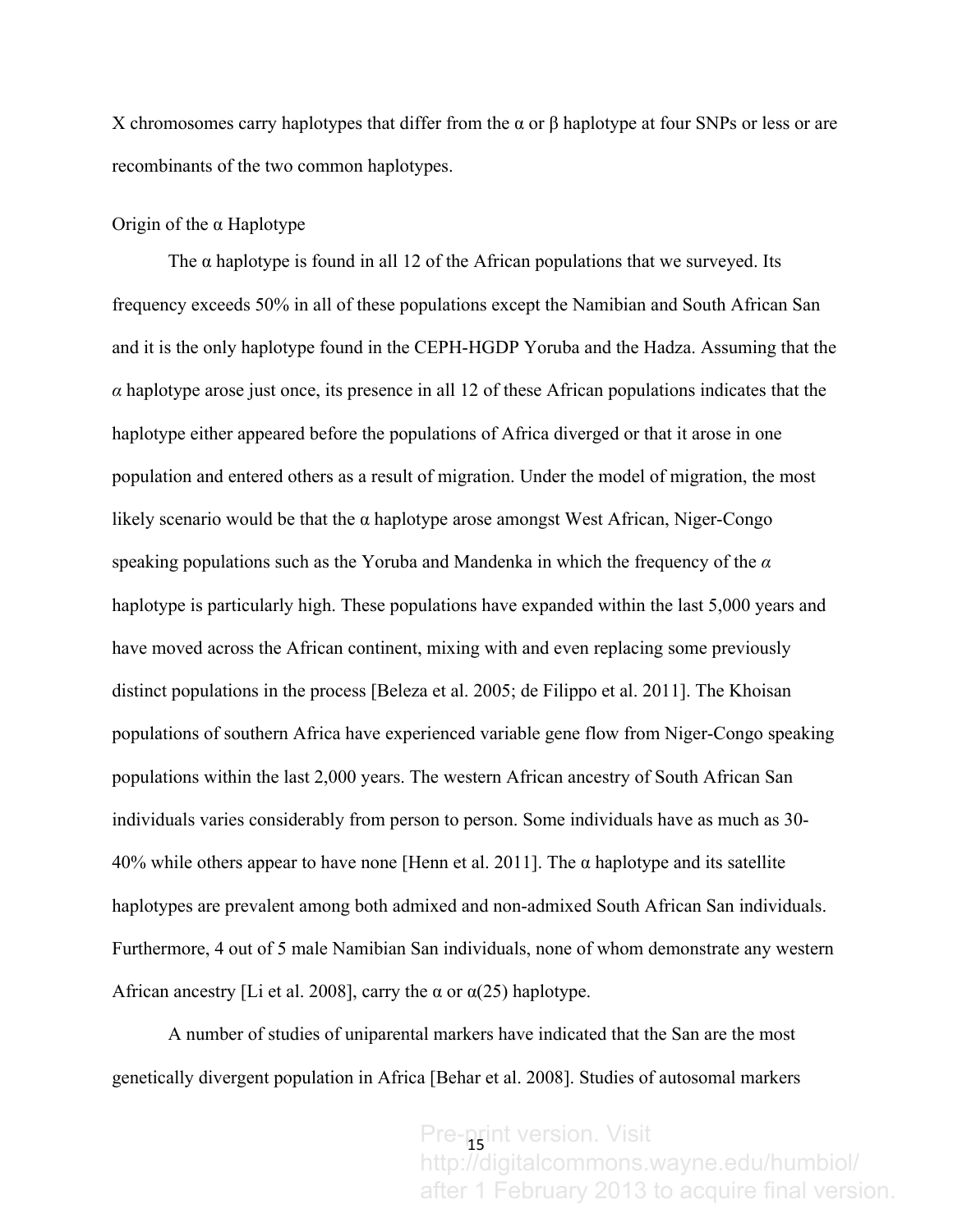have come to the same conclusion; a neighbor-joining tree based on autosomal makers [Tishkoff] et al. 2009] shows the San branching off first from all other African populations. This deep genetic divide separating the San from the rest of Africa means that if the San and Niger-Congo speaking populations do not share the  $\alpha$  haplotype as a result of migration, then the haplotype must pre-date the division of African populations into distinct genetic entities. Since we found that the  $\alpha$  haplotype is common amongst South African San individuals regardless of their proportion of western African ancestry, we believe that this is the most likely explanation for the presence of the  $\alpha$  haplotype in all 12 of the African populations we surveyed. Additionally, as the α haplotype and its satellite haplotypes are relatively common in all 12 populations, it is reasonable to conclude that they were already prevalent when the San and the remaining African populations separated.

### Origin of the β Haplotype

Among Africans, the β haplotype is primarily sequestered in the populations of East Africa, namely the MKK, the LWK, the Kenyan Bantu, the Sandawe, and the South African San. The presence of the β haplotype in the highly divergent San and in other African populations could indicate that the β haplotype is roughly contemporary with the α haplotype. However, on closer inspection, we find that the  $\beta$  haplotype is relatively rare in the San (it was found on only three San X chromosomes) and that it is only seen in individuals who have a significant degree of European admixture. Two further pieces of evidence point toward East Africa as the origin of the β haplotype. First, the β haplotype is completely absent from the Namibian San, the pygmies of Central Africa, and the Niger-Congo speaking populations of West Africa. All of the populations that do carry the β haplotype in Africa (other than the South African San) live in East Africa. Second, the complex haplotype that differs from the β haplotype at only six SNPs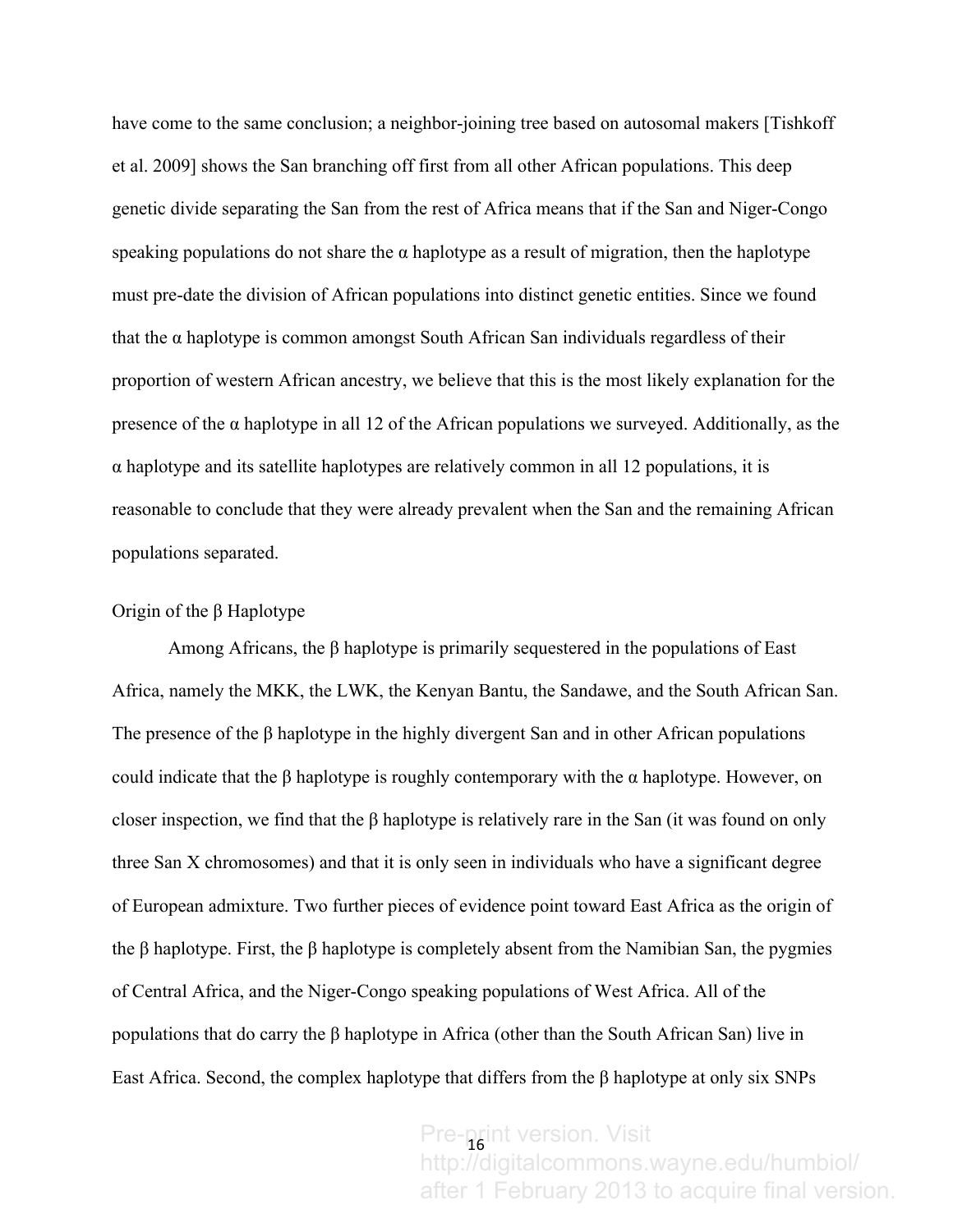was observed in the MKK, and not amongst the San or Pygmies, who have the highest frequency of complex haplotypes.

Although the frequency of the β haplotype is nearly 20% in the MKK, it attains its highest frequencies in non-African populations. Could this mean that the β haplotype arose outside of Africa and was brought into East Africa by migrants? Although this is a possibility, we believe that the evidence indicates otherwise. First, despite the relatively small number of  $\beta$ haplotypes observed in Africa, these haplotypes are quite diverse. Both of the common haplotypes in Figure 4B are observed in Africa as are several rare haplotypes. Also, common β satellite haplotypes like  $\beta(14)$  and  $\beta(30)$  are observed in Africa as is  $\beta(28)$  which is observed exclusively in the MKK. Second, if the ancestral alleles on the β haplotype were not carried out of Africa on the β haplotype, they must have migrated instead on a complex, proto-β haplotype like ComplexMKK3. However, there is no evidence for the existence of such a haplotype outside of Africa. The only two complex haplotypes observed outside of Africa are two closely related haplotypes observed in the CEU, both of which are less closely related to the  $\beta$  haplotype than is ComplexMKK3 (see Appendix Figure 1). Overall, the haplotype phylogeography of the 540KB region indicates that the β haplotype arose in East Africa and was carried to other continents by the Out-of-Africa migrants.

## Out of Africa

The majority of the alleles that make up the  $\alpha$  haplotype are ancestral. However, 20 out of the 52 haplotype-defining SNPs have their derived allele fixed in the Yoruba (and at quite high frequencies in most other African populations) and their ancestral allele fixed in the Han. Lambert et al. [2010] suggest that this is the result of a sweep occurring after the Out-of-Africa migration that rapidly increased the allele frequencies of the derived alleles on the  $\alpha$  haplotype in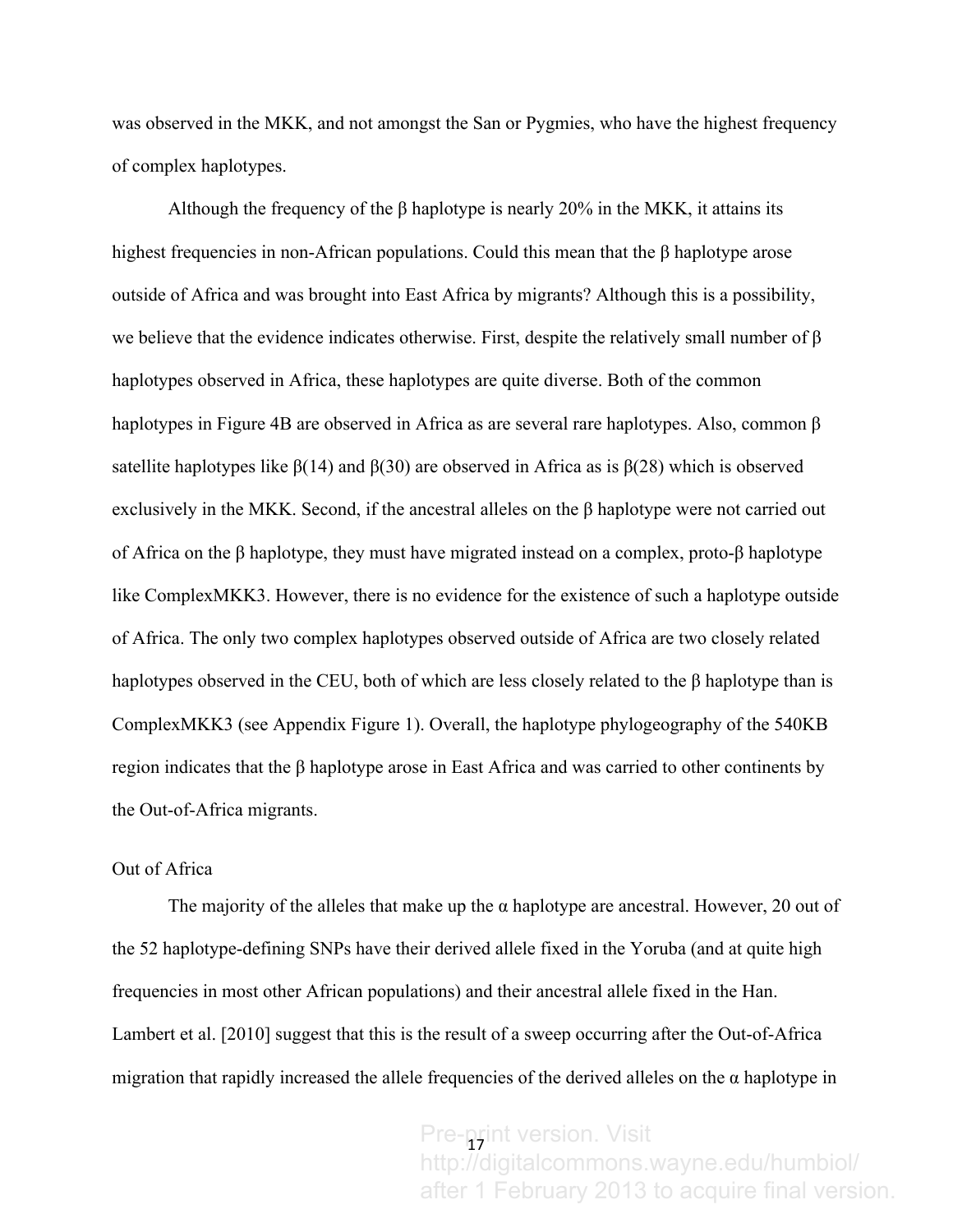Africa. Thus, they suggest that at the time of the out-of-Africa migration, allele frequencies for SNPs across the 540KB region were quite different from their values today. In particular, the derived alleles that are part of the α haplotype were at either very low frequencies in Africa or had not yet arisen. This would indeed explain why the ancestral alleles for these SNPs were present among the out-of-Africa migrants. However, our analysis indicates that it is not necessary to invoke a pan-African selective sweep that occurred less than 50,000 years ago to explain modern allele frequency distributions for SNPs in the 540KB region. Additionally, the Tajima's D value in this region for individuals carrying the  $\alpha$  haplotype is inconsistent with such a sweep having occurred. Rather we suggest that SNP allele and haplotype frequencies in Africa at the time of the Out-of-Africa migration were similar to what they are today. In particular, in East Africa, where the Out-of-Africa migrants originated [Ramachandran et al. 2008], the  $\alpha$ haplotype may have been the predominant haplotype while a significant minority of X chromosomes carried the β haplotype. The α and β haplotypes then left Africa together in the Out-of-Africa migrants. The bottleneck engendered by the Out-of-Africa migration and subsequent founding events [Keinan et al. 2009] (possibly along with positive selection; *see below*) were sufficient to result in the  $\beta$  haplotype's prevalence among non-African populations. The  $\alpha$  haplotype persisted in non-African populations but as the minority haplotype, establishing itself at low frequencies in the populations of the Middle East, Europe, Central Asia, Siberia and Oceania. Although other scenarios are certainly possible (see Appendix Note 1), we believe that modern SNP allele and haplotype frequencies are most consistent with the above sequence of events.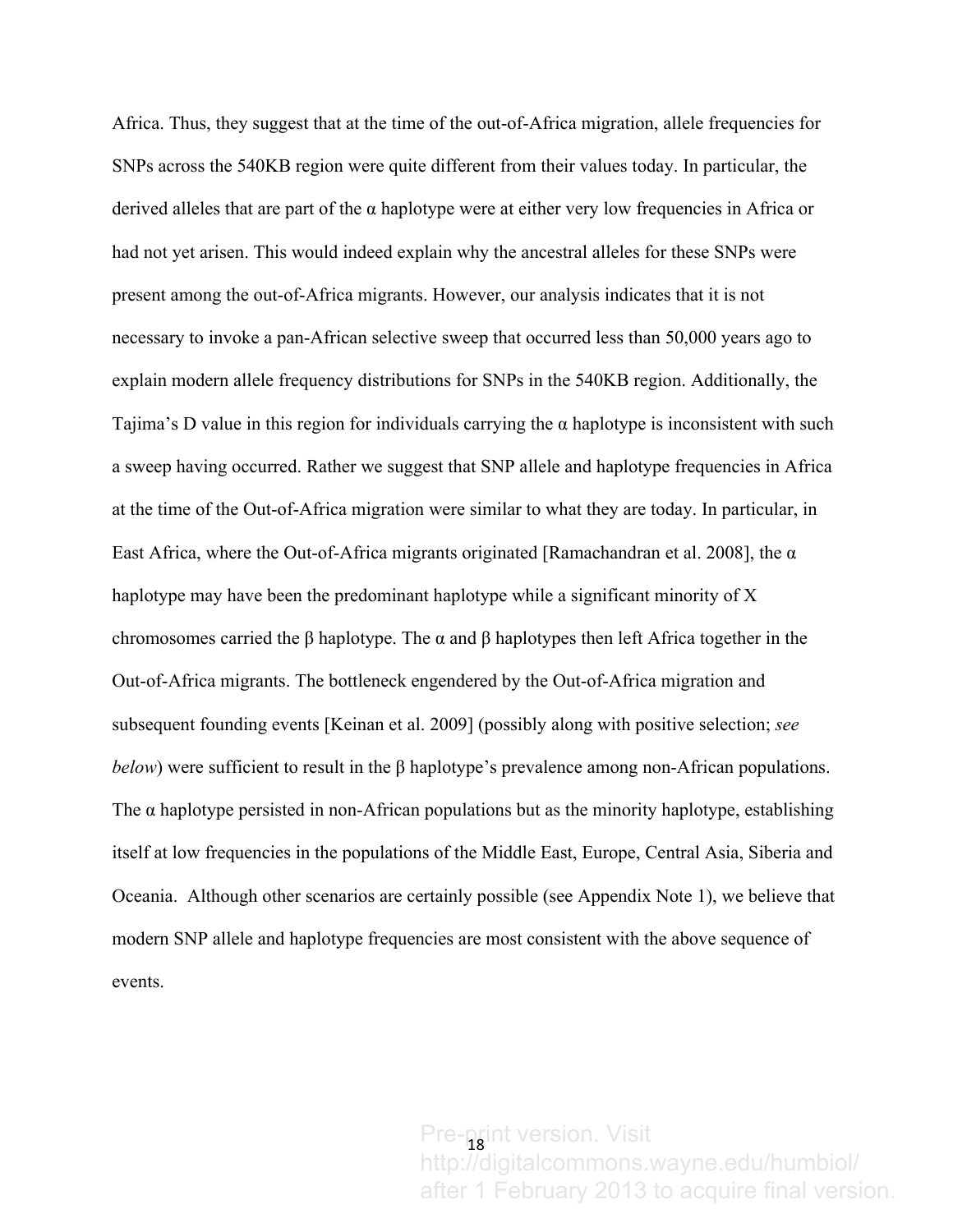Complex Haplotypes

Despite the small number of chromosomes carrying complex haplotypes  $(n = 29$  total chromosomes out of nearly 3,000), they exhibited considerable diversity; only three out of the 14 *unique* complex haplotypes were observed on more than one chromosome. Two pieces of evidence suggest that the complex haplotypes are part of a pool of ancestral haplotypes for this genomic region. First, while the α haplotype carries 20 derived alleles and the β haplotype carries 30 derived alleles, only three of the complex haplotypes carry more than 20 derived alleles and the most common complex haplotype, ComplexLWK1, carries only 10 derived alleles. Second, the populations with the highest frequency of complex haplotypes, the Mbuti and the San of Namibia and South Africa, were among the earliest to become genetically distinct in Africa [Knight et al. 2003; Patin et al. 2009; Tishkoff et al. 2009; Henn et al. 2011]. The presence of complex haplotypes at high frequencies in the Mbuti, Namibian San, and South African San (33%, 20%, and 8% respectively) may indicate that when these populations diverged complex haplotypes made up a significant proportion of the haplotypes in the 540KB region despite the paucity of these haplotypes in most of the modern populations that we surveyed. The high degree of diversity found among the complex haplotypes suggests that the 540KB region was once characterized by considerable haplotypic variability and that there has been a precipitous loss of haplotype heterozygosity in this region.

#### Selection

As we discussed above, the haplotype structure of the 540KB region is inconsistent with a recent pan-African selective sweep. However, there is evidence that selection has been important in the evolution of this genomic region. First, the region is characterized by an extremely high degree of linkage disequilibrium among SNPs, which rapidly breaks down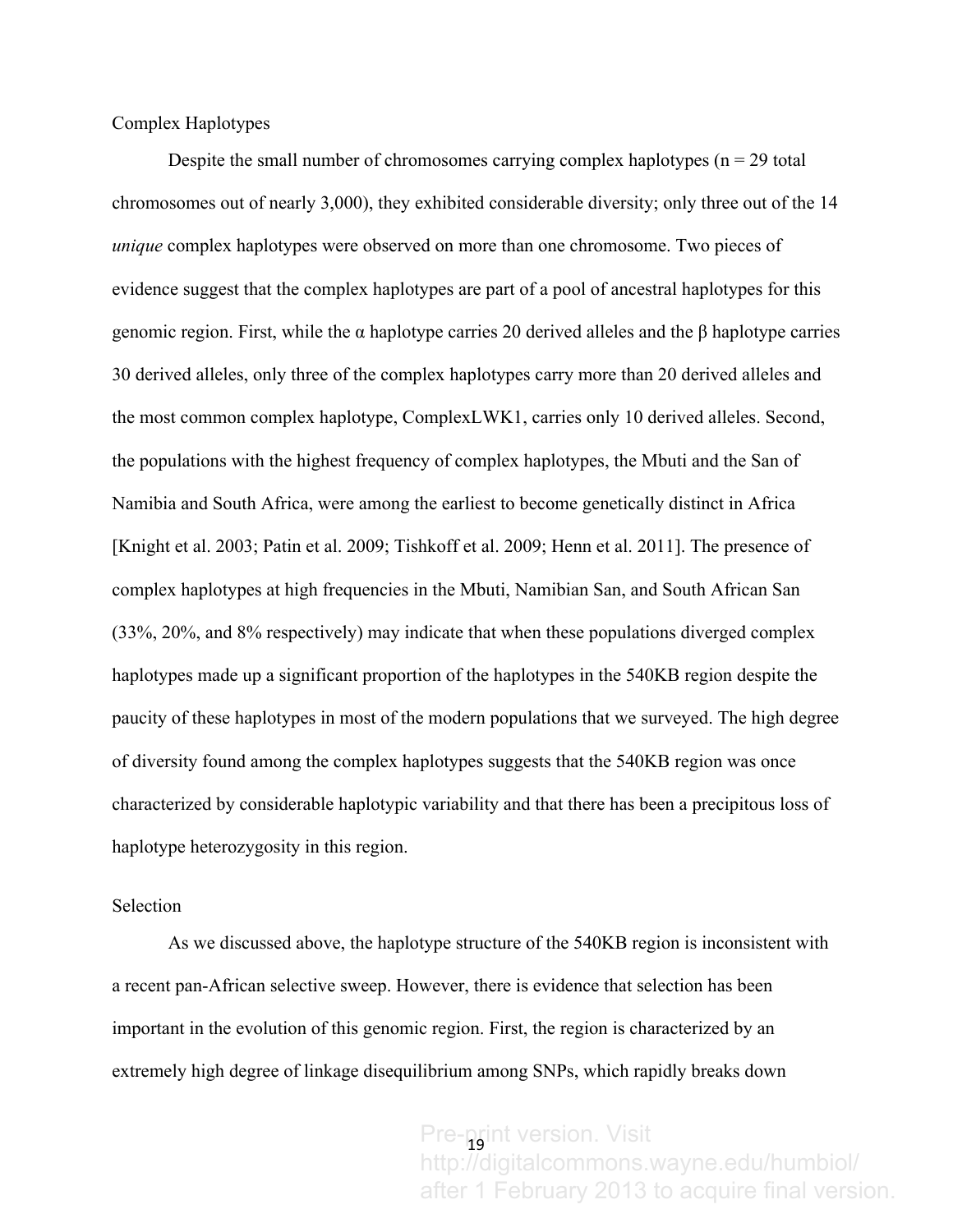outside the region. Also, the overall lack of diversity in this region, particularly in populations where the  $\alpha$  or  $\beta$  haplotype is fixed, leads to an overall reduction in haplotype heterozygosity relative to other X-linked loci. Low haplotype heterozygosity and reduced genetic diversity are often taken as evidence that positive selection has acted on a locus. Elevated  $F_{st}$  scores are also often used to identify genomic regions under selection; the 540KB region has an extremely high average pairwise  $F_{st}$  between African and East Asian populations, driven by the large number of SNPs that are fixed for opposite alleles in the two groups. Taken together these genomic features strongly suggest that the 540KB region is not evolving neutrally. Selection at this locus may have taken the form of positive selection on the  $\alpha$  haplotype prior to the divergence of African populations, and in some African populations following divergence, leading to the establishment and maintenance of the  $\alpha$  haplotype as the dominant haplotype among Africans. For the  $\beta$ haplotype, positive selection may have been important in its establishment in East Africa and in pushing it to high frequencies in non-African populations. Using two different approaches, we also found evidence that there is a deficit of  $\alpha/\beta$  recombinants in populations where the two cosegregate, suggesting negative selection against such recombinants (see Appendix Note 1). Further investigation is necessary to more precisely define the directionality, intensity, and timing of selection, if any, on the 540KB region.

A number of polymorphisms across the 540KB region and in the nearby androgen receptor (*AR*) gene have been associated with androgen alopecia (AGA), also called male pattern baldness [Hillmer et al. 2005; Hillmer et al. 2008a; Hillmer et al. 2008b; Hillmer et al. 2009; Brockschmidt et al. 2010]. The variant with the most significant AGA association  $(\sim 10^{-25})$ , rs12558842, is one of the 52 haplotype-defining SNPs [Brockschmidt et al. 2010]. When Brockschmidt et al. [Brockschmidt et al. 2010] corrected for this association in their study of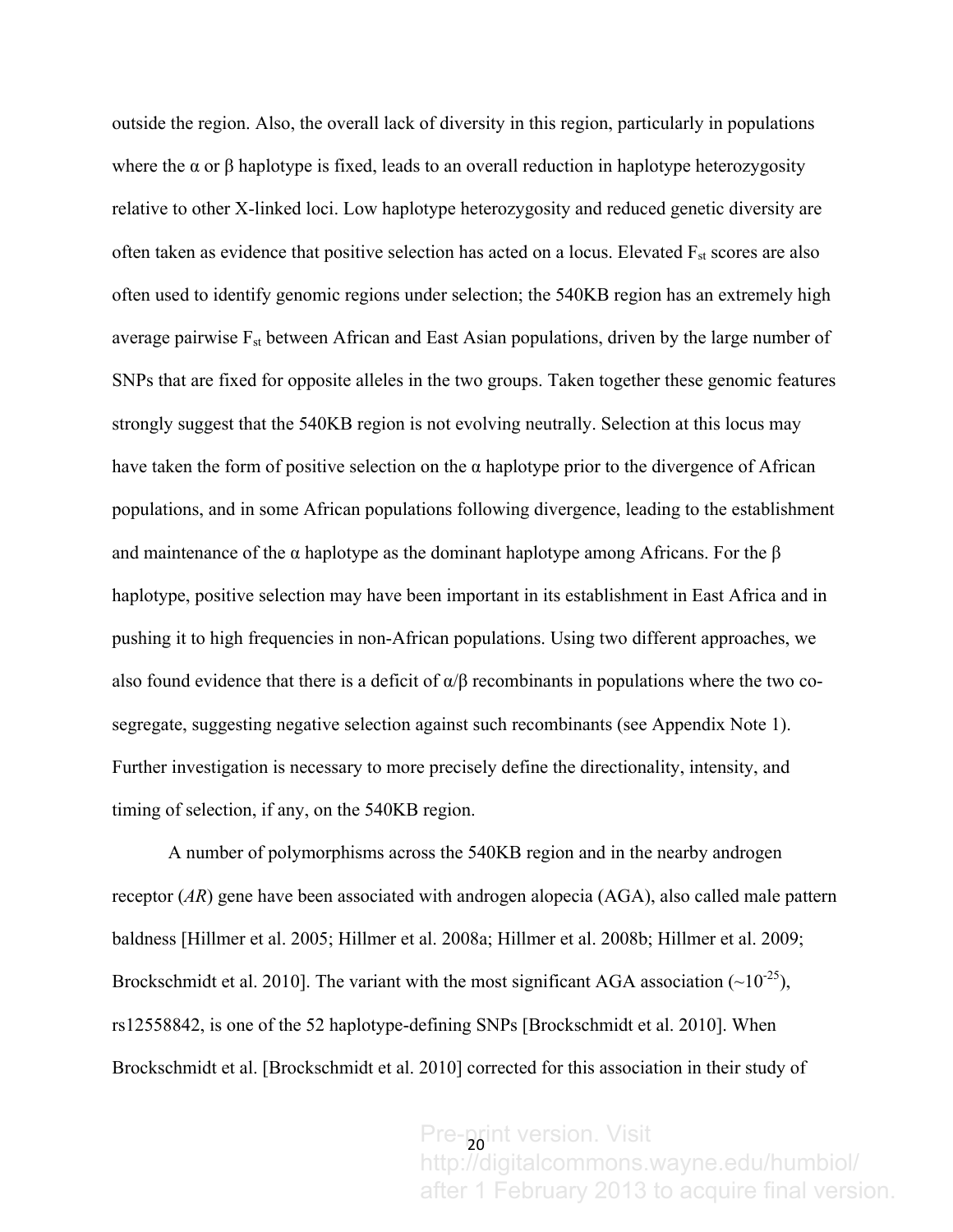unrelated individuals, they found that no other polymorphisms remained significantly associated with AGA. The ancestral allele for rs12558842 is the risk allele for AGA and is carried by the β haplotype while the derived allele is protective and is carried by the  $\alpha$  haplotype. Brockschmidt et al. [2010] studied Europeans, among whom this SNP is polymorphic due to the co-segregation of the *α* and β haplotypes. Although in modern Western societies AGA might be considered a purely cosmetic trait, the retention of hair on the top of the head may have had significant consequences for fitness in equatorial Africa [Wheeler 1984]. AGA may have also influenced mate preference by signifying maturity and dominance in age-related social hierarchies [Muscarella and Cunningham 1996]. It is notable that phenotypes related to sun-protection [Jablonski and Chaplin 2010] and hair morphology [Fujimoto et al. 2008] have been associated with selective sweeps at other loci in humans. Furthermore, the phenotypic influence of variants in the 540KB region may not be limited to AGA as many trait-associated polymorphisms frequently exhibit pleiotropy [Casto and Feldman 2011]. Indeed, there are a number of putative functional elements within the region (see Appendix Note 2 and Appendix Table 4). Variants in the *EDA2R* and *AR* genes which flank this region also have numerous known phenotypic consequences (Appendix Note 3) and it is possible that mutations in the 540KB region have regulatory effects on these genes (see Appendix Note 4 and Appendix Figure 2). Overall, the elevated Fst values, reduction in genetic diversity, extensive linkage disequilibrium, and relative paucity of recombinant haplotypes which characterize the 540KB region, along with the phenotypic connections of mutations within it, suggest that selection had a role in the evolution of the α and β haplotypes.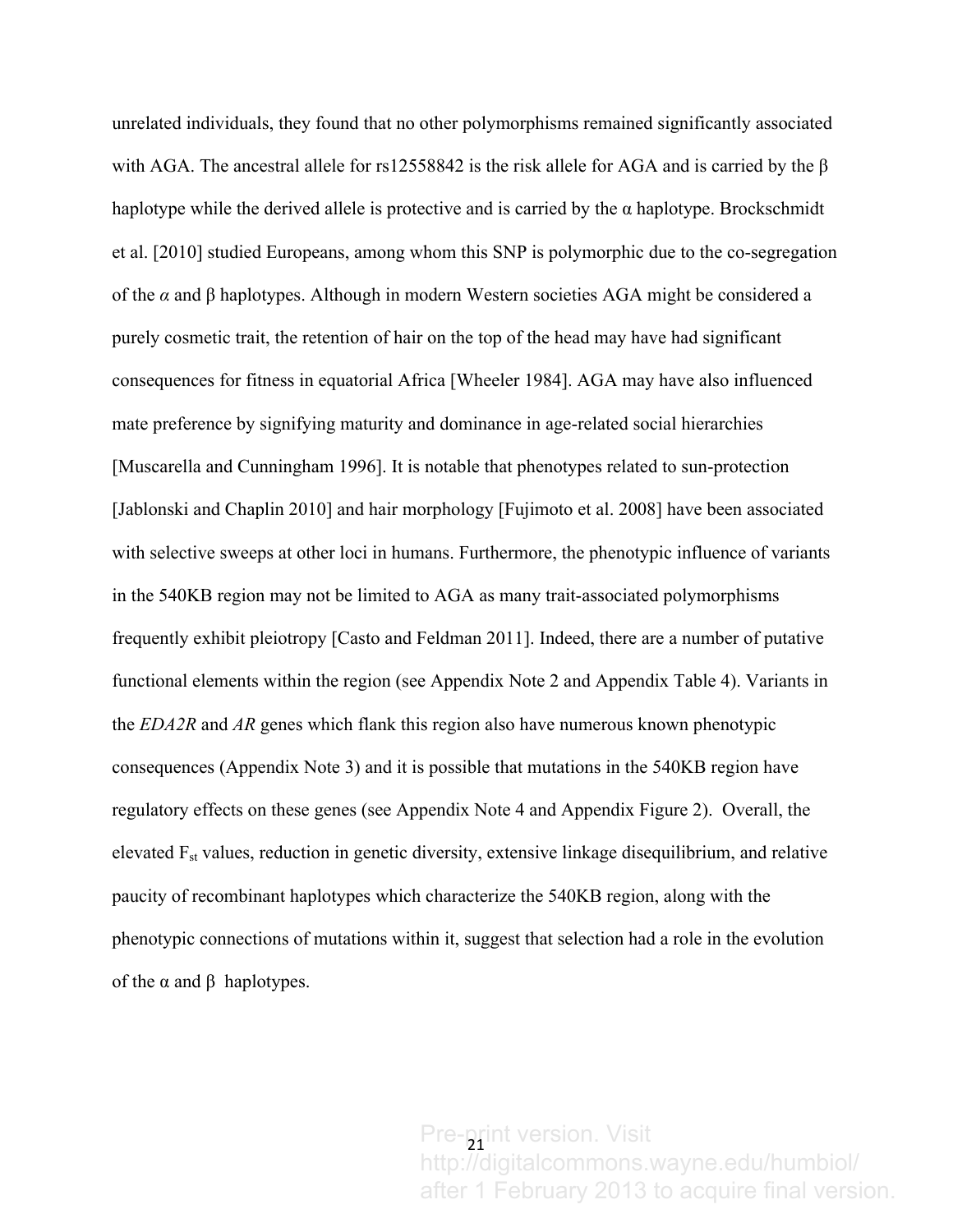### **Conclusions**

Our analysis of the haplotype structure of the 540KB region revealed that most SNP haplotypes in this genomic segment are members of one of two highly divergent clusters. One cluster (the  $\alpha$  haplotype cluster) contains most of the haplotypes found in Africans and has its origins prior to the divergence of African populations from one another. The second cluster (the β haplotype cluster) is represented in East Africa, but includes the majority of haplotypes found in non-African individuals; this cluster has its origin in East Africa prior to the Out-of-Africa migration. We find that the structure of the haplotype network of the 540KB region is inconsistent with a post-out-of-Africa, pan-African selective sweep affecting this locus as proposed by Lambert et al. [2010]. Selection, however, may still have been important in the evolutionary history of this region. In particular, it may have been responsible for the replacement of the complex haplotypes by the α haplotype and then for the expansion of the β haplotype. In addition, negative selection may be responsible for an apparent deficit of  $\alpha/\beta$ recombinants. If selection has occurred at this locus, it is likely attributable to its association with androgenic alopecia or to other phenotypic effects of the neighboring *EDA2R* and *AR* genes.

#### **Appendix Materials**

Appendix Materials are available online at http://www-evo.stanford.edu/pubs.html

Appendix Figure 1: Median Joining Network of Complex Haplotypes.

Appendix Figure 2: AR RNA Expression in HapMap YRI, CEU, and East Asian Individuals.

Appendix Table 1: HapMap Population Abbreviations and Descriptions.

Appendix Table 2: Incidences of Haplotypes for 540KB Region.

Appendix Table 3: Incidences of Haplotypes for 540KB Region for Male and Female Derived X Chromosomes.

Appendix Table 4: Candidate Function Elements in 540KB Region.

Appendix Table 5: Populations in Figure 2A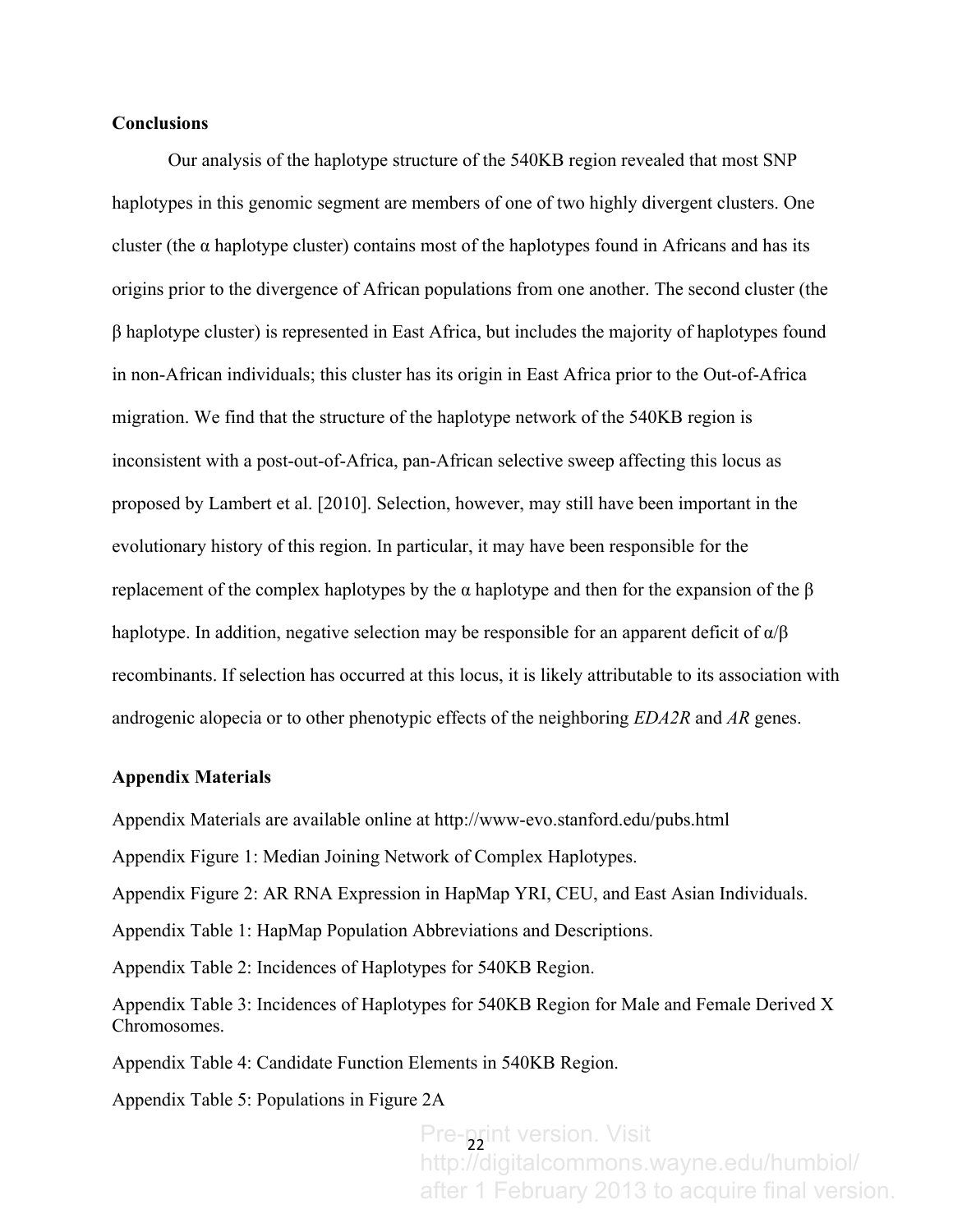Appendix Note 1: Co-Segregation of the  $\alpha$  and  $\beta$  Haplotypes and the Frequency of Recombinant Haplotypes.

Appendix Note 2: Functional Elements within the 540KB Region.

Appendix Note 3: Functional Elements and Phenotype Associated Variants outside the 540KB Region.

Appendix Note 4: AR Expression and Population.

## **Acknowledgements**

This work was supported by grants (NIH GM28016, NIH 3R01HG003229) from the National

Institutes of Health to MWF and to BMH and CDB, respectively.

## **Literature Cited**

- Avise JC. 2000. *Phylogeography: The History and Formation of Species.* Cambridge, Massachusetts: Harvard University Press.
- Bandelt H-J, Forster P, Röhl A. 1999. Median-joining networks for inferring intraspecific phylogenies. Molecular Biology and Evolution 16: 37-48.
- Behar DM, Villems R, Soodyall H, et al. (15 co-authors). 2008. The dawn of human matrilineal diversity. American Journal of Human Genetics 82: 1130-1140.
- Beleza S, Gusmao L, Amorim A, Carracedo A, Salas A. 2005. The genetic legacy of western Bantu migrations. Human Genetics 117: 366-375.
- Brockschmidt FF, Hillmer AM, Eigelshoven S, Hanneken S, Heilmann S, Barth S, Herold C, Becker T, Kruse R, Nothen MM. 2010. Fine mapping of the human *AR/EDA2R* locus in androgenetic alopecia. British Journal of Dermatology 162: 887-908.
- Casto AM, Li JZ, Absher D, Myers R, Ramachandran S, Feldman MW. 2010. Characterization of X-Linked SNP genotypic variation in globally distributed human populations. Genome Biology 11: R10.
- Casto AM, Feldman MW. 2011. Genome-wide association study SNPs in the human genome diversity project populations: Does selection affect unlinked SNPs with shared trait associations? PLoS Genetics 7: e1001266.
- Coop G, Pickrell JK, Novembre J, Kudaravalli S, Li J, Absher D, Myers RM, Cavalli-Sforza LL, Feldman MW, Pritchard JK. 2009. The Role of Geography in Human Adaptation. PLoS Genetics 5(6): e1000500.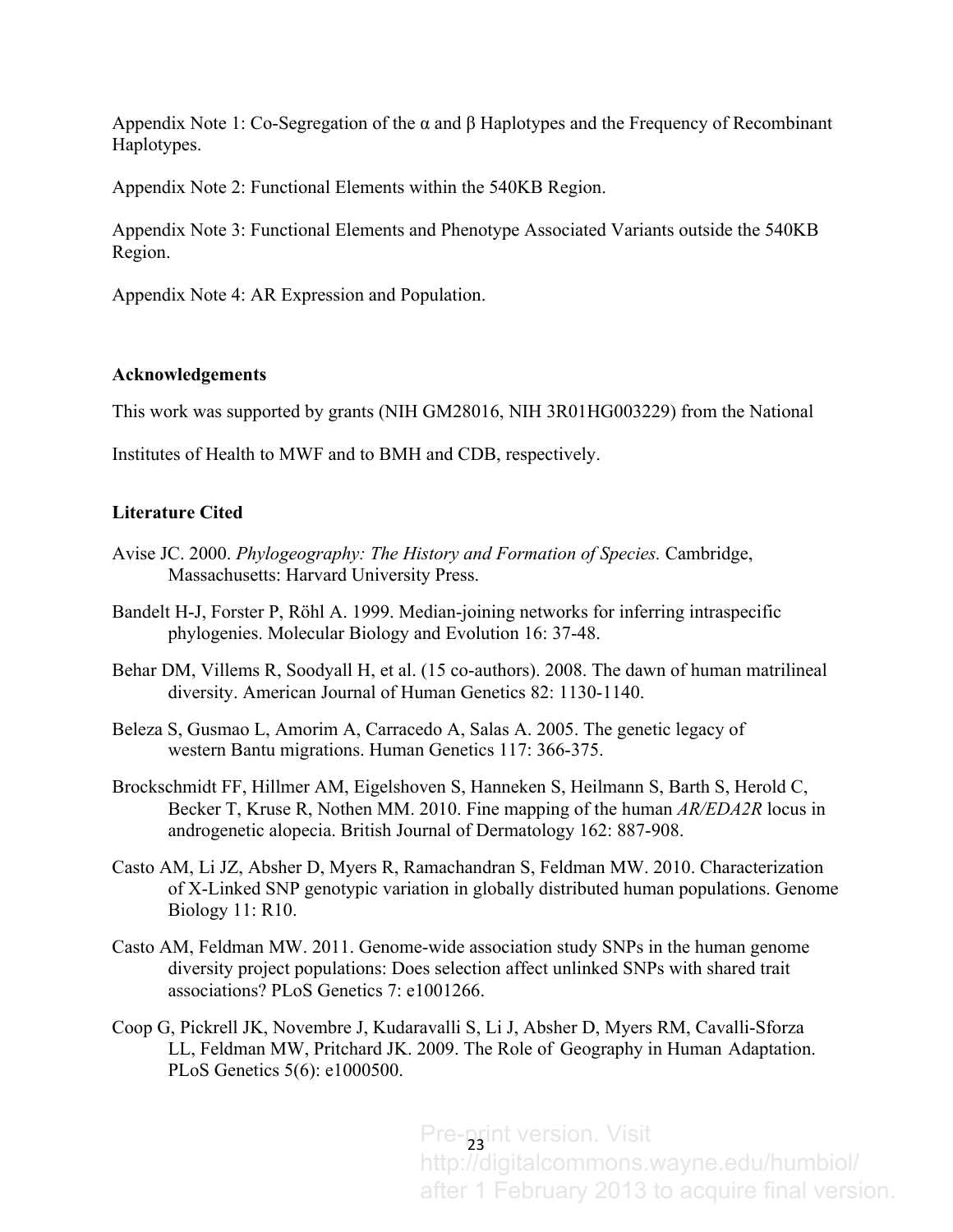- de Filippo C, Barbieri C, Whitten M, et al. (13 co-authors). 2011. Y-chromosomal variation in sub-Saharan Africa: insights in the history of Niger-Congo groups. Molecular Biology and Evolution 28: 1255-1269.
- DiRienzo A, Wilson AC. 1991. The pattern of mitochondrial DNA variation is consistent with an early expansion of the human populations. Proceedings of the National Academy of Sciences 88: 1597-1601.
- Fujimoto A, Kimura R, Ohashi J, et al. (15 co-authors). 2008. A scan for genetic determinants of human hair morphology: EDAR is associated with Asian hair thickness. Human Molecular Genetics 17: 835-843.
- Hamblin MT, Di Rienzo A. 2000. Detection of the signature of natural selection in humans: evidence from the Duffy blood group locus. American Journal of Human Genetics 66: 1669-1679.
- Hancock AM, Witonsky DB, Ehler E, et al. (11 co-authors). 2010. Human adaptations to diet, subsistence, and ecoregion are due to subtle shifts in allele frequency. Proceedings of the National Academy of Science 107: 8924-8930.
- Henn BM, Gignoux CR, Jobin M, et al. (19 co-authors). 2011. Hunter-gatherer genomic diversity suggests a southern African origin for modern humans. Proceedings of the National Academy of Science 108: 5154-5162.
- Hillmer AM, Hanneken S, Ritzmann S, et al. (25 co-authors). 2005. Genetic Variation in the Human Androgen Receptor Gene is the Major Determinant of Common Early-Onset Androgenetic Alopecia. American Journal of Human Genetics 77: 140-148.
- Hillmer AM, Brockschmidt FF, Hanneken S, et al. (27 co-authors). 2008a. Susceptibility variants for male-pattern baldness on chromosome 20p11. Nature Genetics, 40: 1279-1281.
- Hillmer AM, Flaquer A, Hanneken S, et al. (16 co-authors). 2008b. Genome-wide scan and fine-mapping linkage study of androgenetic alopecia reveals a locus on chromosome 3q26. American Journal of Human Genetics, 82: 737-743.
- Hillmer AM, Freudenberg J, Myles S, Herms S, Tang K, Hughes DA, Brockschmidt FF, Ruan Y, Stoneking M, Nothen MM. 2009. Recent positive selection of a human androgen receptor/ectodysplasin A2 receptor haplotype and its relationship to male pattern baldness. Human Genetics 126: 255-264.
- Jablonski NG, Chaplin G. 2010. Human skin pigmentation as an adaptation to UV radiation. Proceedings of the National Academy of Sciences 107(Supplement 2):8962- 8968.
- Jakobsson M, Scholz SW, Scheet P, et al. (24 co-authors). 2008. Genotype, haplotype, and copynumber variation in worldwide human populations. Nature 451: 998-1003.
- Keinan A, Mullikin JC, Patterson N, Reich D. 2009. Accelerated genetic drift on chromosome X during the human dispersal out of Africa. Nature Genetics 41: 66-70.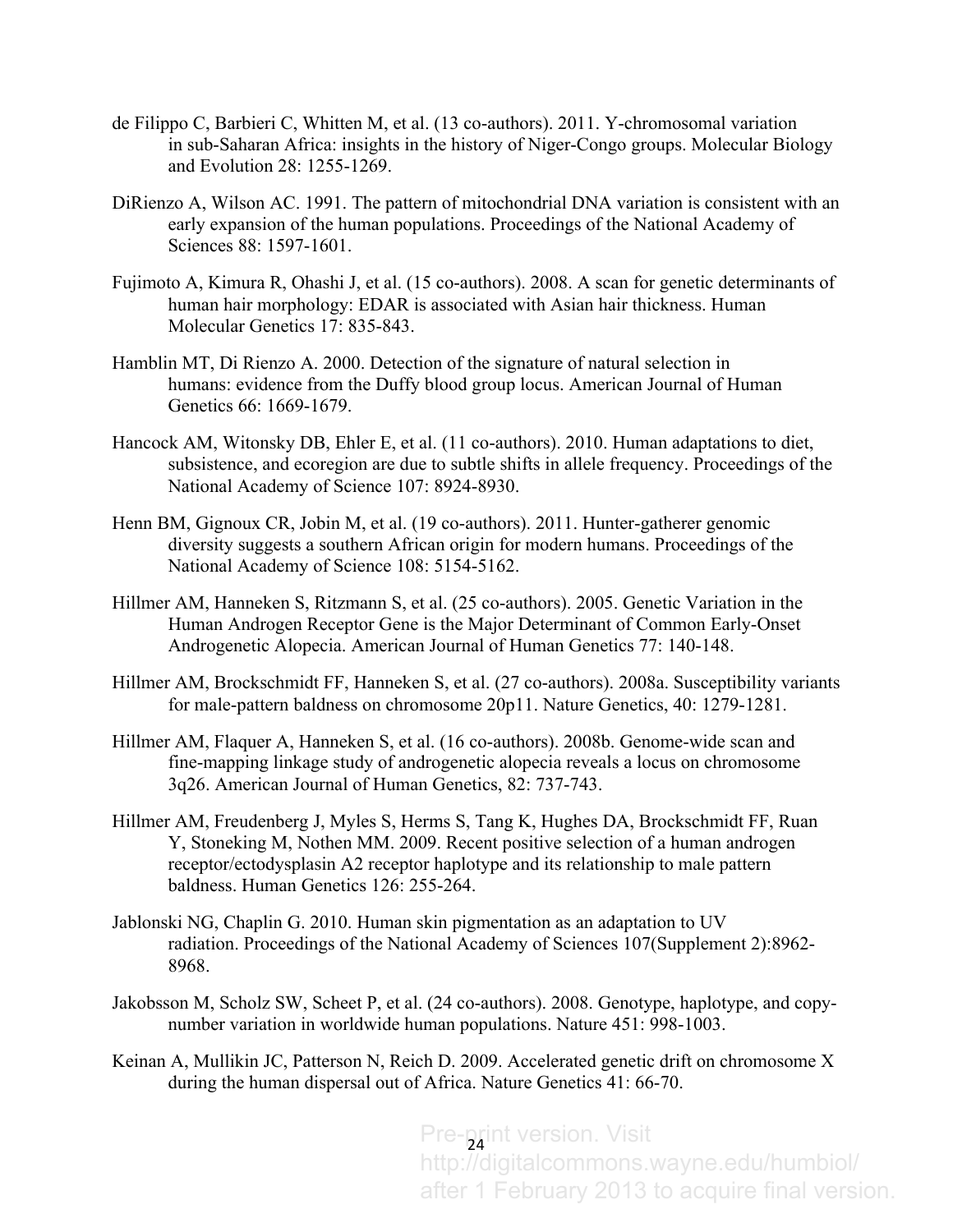- Keinan A, Reich D. 2010. Can a Sex-Biased Human Demography Account for the Reduced Effective Population Size of Chromosome X in Non-Africans? Molecular Biology and Evolution 27: 2312-2321.
- Kent WJ, Sugnet CW, Furey TS, Roskin KM, Pringle TH, Zahler AM, Haussler D. 2002. The human genome browser at UCSC. Genome Research 12: 996-1006.
- Knight A, Underhill PA, Mortensen HM, Zhivotovsky LA, Lin AA, Henn BM, Louis D, Ruhlen M, Mountain JL. 2003. African Y chromosome and mtDNA divergence provides insight into the history of click languages. Current Biology, 13: 464-473.
- Kong A, Gudbjartsson DF, Sainz J, et al. (16 co-authors). 2002. A high-resolution recombination map of the human genome. Nature Genetics 31: 241-247.
- Kong A, Thorleifsson G, Gudbjartsson DF, et al. (15 co-authors). 2010. Fine-scale recombination rate differences between sexes, populations, and individuals. Nature 467: 1099-1103.
- Lambert CA, Connelly CF, Macdeoy J, Qiu R, Olson MV, Akey JM. 2010. Highly punctuated patterns of population structure on the X chromosome and implications for African evolutionary history. American Journal of Human Genetics 86: 34-44.
- Li JZ, Absher DM, Tang H, et al. (11 co-authors). 2008. Worldwide human relationships inferred from genome-wide patterns of variation. Science 319: 1100-1104.
- McEvoy BP, Powell JE, Goddard ME, Visscher PM. 2011. Human population dispersal "Out of Africa" estimated from linkage disequilibrium and allele frequencies of SNPs. Genome Research 21(6): 821-829.
- McVean GAT, Myers S, Hunt S, Deloukas P, Bentley D, Donnelly P. 2004. The fine-scale structure of recombination rate variation in the human genome. Science 304: 581-584.
- Muscarella F, Cunningham MR. 1996. The Evolutionary Significance and Social Perception of Male Pattern Baldness and Facial Hair. Ethology and Sociobiology 17: 99-117.
- Patin E, Laval G, Barreiro LB, et al. (15 co-authors). 2009. Inferring the demographic history of African farmers and pygmy hunter-gatherers using a multilocus resequencing data set. PLoS Genetics 5: e1000448
- Ramachandran S, Deshpande O, Roseman CC, Rosenberg NA, Feldman MW, Cavalli-Sforza LL. 2008. Support from the relationship of genetic and geographic distance in human populations for a serial founder effect originating in Africa. Proceedings of the National Academy of Sciences 102: 15942-15947.
- Reed FA, Tishkoff SA. 2006. African human diversity, origins, and migrations. Current Opinion in Genetics and Development 16: 597-605.
- Rozas J, Rozas R. 1995. DnaSP, DNA sequence polymorphism: An interactive program for estimating population genetics parameters from DNA sequence data. Computer Applications in the Biosciences 11: 621-625.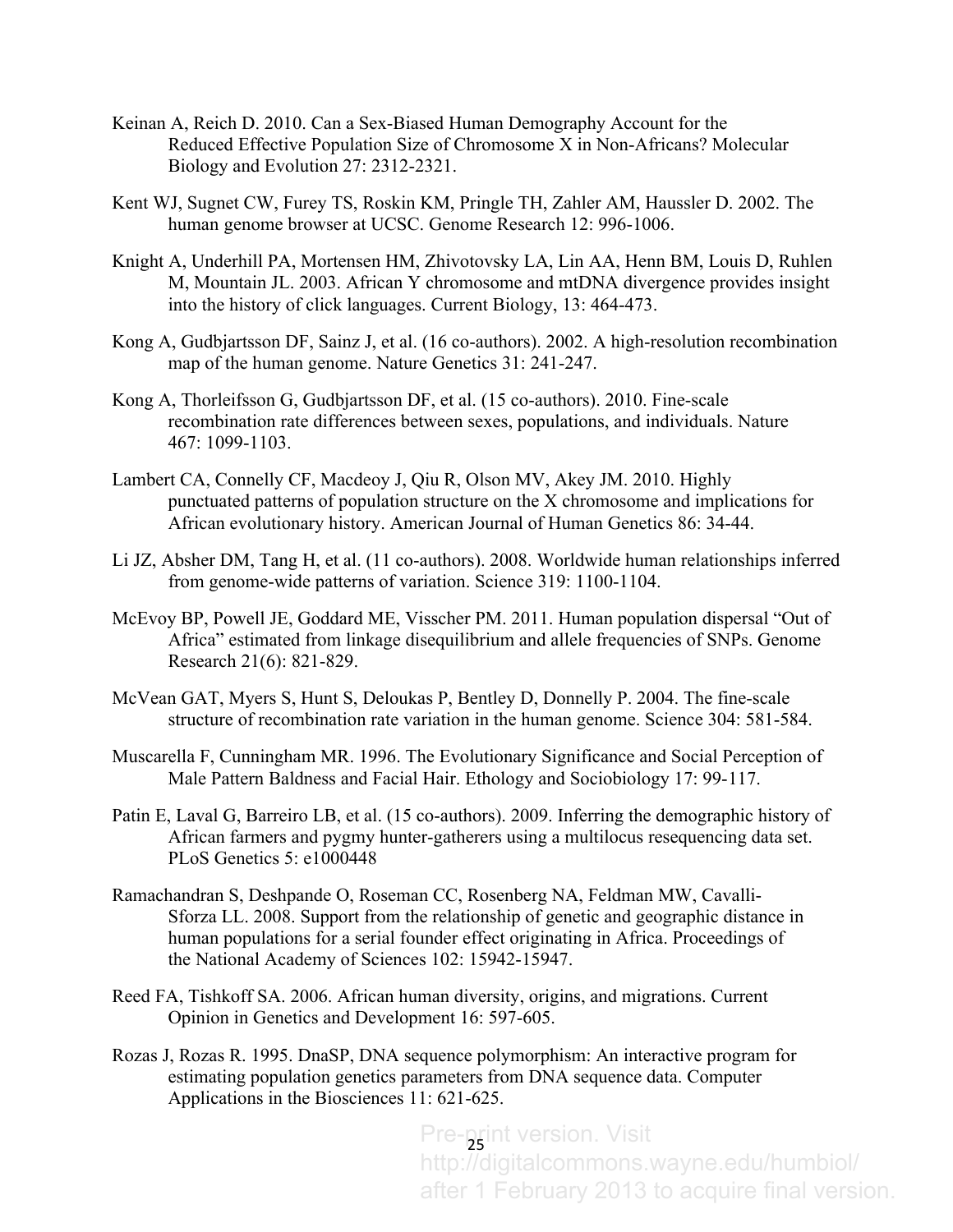- Schuster SC, Miller W, Ratan A, et al. (48 co-authors). 2010. Complete Khoisan and Bantu genomes from southern Africa. Nature 463: 943-947.
- Sherry ST, Ward MH, Kholodov M, Baker J, Phan L, Smigielski EM, Sirotkin K. 2001. dbSNP: the NCBI database of genetic variation. Nucleic Acids Research 29: 308-311.
- Soares P, Achilli A, Semino O, Davies W, Macaulay V, Bandelt HJ, Torroni A, Richards MB. 2010. The archaeogenetics of Europe. Current Biology 20: R174-R183.
- Tajima F. 1989. Statistical method for testing the neutral mutation hypothesis by DNA polymorphism. Genetics 123: 585-595.
- The International HapMap 3 Consortium. 2010. Integrating common and rare genetic variation in diverse human populations. Nature 467: 52-58.
- Tishkoff SA, Reed FA, Friedlaender FR, et al. (25 co-authors). 2009. The genetic structure and history of Africans and African Americans. Science 324: 1035-1044.
- Vicoso B, Charlesworth B. 2006. Evolution on the X chromosome: unusual patterns and processes. Nature Reviews Genetics 7: 645-653.

.

Wheeler PE. 1984. The evolution of bipedality and loss of functional body hair in hominids. Journal of Human Evolution 13: 91-98.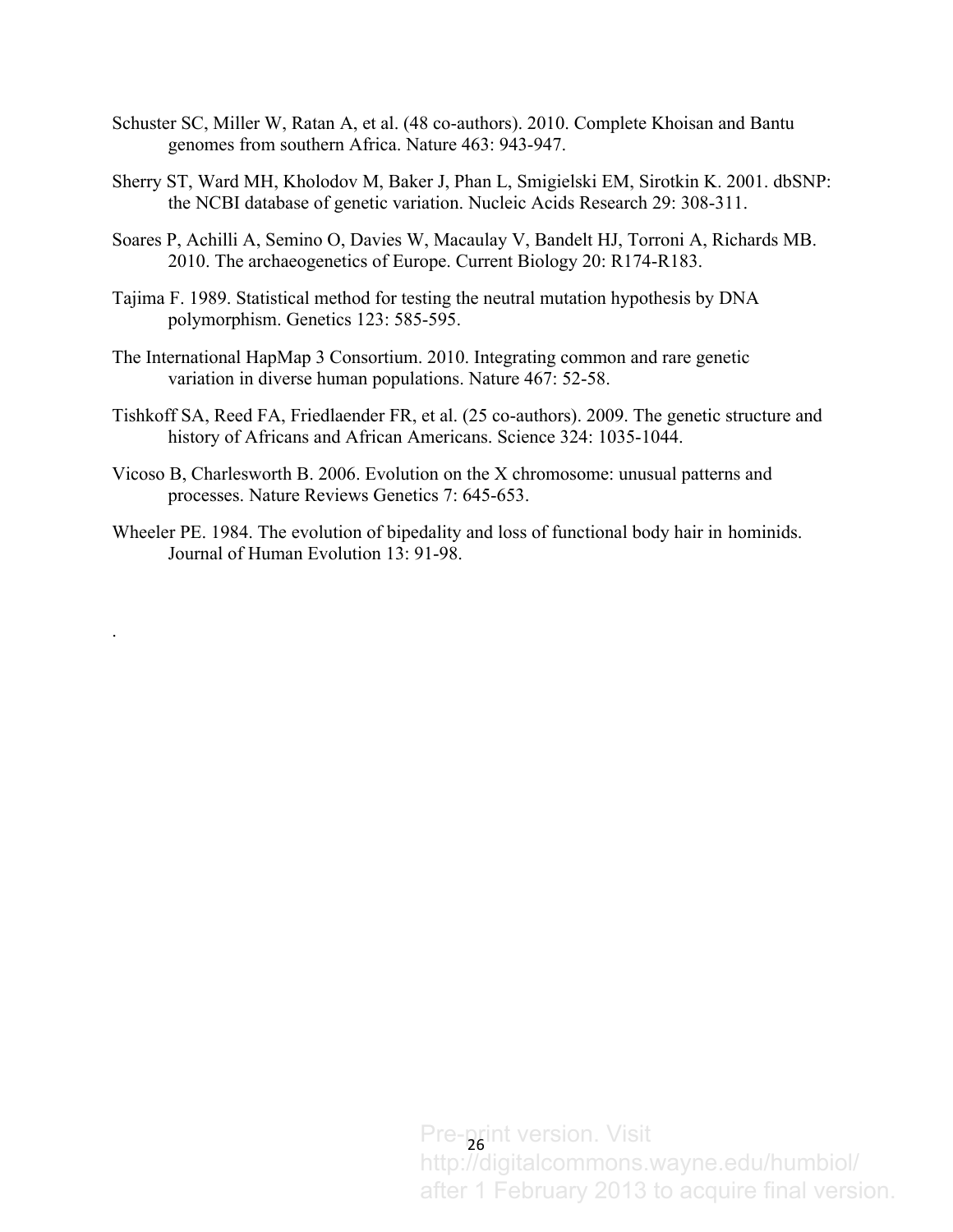## **Tables**

## **Table 1: Satellite Haplotypes**

|                        |                            |                            | <b>Haplotypes</b>        |                          |                          |                          |                     |                |                      |                               |                          |                |                          |                               |                          |                               |                          |                          |                          |                          |                          |                          |                               |                               |                          |                          |                          |                          |                          |                          |                                   |
|------------------------|----------------------------|----------------------------|--------------------------|--------------------------|--------------------------|--------------------------|---------------------|----------------|----------------------|-------------------------------|--------------------------|----------------|--------------------------|-------------------------------|--------------------------|-------------------------------|--------------------------|--------------------------|--------------------------|--------------------------|--------------------------|--------------------------|-------------------------------|-------------------------------|--------------------------|--------------------------|--------------------------|--------------------------|--------------------------|--------------------------|-----------------------------------|
| <b>SNPs</b>            | <b>Alternative Alleles</b> | Ancestral<br><b>Allele</b> | ᇢ                        | $\frac{1}{2}$            | B(2)                     | B(11)                    | B(14)               | B(27)          | b(28)                | (30)                          | $\beta(37)$              | b(41)          | B(1,2)                   | B(2,3)                        | B(1,2,3)                 | <b><i>p</i></b> (11,12,13,14) | e.                       | ද්ව                      | a(21)                    | a(22)                    | a(25)                    | a(26)                    | $\mathfrak{a}(39)$            | a(41)                         | a(51)                    | $\alpha(1,2)$            | a(3,25)                  | a(4,5)                   | a(25,39)                 | a(3,25,39)               | a(25,30,31)                       |
| rs5919235              | A/G                        | G                          | A                        | $\overline{\phantom{a}}$ | A                        | A                        | A                   | A              | A                    | A                             | A                        | A              | $\overline{\phantom{a}}$ | A                             | $\blacksquare$           | A                             | $\overline{\phantom{a}}$ | $\blacksquare$           | $\blacksquare$           | $\blacksquare$           | $\blacksquare$           | $\overline{\phantom{a}}$ | $\overline{\phantom{a}}$      | $\blacksquare$                | $\blacksquare$           | A                        | $\blacksquare$           | $\blacksquare$           | $\blacksquare$           |                          | $\sim$                            |
| rs7057795              | T/C                        | $\mathbf{C}$               | т                        | T                        | $\blacksquare$           | Т                        | Т                   | т              | Т                    | Т                             | T                        | T              | $\blacksquare$           | $\overline{a}$                | ÷,                       | T                             | $\overline{\phantom{a}}$ | ÷                        |                          | L,                       | $\overline{\phantom{a}}$ | $\overline{\phantom{a}}$ | $\blacksquare$                |                               | ä,                       | Т                        | $\blacksquare$           | $\blacksquare$           | $\blacksquare$           | ä,                       | $\blacksquare$                    |
| rs476709               | T/C                        | C                          | $\overline{\phantom{a}}$ | $\overline{a}$           | ÷.                       | $\mathbf{r}$             | $\mathbf{r}$        | ÷              | $\blacksquare$       | $\sim$                        | $\sim$                   | $\mathbf{r}$   | $\sim$                   | т                             | Т                        | $\blacksquare$                | Т                        | $\sim$                   | т                        | т                        | Т                        | т                        | т                             | Т                             | т                        | т                        | $\sim$                   | T                        | т                        | $\overline{\phantom{a}}$ | T                                 |
| rs574001               | C/A                        | A                          | $\overline{a}$           | $\overline{a}$           | $\overline{a}$           | $\sim$                   | $\sim$              | $\overline{a}$ | $\overline{a}$       | $\overline{a}$                | ÷.                       | $\sim$         | ÷.                       | $\overline{\phantom{a}}$      | ÷.                       | $\overline{a}$                | $\mathbf C$              | $\mathbf C$              | C                        | $\mathbf c$              | C                        | C                        | C                             | C                             | $\mathbf c$              | $\mathbf c$              | $\mathbf c$              | $\sim$                   | $\mathbf C$              | $\mathbf c$              | $\mathbf C$                       |
| rs532649               | A/G                        | G                          | A                        | A                        | A                        | A                        | A                   | A              | A                    | A                             | A                        | A              | A                        | A                             | A                        | A                             | ÷.                       | ÷.                       | $\overline{a}$           | $\sim$                   | $\overline{a}$           | $\blacksquare$           | $\overline{a}$                | $\sim$                        | ÷.                       | ÷.                       | $\overline{\phantom{a}}$ | A                        | $\sim$                   | ÷.                       | $\mathbf{r}$                      |
| rs485454               | A/G                        | G                          | A                        | A                        | A                        | A                        | A                   | A              | A                    | A                             | A                        | A              | A                        | A                             | A                        | A                             | $\overline{a}$           | $\blacksquare$           | $\sim$                   | $\sim$                   | $\blacksquare$           | $\sim$                   | $\overline{a}$                | $\sim$                        | ÷.                       | ÷.                       | $\sim$                   | $\sim$                   | $\sim$                   | $\sim$                   | $\sim$                            |
| rs489099               | T/C                        | $C^*$                      | Т                        | Т                        | Т                        | Т                        | Т                   | T              | Т                    | T                             | T                        | T              | T                        | T                             | Т                        | T                             | $\overline{a}$           | $\blacksquare$           | $\blacksquare$           | $\overline{a}$           | ÷.                       | ÷.                       | $\overline{a}$                | $\overline{a}$                | ä,                       | ÷.                       | $\overline{a}$           | ÷.                       | $\overline{a}$           | ÷.                       | $\sim$                            |
| rs531840               | T/C                        | C                          | ÷                        | $\overline{a}$           | ۰                        |                          | $\overline{a}$      |                |                      |                               | $\overline{a}$           | $\overline{a}$ | $\overline{a}$           | $\blacksquare$                | $\overline{a}$           | $\blacksquare$                | Т                        | T                        | T                        | T                        | Т                        | Т                        | Т                             | Т                             | T                        | Т                        | Т                        | T                        | Т                        | Т                        | T                                 |
| rs5919247              | T/C                        | C                          | Т                        | Т                        | Т                        | Т                        | Т                   | T              | Т                    | T                             | T                        | T              | T                        | T                             | T                        | T                             | $\overline{\phantom{a}}$ |                          |                          | L,                       |                          | $\overline{\phantom{a}}$ | ÷                             |                               | ÷                        | ÷.                       | $\overline{a}$           |                          |                          | $\blacksquare$           | $\sim$                            |
| rs4827524              | A/G                        | G                          |                          | $\overline{\phantom{a}}$ |                          |                          |                     |                |                      |                               |                          |                | $\blacksquare$           | $\blacksquare$                | $\blacksquare$           | $\blacksquare$                | A                        | A                        | A                        | A                        | A                        | A                        | A                             | A                             | A                        | A                        | A                        | A                        | A                        | A                        | A                                 |
| rs989345               | A/G                        | G                          | A                        | A                        | A                        | $\blacksquare$           | A                   | A              | A                    | A                             | A                        | A              | A                        | A                             | A                        | $\blacksquare$                |                          |                          |                          |                          |                          | $\overline{a}$           |                               | $\overline{a}$                | $\ddot{\phantom{1}}$     | $\ddot{\phantom{1}}$     | $\overline{a}$           |                          | ÷                        | ÷                        | $\overline{\phantom{a}}$          |
| rs1567524              | T/C                        | C                          | ÷                        | ÷                        | $\overline{\phantom{a}}$ | $\overline{a}$           |                     |                |                      |                               |                          |                | ÷,                       | $\overline{\phantom{a}}$      | $\overline{\phantom{a}}$ | т                             | Т                        | T                        | T                        | T                        | Т                        | Т                        | Т                             | Т                             | T                        | T                        | T                        | T                        | T                        | т                        | Т                                 |
| rs5919270              | A/G                        | G                          | A                        | A                        | A                        | A                        | A                   | A              | A                    | A                             | A                        | A              | A                        | A                             | A                        | $\overline{\phantom{a}}$      |                          |                          | $\overline{\phantom{a}}$ |                          |                          | $\sim$                   |                               | $\blacksquare$                | $\overline{a}$           | $\overline{a}$           | $\overline{a}$           | $\overline{a}$           | ÷                        |                          |                                   |
| rs1511061              | C/T                        | T                          | ÷                        | $\overline{a}$           | ÷                        | ÷.                       | $\mathbf c$         | ÷              |                      | ÷.                            | ÷.                       | ÷.             | $\overline{a}$           | ÷.                            | $\overline{a}$           | C                             | $\mathbf c$              | C                        | $\mathbf C$              | C                        | C                        | C                        | C                             | C                             | $\mathbf c$              | $\mathbf c$              | $\mathbf c$              | C                        | C                        | $\mathbf C$              | $\mathbf C$                       |
| rs1511060              | T/C                        | C                          | Т                        | Т                        | Т                        | Т                        | Т                   | Т              | Т                    | Т                             | T                        | T              | T                        | т                             | Т                        | T                             | $\overline{a}$           | $\blacksquare$           | $\blacksquare$           | $\overline{a}$           | $\overline{a}$           | $\overline{a}$           | $\blacksquare$                | $\overline{a}$                | $\blacksquare$           | $\overline{a}$           | $\overline{a}$           | $\overline{a}$           | ÷                        | $\blacksquare$           | $\blacksquare$                    |
| rs5918694              | C/T                        | Т                          | C                        | C                        | C                        | $\mathbf C$              | $\mathbf C$         | C              | C                    | C                             | C                        | $\mathbf C$    | $\mathbf C$              | $\mathbf C$                   | $\mathbf C$              | $\mathbf C$                   | $\overline{\phantom{a}}$ | $\sim$                   | $\blacksquare$           | $\blacksquare$           | $\blacksquare$           | $\sim$                   | $\blacksquare$                | $\blacksquare$                | ÷                        | $\blacksquare$           | $\sim$                   | $\sim$                   | $\sim$                   | $\blacksquare$           | $\sim$                            |
| rs4827392              | A/C                        | C                          | A                        | A                        | A                        | A                        | A                   | A              | A                    | A                             | A                        | A              | A                        | A                             | A                        | A                             | $\overline{\phantom{a}}$ | $\blacksquare$           | $\blacksquare$           | $\blacksquare$           |                          | $\overline{\phantom{a}}$ | $\blacksquare$                | $\blacksquare$                | $\blacksquare$           | $\blacksquare$           | $\blacksquare$           | $\blacksquare$           | ÷                        | $\overline{a}$           |                                   |
| rs5919272<br>rs5918696 | A/G<br>T/C                 | G<br>C                     | A<br>÷                   | A<br>÷                   | A<br>$\overline{a}$      | A<br>÷.                  | A<br>$\sim$         | A              | A                    | A<br>$\overline{\phantom{a}}$ | A<br>$\sim$              | A<br>÷.        | A<br>÷,                  | A<br>$\overline{\phantom{a}}$ | A<br>$\overline{a}$      | A<br>$\overline{a}$           | $\blacksquare$<br>т      | $\blacksquare$<br>T      | T                        | $\blacksquare$<br>T      | Т                        | Т                        | T                             | Т                             | ÷<br>T                   | $\overline{a}$<br>Т      | ÷.<br>Т                  | $\blacksquare$<br>T      | $\overline{a}$<br>T      | $\blacksquare$<br>т      | $\sim$<br>T                       |
| rs4827527              | A/G                        | G                          |                          |                          |                          |                          |                     |                |                      |                               |                          |                |                          |                               |                          |                               | ۰.                       |                          | ÷                        | $\overline{a}$           |                          | $\overline{\phantom{a}}$ |                               |                               |                          | ۰.                       | $\overline{a}$           | $\overline{a}$           | $\overline{\phantom{a}}$ |                          |                                   |
| rs938059               | A/C                        | C                          | A<br>A                   | A<br>A                   | A<br>A                   | A<br>A                   | A<br>A              | A<br>A         | A<br>A               | A<br>A                        | A<br>A                   | A<br>A         | A<br>A                   | A                             | A<br>A                   | A<br>A                        | ÷.                       | ÷.                       | A                        | $\sim$                   | $\sim$                   | $\sim$                   | $\blacksquare$                | $\sim$                        | ÷.                       | ÷.                       | $\overline{\phantom{a}}$ | $\sim$                   | $\overline{a}$           | $\blacksquare$           | $\sim$                            |
| rs1988995              | C/T                        | Т                          | $\mathbf C$              | C                        | C                        | C                        | C                   | C              | $\mathbf C$          | $\mathbf C$                   | $\mathbf C$              | $\mathbf C$    | $\mathbf C$              | A<br>$\mathbf c$              | $\mathbf C$              | C                             | $\overline{a}$           | $\blacksquare$           | $\sim$                   | $\mathbf c$              | $\sim$                   | $\sim$                   | $\overline{a}$                | $\sim$                        | $\overline{a}$           | $\overline{a}$           | ÷.                       | ÷.                       | $\sim$                   | $\overline{a}$           | $\sim$                            |
| rs984094               | G/A                        | A                          | G                        | G                        | G                        | G                        | G                   | G              | G                    | G                             | G                        | G              | G                        | G                             | G                        | G                             | $\overline{\phantom{a}}$ | $\overline{a}$           | $\blacksquare$           | $\sim$                   | $\sim$                   | $\sim$                   | $\blacksquare$                | $\sim$                        | $\sim$                   | $\sim$                   | $\sim$                   | $\sim$                   | ÷                        | $\overline{\phantom{a}}$ | $\sim$                            |
| rs1027970              | T/C                        | C                          | T                        | Т                        | Т                        | Т                        | Т                   | T              | Т                    | Т                             | т                        | т              | T                        | т                             | Т                        | т                             | $\blacksquare$           | $\blacksquare$           | $\blacksquare$           | $\sim$                   | $\blacksquare$           | $\blacksquare$           | $\overline{a}$                | $\sim$                        | $\overline{a}$           | $\blacksquare$           | $\sim$                   | $\sim$                   | $\sim$                   | $\blacksquare$           | $\overline{\phantom{a}}$          |
| rs5919325              | A/G                        | G                          | L.                       | $\overline{a}$           | ٠                        | $\blacksquare$           | $\blacksquare$      |                |                      |                               |                          | $\blacksquare$ | $\blacksquare$           |                               | $\overline{a}$           | $\overline{a}$                | A                        | A                        | A                        | A                        | $\blacksquare$           | A                        | A                             | A                             | A                        | A                        | $\overline{\phantom{a}}$ | A                        | ÷,                       | $\overline{a}$           | $\sim$                            |
| rs6625150              | A/C                        | C                          | $\overline{\phantom{a}}$ | $\overline{\phantom{a}}$ | $\overline{a}$           | $\blacksquare$           | $\blacksquare$      |                |                      | $\blacksquare$                | $\sim$                   | $\overline{a}$ | $\overline{\phantom{a}}$ | $\overline{\phantom{a}}$      | $\blacksquare$           | $\blacksquare$                | A                        | A                        | A                        | A                        | A                        | $\overline{\phantom{a}}$ | A                             | A                             | A                        | A                        | A                        | A                        | A                        | A                        | A                                 |
| rs2335868              | T/C                        | C                          | $\overline{\phantom{a}}$ | $\overline{\phantom{a}}$ | ÷                        | $\blacksquare$           | $\sim$              | C              | ÷.                   | $\overline{a}$                | $\overline{a}$           | $\overline{a}$ | ÷,                       | ÷.                            | $\overline{a}$           | $\overline{a}$                | T                        | T                        | Т                        | Т                        | Т                        | Т                        | T                             | T                             | T                        | Т                        | T                        | T                        | T                        | T                        | T                                 |
| rs1255884              | C/A                        | A                          | $\overline{\phantom{a}}$ | $\overline{\phantom{a}}$ | $\overline{a}$           | $\blacksquare$           | $\sim$              | $\blacksquare$ | C                    | $\sim$                        | $\sim$                   | $\sim$         | $\blacksquare$           | $\blacksquare$                | $\blacksquare$           | $\blacksquare$                | C                        | $\mathbf C$              | C                        | C                        | C                        | C                        | C                             | $\mathbf C$                   | $\mathbf C$              | $\mathbf C$              | $\mathbf C$              | C                        | $\mathbf c$              | C                        | $\mathbf C$                       |
| rs5918737              | T/C                        | C                          | $\overline{\phantom{a}}$ | $\overline{\phantom{a}}$ | $\overline{\phantom{a}}$ | $\overline{\phantom{a}}$ | $\overline{a}$      |                |                      | ÷.                            | $\overline{a}$           | $\sim$         | $\overline{\phantom{a}}$ | $\overline{\phantom{a}}$      | $\overline{\phantom{a}}$ | $\overline{\phantom{a}}$      | т                        | Т                        | Т                        | Т                        | Т                        | Т                        | Т                             | Т                             | T                        | T                        | Т                        | т                        | Т                        | Т                        | T                                 |
| rs4827539              | T/C                        | C                          | Т                        | Т                        | т                        | Т                        | Т                   | т              | т                    | $\sim$                        | Т                        | т              | т                        | т                             | Т                        | т                             | $\overline{a}$           |                          | $\overline{\phantom{a}}$ |                          |                          | ÷.                       |                               | $\overline{a}$                | ÷.                       | ÷.                       | $\overline{\phantom{a}}$ | $\overline{\phantom{a}}$ | $\overline{\phantom{a}}$ | ÷.                       | T                                 |
| rs5919362              | T/G                        | G                          | $\overline{\phantom{a}}$ | $\overline{a}$           | ٠                        | $\overline{\phantom{a}}$ | $\sim$              |                | $\blacksquare$       | $\blacksquare$                | $\overline{\phantom{a}}$ | $\overline{a}$ | $\blacksquare$           | $\blacksquare$                | $\blacksquare$           | $\blacksquare$                | т                        | T                        | T                        | Т                        | Т                        | Т                        | Т                             | Т                             | T                        | Т                        | T                        | T                        | T                        | т                        | $\sim$                            |
| rs4601479              | A/G                        | A                          | ÷                        | $\overline{a}$           | $\overline{a}$           | $\sim$                   | $\overline{a}$      |                |                      | $\overline{a}$                | ÷.                       | $\overline{a}$ | $\sim$                   | $\sim$                        | $\blacksquare$           | $\overline{a}$                | G                        | G                        | G                        | G                        | G                        | G                        | G                             | G                             | G                        | G                        | G                        | G                        | G                        | G                        | G                                 |
| rs6625163              | A/G                        | G                          | A                        | A                        | A                        | A                        | A                   | A              | A                    | A                             | A                        | A              | A                        | A                             | A                        | A                             |                          |                          | $\overline{\phantom{a}}$ | $\blacksquare$           |                          | $\blacksquare$           |                               |                               |                          |                          | $\overline{a}$           |                          | ÷                        | $\overline{\phantom{a}}$ |                                   |
| rs5919363              | A/G                        | G                          | A                        | A                        | A                        | A                        | A                   | A              | A                    | A                             | A                        | A              | A                        | A                             | A                        | A                             | $\blacksquare$           | $\blacksquare$           | $\blacksquare$           | $\sim$                   | $\blacksquare$           | $\overline{\phantom{a}}$ | $\blacksquare$                | $\overline{a}$                | ÷                        | $\blacksquare$           | $\sim$                   | $\blacksquare$           | $\sim$                   | $\blacksquare$           | $\sim$                            |
| rs5965383              | T/G                        | G                          | T                        | Т                        | Т                        | Т                        | Т                   | T              | Т                    | Т                             | T                        | T              | T                        | T                             | T                        | T                             | $\overline{a}$           | $\overline{\phantom{a}}$ | $\blacksquare$           | $\blacksquare$           |                          | $\blacksquare$           |                               |                               | $\blacksquare$           | $\overline{a}$           | $\overline{a}$           | $\overline{a}$           | ÷                        | ÷.                       |                                   |
| rs2335506              | A/G                        | G                          | A                        | A                        | A                        | A                        | A                   | A              | A                    | A                             | A                        | A              | A                        | A                             | A                        | A                             | $\overline{\phantom{a}}$ | ÷                        | $\blacksquare$           | $\sim$                   | $\blacksquare$           | ÷.                       | $\blacksquare$                |                               |                          |                          | $\blacksquare$           | $\blacksquare$           | ÷                        | $\overline{\phantom{a}}$ | $\overline{\phantom{a}}$          |
| rs2335508              | G/A                        | A                          | G                        | G                        | G                        | G                        | G                   | G              | G                    | G                             | ÷.                       | G              | G                        | G                             | G                        | G                             | $\overline{a}$           | $\overline{a}$           | $\overline{\phantom{a}}$ | $\overline{a}$           | ÷.                       | $\sim$                   | $\overline{a}$                | $\overline{a}$                | $\overline{a}$           | $\overline{a}$           | $\overline{\phantom{a}}$ | $\sim$                   | $\overline{a}$           | ÷                        | $\sim$                            |
| rs6625174              | A/G                        | G                          | A                        | A                        | A                        | A                        | A                   | A              | A                    | A                             | A                        | A              | A                        | A                             | A                        | A                             | ۰.                       | $\overline{\phantom{a}}$ | $\overline{\phantom{a}}$ | $\overline{\phantom{a}}$ | $\overline{\phantom{a}}$ | $\overline{\phantom{a}}$ |                               | $\overline{\phantom{a}}$      | $\overline{\phantom{a}}$ | $\overline{\phantom{a}}$ | $\sim$                   | $\overline{\phantom{a}}$ | $\overline{\phantom{a}}$ | $\overline{\phantom{a}}$ | $\blacksquare$                    |
| rs2878642              | A/G                        | G                          | $\overline{\phantom{a}}$ | $\overline{a}$           | ÷                        | $\blacksquare$           | $\sim$              | $\blacksquare$ | $\blacksquare$       | $\sim$                        | $\sim$                   | $\blacksquare$ | $\blacksquare$           | $\overline{\phantom{a}}$      | $\blacksquare$           | $\overline{\phantom{a}}$      | A                        | A                        | A                        | A                        | A                        | A                        | $\blacksquare$                | A                             | A                        | A                        | A                        | A                        | $\sim$                   | $\overline{\phantom{a}}$ | A                                 |
| rs2336175              | A/G                        | G                          | L.                       | ÷                        | ٠                        |                          |                     |                |                      |                               | $\overline{a}$           | $\overline{a}$ | ÷                        | $\overline{\phantom{a}}$      | $\blacksquare$           | $\overline{a}$                | A                        | A                        | A                        | A                        | A                        | A                        | A                             | A                             | A                        | A                        | A                        | A                        | A                        | A                        | $\mathbf A$                       |
| rs2497938              | T/C                        | C                          | т                        | т                        | T                        | T                        | T                   | T              | T                    | T                             | T                        | $\blacksquare$ | T                        | T                             | т                        | T                             |                          |                          | $\blacksquare$           | L,                       | $\blacksquare$           | $\sim$                   | L,                            | T                             | $\blacksquare$           | $\overline{\phantom{a}}$ | $\overline{\phantom{a}}$ | $\blacksquare$           | ÷,                       |                          | $\blacksquare$                    |
| rs2497939              | C/A                        | A                          | L.                       | $\overline{a}$           | ٠                        | $\blacksquare$           | $\blacksquare$      | $\blacksquare$ | $\ddot{\phantom{1}}$ | $\ddot{\phantom{1}}$          | $\overline{a}$           | $\blacksquare$ | $\blacksquare$           | ä,                            |                          |                               | C                        | C                        | $\mathbf C$              | C                        | $\mathbf C$              | C                        | C                             | $\mathbf C$                   | $\mathbf C$              | $\mathbf C$              | $\mathbf C$              | $\mathbf C$              | $\mathbf C$              | C                        | $\overline{c}$                    |
| rs2223842              | A/C                        | $C^*$                      | A                        | A                        | A                        | A                        | A                   | A              | A                    | A                             | A                        | A              | A                        | A                             | A                        | A                             | $\blacksquare$           | $\blacksquare$           | $\blacksquare$           | $\overline{\phantom{a}}$ | $\blacksquare$           | $\blacksquare$           | $\blacksquare$                | $\blacksquare$                | $\mathbf{r}$             | $\blacksquare$           | $\blacksquare$           | $\blacksquare$           | $\sim$                   | $\blacksquare$           |                                   |
| rs2497943              | T/G                        | G                          | Т                        | Т                        | Т                        | Т                        | Т                   | Т              | T                    | T                             | Т                        | T              | T                        | T                             | Т                        | Т                             | $\sim$                   | $\sim$                   | $\overline{a}$           | $\mathbf{r}$             | $\sim$                   | $\sim$                   | $\overline{a}$                | $\sim$                        | $\sim$                   | $\sim$                   | $\sim$                   | $\sim$                   | $\sim$                   | $\overline{a}$           |                                   |
| rs2473897              | T/C                        | C                          | Т                        | Т                        | T                        | T                        | T                   | T              | T                    | Т                             | Т                        | Т              | T                        | Т                             | T                        | T                             | $\sim$                   | $\overline{a}$           | $\overline{a}$           | $\omega$                 | $\overline{\phantom{a}}$ | $\mathbf{r}$             | ÷.                            | $\mathbf{r}$                  | $\sim$                   | $\sim$                   | $\sim$                   | $\overline{a}$           | $\sim$                   | $\overline{a}$           | $\sim$                            |
| rs2497944              | A/G                        | G                          | $\tilde{\phantom{a}}$    | $\overline{a}$           | $\overline{a}$           | $\overline{a}$           | $\overline{a}$      |                |                      | $\overline{a}$                | $\sim$                   | $\overline{a}$ | $\blacksquare$           | $\sim$                        | $\sim$                   | $\sim$                        | A                        | A                        | A                        | A                        | A                        | A                        | A                             | A                             | A                        | A                        | A                        | A                        | A                        | A                        | A                                 |
| rs2223841              | T/C                        | C                          | Т                        | Т                        | T                        | T                        | T                   | Т              | T                    | T                             | T                        | T              | T                        | Т                             | Т                        | Т                             | $\overline{\phantom{a}}$ | $\sim$                   | $\blacksquare$           | $\sim$                   | $\blacksquare$           | $\omega$                 | $\blacksquare$                | $\sim$                        | $\sim$                   | $\sim$                   | $\sim$                   | $\sim$                   | $\overline{a}$           | ÷.                       | $\sim$                            |
| rs2473896              | T/C                        | C                          | T                        | T                        | Т                        | T                        | Т                   | Т              | T                    | Т                             | T                        | T              | T                        | Т                             | Т                        | Т                             | $\overline{\phantom{a}}$ | $\sim$                   | $\blacksquare$           | $\sim$                   | $\sim$                   | $\sim$                   | $\blacksquare$                | $\sim$                        | $\sim$                   | $\sim$                   | $\sim$                   | $\sim$                   | $\sim$                   | ÷.                       |                                   |
| rs2473895              | T/C                        | C                          | $\blacksquare$           | $\sim$                   | $\overline{\phantom{a}}$ | $\overline{\phantom{a}}$ | $\mathbf{r}$        | $\blacksquare$ | $\sim$               | $\sim$                        | $\sim$                   | $\sim$         | $\sim$                   | $\sim$                        | $\sim$                   | $\blacksquare$                | т                        | Т                        | T                        | T                        | T                        | T                        | Т                             | Т                             | T<br>$\overline{a}$      | T                        | T                        | T                        | Т                        | Т                        | Т                                 |
| rs2207080              | A/G                        | G                          | A                        | A                        | A                        | A                        | A                   | A              | A                    | A                             | A                        | A              | A                        | A                             | A                        | A                             | $\sim$                   | $\blacksquare$           | $\blacksquare$           | $\mathbf{r}$             | $\sim$                   | $\blacksquare$           | $\overline{a}$                | $\mathbf{r}$                  |                          | $\blacksquare$           | $\sim$                   | $\sim$                   | $\mathbf{r}$             | ÷.                       | $\omega$                          |
| rs721451<br>rs2473891  | A/G<br>T/C                 | G<br>C                     | A<br>$\Box$              | A<br>ä,                  | A<br>$\blacksquare$      | A<br>$\blacksquare$      | A<br>$\blacksquare$ | A<br>ä,        | A<br>$\blacksquare$  | A<br>$\Box$                   | A<br>$\Box$              | A<br>ä,        | A<br>$\blacksquare$      | A<br>$\blacksquare$           | A<br>ä,                  | A<br>$\Box$                   | $\blacksquare$<br>T      | $\blacksquare$<br>T      | $\blacksquare$<br>T      | $\blacksquare$<br>T      | $\blacksquare$<br>T      | $\blacksquare$<br>T      | $\overline{\phantom{a}}$<br>T | $\overline{\phantom{a}}$<br>T | A<br>T                   | $\blacksquare$<br>T      | $\blacksquare$<br>T      | $\sim$<br>T              | $\sim$<br>T              | $\overline{a}$<br>T      | $\sim$<br>$\overline{\mathbf{T}}$ |
|                        |                            |                            |                          |                          |                          |                          |                     |                |                      |                               |                          |                |                          |                               |                          |                               |                          |                          |                          |                          |                          |                          |                               |                               |                          |                          |                          |                          |                          |                          |                                   |

\*Ancestral Allele could not be determined for this SNP (see Methods)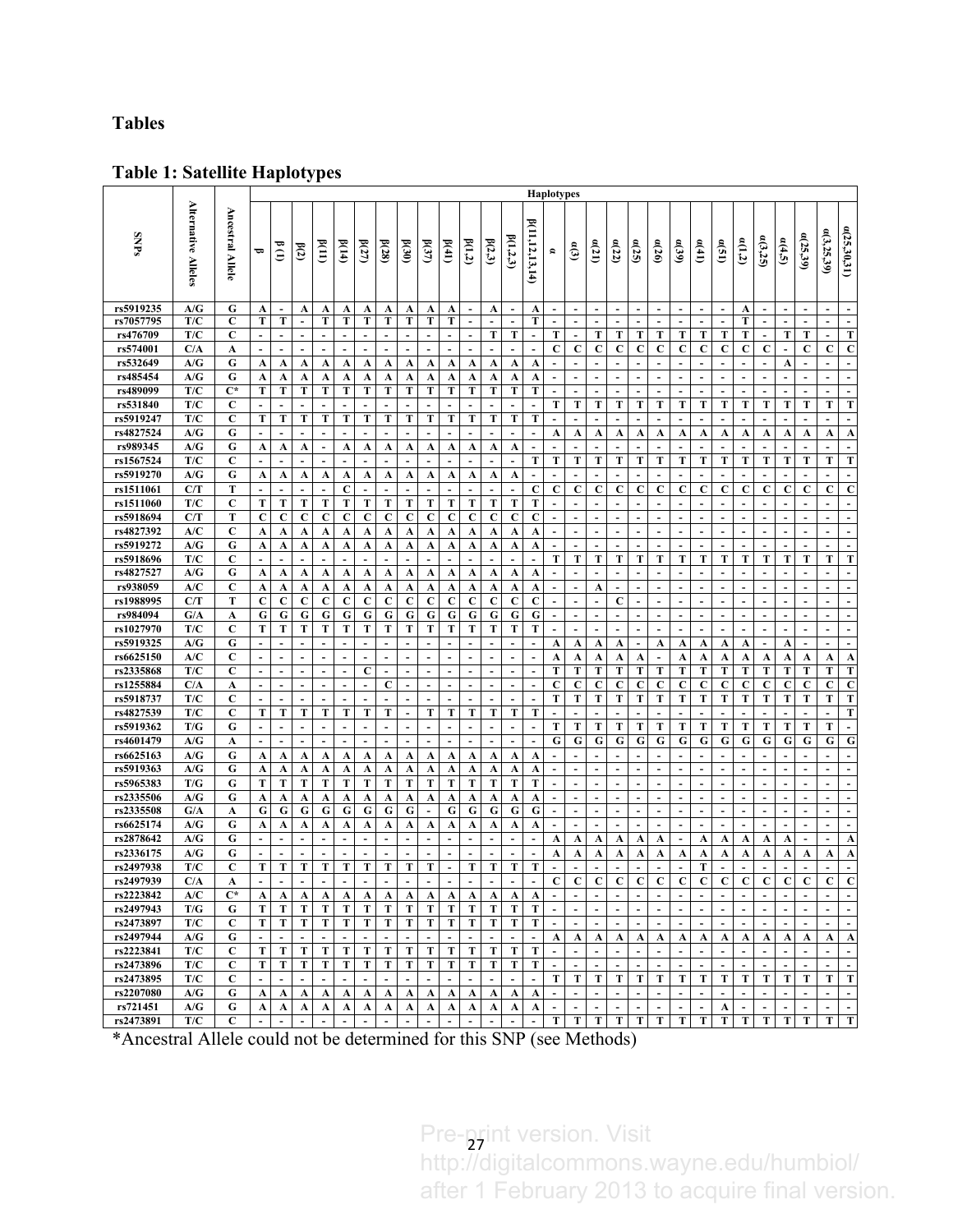|                         |                     |                         | <b>Haplotypes</b>   |                          |                          |                               |                               |                               |                            |                                  |                               |                                            |                          |                                            |                                  |                               |                                  |                                            |                                  |                                  |                                  |                               |                                            |
|-------------------------|---------------------|-------------------------|---------------------|--------------------------|--------------------------|-------------------------------|-------------------------------|-------------------------------|----------------------------|----------------------------------|-------------------------------|--------------------------------------------|--------------------------|--------------------------------------------|----------------------------------|-------------------------------|----------------------------------|--------------------------------------------|----------------------------------|----------------------------------|----------------------------------|-------------------------------|--------------------------------------------|
|                         |                     |                         |                     |                          |                          |                               |                               |                               |                            |                                  |                               |                                            |                          |                                            |                                  |                               |                                  |                                            |                                  |                                  |                                  |                               |                                            |
|                         | Alternative Alleles |                         |                     |                          |                          |                               |                               |                               |                            |                                  |                               |                                            |                          |                                            |                                  |                               |                                  |                                            |                                  |                                  |                                  |                               |                                            |
|                         |                     |                         |                     |                          |                          |                               |                               |                               |                            |                                  |                               |                                            |                          |                                            |                                  |                               |                                  |                                            |                                  |                                  |                                  |                               |                                            |
| <b>SNPs</b>             |                     | <b>Ancestral Allele</b> | aßR29               | aßR33                    | aßR40                    | a(25)ßSR29                    | ${\bf \beta}$ aSR24           | <b>paSR25</b>                 | ${\bf \beta}$ aSR29        | ComplexCEU1                      | ComplexCEU2                   | <b>ComplexLWK1</b>                         | ComplexLWK2              | <b>ComplexMbutil</b>                       | <b>ComplexMbuti2</b>             | <b>ComplexMbuti3</b>          | ComplexMEX                       | <b>ComplexMKK1</b>                         | ComplexMKK2                      | <b>ComplexMKK3</b>               | <b>ComplexSanNB</b>              | <b>ComplexSanSA1</b>          | ComplexSanSA2                              |
|                         |                     |                         |                     |                          |                          |                               |                               |                               |                            |                                  |                               |                                            |                          |                                            |                                  |                               |                                  |                                            |                                  |                                  |                                  |                               |                                            |
|                         |                     |                         |                     |                          |                          |                               |                               |                               |                            |                                  |                               |                                            |                          |                                            |                                  |                               |                                  |                                            |                                  |                                  |                                  |                               |                                            |
|                         |                     |                         |                     |                          |                          |                               |                               |                               |                            |                                  |                               |                                            |                          |                                            |                                  |                               |                                  |                                            |                                  |                                  |                                  |                               |                                            |
|                         |                     |                         |                     |                          |                          |                               |                               |                               |                            |                                  |                               |                                            |                          |                                            |                                  |                               |                                  |                                            |                                  |                                  |                                  |                               |                                            |
| rs5919235               | A/G                 | G                       | $\blacksquare$      | $\sim$                   | $\blacksquare$           | $\sim$                        | A                             | A                             | A                          | A                                | A                             | $\blacksquare$                             | $\blacksquare$           | $\blacksquare$                             | $\sim$                           | $\blacksquare$                | $\sim$                           | $\blacksquare$                             | $\blacksquare$                   | $\blacksquare$                   | $\overline{\phantom{a}}$         | $\sim$                        | $\blacksquare$                             |
| rs7057795               | T/C                 | $\mathbf C$             | $\blacksquare$      | $\tilde{\phantom{a}}$    | $\sim$                   | $\overline{\phantom{a}}$      | т                             | т                             | T                          | T                                | T                             | $\overline{\phantom{a}}$                   | $\overline{\phantom{a}}$ | $\overline{\phantom{a}}$                   | $\overline{\phantom{a}}$         | ÷,                            | $\overline{\phantom{a}}$         | $\overline{\phantom{a}}$                   | $\sim$                           | $\sim$                           | $\overline{\phantom{a}}$         | $\sim$                        | $\overline{\phantom{a}}$                   |
| rs476709                | T/C                 | C                       | T                   | T                        | T                        | T                             | $\blacksquare$                | $\blacksquare$                | $\omega$                   | $\blacksquare$                   | $\blacksquare$                | $\Box$                                     | T                        | T                                          | ä,                               | T                             | Т                                | $\omega$                                   | T                                | T                                | T                                | Т                             | $\hat{\mathbf{r}}$                         |
| rs574001                | C/A                 | A                       | $\mathbf C$         | $\mathbf c$              | C                        | C                             | $\blacksquare$                | $\overline{\phantom{a}}$      | $\blacksquare$             | $\blacksquare$                   | $\overline{\phantom{a}}$      | $\overline{\phantom{a}}$                   | C                        | C                                          | C                                | C                             | $\overline{a}$                   | $\overline{\phantom{a}}$                   | C                                | C                                | $\overline{a}$                   | C                             | $\blacksquare$                             |
| rs532649                | A/G                 | G                       | $\overline{a}$      | $\overline{\phantom{a}}$ | $\blacksquare$           | $\blacksquare$                | A                             | A                             | A                          | A                                | A                             | $\blacksquare$                             | $\blacksquare$           | $\blacksquare$                             | $\blacksquare$                   | $\blacksquare$                | $\blacksquare$                   | A                                          | $\overline{\phantom{a}}$         | $\blacksquare$                   | $\overline{\phantom{a}}$         | $\blacksquare$                | $\blacksquare$                             |
| rs485454                | A/G                 | G                       | $\blacksquare$      | $\overline{\phantom{a}}$ | $\blacksquare$           | $\blacksquare$                | A                             | A                             | A                          | A                                | A                             | ÷,                                         | $\overline{\phantom{a}}$ | $\blacksquare$                             | $\blacksquare$                   | ÷                             | $\blacksquare$                   | A                                          | $\blacksquare$                   | $\overline{\phantom{a}}$         | $\overline{a}$                   | $\overline{\phantom{a}}$      | $\overline{\phantom{a}}$                   |
| rs489099                | T/C                 | $\mathbf{C}^*$          | $\overline{a}$      | ä,                       | $\blacksquare$           | $\blacksquare$                | T                             | T                             | T                          | T                                | т                             | Т                                          | $\omega$                 | ä,                                         | ä,                               | $\overline{a}$                | T                                | T                                          | $\Box$                           | T                                | T                                | $\overline{\phantom{a}}$      | T                                          |
| rs531840                | T/C                 | C                       | T                   | T                        | Т                        | Т                             | $\overline{\phantom{a}}$      | $\overline{\phantom{a}}$      | $\blacksquare$             |                                  | $\overline{a}$                | $\overline{\phantom{a}}$                   | Т                        | T                                          | T                                | T                             | $\overline{\phantom{a}}$         | $\overline{\phantom{a}}$                   | T                                | $\overline{\phantom{a}}$         |                                  | Т                             | $\blacksquare$                             |
| rs5919247               | T/C                 | C                       | $\overline{a}$      | $\overline{\phantom{a}}$ | $\blacksquare$           | $\blacksquare$                | Т                             | Т                             | T                          | T                                | T                             | Т                                          | $\blacksquare$           | $\blacksquare$                             | $\blacksquare$                   | $\overline{\phantom{a}}$      | Т                                | T                                          | $\blacksquare$                   | Т                                | T                                | $\Box$                        | T                                          |
| rs4827524               | A/G                 | G                       | A                   | A                        | A                        | A                             | $\ddot{\phantom{1}}$          | $\overline{\phantom{a}}$      | ä,                         | $\blacksquare$                   | $\overline{\phantom{a}}$      | ÷,                                         | A                        | A                                          | A                                | A                             | $\blacksquare$                   | $\overline{\phantom{a}}$                   | A                                | $\overline{\phantom{a}}$         |                                  | A                             | $\overline{\phantom{a}}$                   |
| rs989345                | A/G                 | G                       | $\overline{a}$      | $\tilde{\phantom{a}}$    | $\Box$                   | $\blacksquare$                | A                             | A                             | A                          | A                                | A                             | A                                          | ÷,                       | ä,                                         | $\blacksquare$                   | ä,                            | A                                | A                                          | $\overline{\phantom{a}}$         | A                                | A                                | $\mathbb{Z}^2$                | A                                          |
| rs1567524               | T/C                 | C                       | T<br>$\overline{a}$ | T<br>$\blacksquare$      | Т<br>$\blacksquare$      | Т                             | $\ddot{\phantom{1}}$<br>A     | $\overline{\phantom{a}}$<br>A | $\blacksquare$<br>A        | A                                | $\overline{\phantom{a}}$<br>A | $\overline{\phantom{a}}$<br>A              | Т<br>$\blacksquare$      | T<br>$\blacksquare$                        | $\blacksquare$<br>$\blacksquare$ | T<br>$\overline{\phantom{a}}$ | $\overline{\phantom{a}}$<br>A    | $\overline{\phantom{a}}$<br>A              | T<br>$\blacksquare$              | $\blacksquare$<br>A              | $\blacksquare$<br>$\blacksquare$ | Т<br>$\blacksquare$           | $\overline{\phantom{a}}$<br>$\blacksquare$ |
| rs5919270<br>rs1511061  | A/G<br>C/T          | G<br>T                  | $\mathbf C$         | $\mathbf C$              | С                        | $\blacksquare$<br>С           | $\ddot{\phantom{1}}$          | $\overline{\phantom{a}}$      | $\blacksquare$             | $\blacksquare$                   | $\overline{\phantom{a}}$      | C                                          | С                        | C                                          | C                                | $\mathbf C$                   | C                                | $\overline{\phantom{a}}$                   | C                                | C                                | C                                | С                             | C                                          |
| rs1511060               | T/C                 | $\mathbf C$             | $\overline{a}$      | $\sim$                   | $\blacksquare$           | $\blacksquare$                | T                             | T                             | T                          | T                                | T                             | $\blacksquare$                             | $\Box$                   | $\Box$                                     | $\overline{\phantom{a}}$         | $\blacksquare$                | $\overline{\phantom{a}}$         | T                                          | $\blacksquare$                   | $\blacksquare$                   | ä,                               | $\Box$                        | $\hat{\mathbf{r}}$                         |
| rs5918694               | C/T                 | T                       | $\blacksquare$      | $\overline{\phantom{a}}$ | $\overline{\phantom{a}}$ | $\overline{\phantom{a}}$      | C                             | C                             | С                          | С                                | С                             | C                                          | $\overline{\phantom{a}}$ | $\overline{\phantom{a}}$                   | $\overline{\phantom{a}}$         | $\overline{a}$                | C                                | C                                          | $\overline{\phantom{a}}$         | C                                | C                                | $\overline{\phantom{a}}$      | C                                          |
| rs4827392               | A/C                 | $\mathbf C$             | $\overline{a}$      | ä,                       | $\blacksquare$           | $\blacksquare$                | A                             | A                             | A                          | A                                | A                             | A                                          | $\blacksquare$           | $\blacksquare$                             | $\blacksquare$                   | $\blacksquare$                | A                                | A                                          | $\blacksquare$                   | A                                | A                                | $\blacksquare$                | A                                          |
| rs5919272               | A/G                 | G                       | $\blacksquare$      | $\blacksquare$           | $\overline{\phantom{a}}$ | $\overline{\phantom{a}}$      | A                             | A                             | A                          | A                                | A                             | $\overline{\phantom{a}}$                   | $\blacksquare$           | $\blacksquare$                             | $\blacksquare$                   | ÷                             | $\overline{a}$                   | $\overline{\phantom{a}}$                   | $\overline{\phantom{a}}$         | $\blacksquare$                   |                                  | $\overline{\phantom{a}}$      | $\overline{\phantom{a}}$                   |
| rs5918696               | T/C                 | $\mathbf C$             | T                   | T                        | T                        | Т                             | $\overline{\phantom{a}}$      | ä,                            | $\omega$                   | $\omega$                         | ä,                            | $\blacksquare$                             | Т                        | ä,                                         | T                                | ä,                            | ä,                               | $\bar{\mathbf{z}}$                         | T                                | $\blacksquare$                   | ä,                               | T                             | $\bar{\mathbf{z}}$                         |
| rs4827527               | A/G                 | G                       | $\blacksquare$      | $\overline{a}$           |                          |                               | A                             | A                             | A                          | A                                | A                             | A                                          | $\overline{a}$           | A                                          | $\overline{\phantom{a}}$         | A                             | A                                | A                                          | $\overline{\phantom{a}}$         | A                                | $\overline{a}$                   | $\blacksquare$                | $\overline{\phantom{a}}$                   |
| rs938059                | A/C                 | $\mathbf C$             | $\overline{a}$      | ä,                       | $\blacksquare$           | $\blacksquare$                | A                             | A                             | A                          | A                                | A                             | A                                          | $\blacksquare$           | A                                          | $\blacksquare$                   | A                             | A                                | A                                          | A                                | A                                | A                                | $\overline{\phantom{a}}$      | A                                          |
| rs1988995               | C/T                 | T                       | $\blacksquare$      | $\blacksquare$           | $\overline{\phantom{a}}$ | $\overline{\phantom{a}}$      | C                             | C                             | С                          | С                                | С                             | C                                          | $\overline{\phantom{a}}$ | C                                          | $\blacksquare$                   | $\mathbf C$                   | C                                | C                                          | $\blacksquare$                   | C                                | C                                | $\overline{\phantom{a}}$      | C                                          |
| rs984094                | G/A                 | A                       | $\overline{a}$      | ä,                       | $\blacksquare$           | $\Box$                        | G                             | G                             | G                          | G                                | G                             | $\blacksquare$                             | $\Box$                   | ä,                                         | $\blacksquare$                   | $\blacksquare$                | ÷,                               | $\blacksquare$                             | $\blacksquare$                   | $\blacksquare$                   | $\blacksquare$                   | $\Box$                        | $\bar{\mathbf{z}}$                         |
| rs1027970               | T/C                 | $\mathbf C$             | $\blacksquare$      | $\overline{\phantom{a}}$ | $\overline{\phantom{a}}$ | $\overline{\phantom{a}}$      | T                             | T                             | Т                          | T                                | T                             | $\overline{\phantom{a}}$                   | $\overline{a}$           | $\overline{\phantom{a}}$                   | $\overline{\phantom{a}}$         | $\overline{a}$                | $\overline{a}$                   | T                                          | $\overline{\phantom{a}}$         | $\overline{\phantom{a}}$         |                                  | $\blacksquare$                | $\overline{\phantom{a}}$                   |
| rs5919325               | A/G                 | G                       | A                   | A                        | A                        | $\blacksquare$                | A                             | ÷,                            | $\Box$                     | $\Box$                           | $\Box$                        | $\blacksquare$                             | $\blacksquare$           | $\Box$                                     | $\blacksquare$                   | $\blacksquare$                | $\blacksquare$                   | $\blacksquare$                             | $\blacksquare$                   | $\blacksquare$                   | $\blacksquare$                   | A                             | $\bar{\mathbf{z}}$                         |
| rs6625150               | A/C                 | $\mathbf C$             | A<br>T              | A<br>Т                   | A<br>T                   | A<br>Т                        | A<br>T                        | A<br>Т                        | $\blacksquare$<br>$\omega$ | $\blacksquare$<br>$\blacksquare$ | $\overline{\phantom{a}}$<br>T | $\overline{\phantom{a}}$<br>$\blacksquare$ | A<br>Т                   | $\blacksquare$<br>$\overline{\phantom{a}}$ | $\blacksquare$<br>$\blacksquare$ | ÷<br>$\blacksquare$           | $\overline{a}$                   | $\overline{\phantom{a}}$<br>$\blacksquare$ | $\blacksquare$                   | $\blacksquare$<br>$\blacksquare$ | T                                | A<br>T                        | $\overline{\phantom{a}}$<br>T              |
| rs2335868<br>rs12558842 | T/C<br>C/A          | $\mathbf C$             | $\mathbf C$         | $\mathbf C$              | C                        | C                             | С                             | C                             | $\blacksquare$             | С                                | C                             | $\overline{\phantom{a}}$                   | C                        | $\blacksquare$                             | $\overline{\phantom{a}}$         | $\overline{a}$                | $\blacksquare$<br>$\overline{a}$ | $\overline{\phantom{a}}$                   | $\blacksquare$                   | $\overline{\phantom{a}}$         |                                  | C                             | $\blacksquare$                             |
| rs5918737               | T/C                 | A<br>$\mathbf C$        | T                   | T                        | T                        | Т                             | T                             | Т                             | $\omega$                   | T                                | т                             | $\blacksquare$                             | $\Box$                   | $\Box$                                     | $\blacksquare$                   | ä,                            | $\blacksquare$                   | $\blacksquare$                             | $\blacksquare$                   | $\omega$                         | T                                | T                             | T                                          |
| rs4827539               | T/C                 | $\mathbf C$             | Т                   | $\overline{\phantom{a}}$ | $\overline{\phantom{a}}$ | T                             | $\ddot{\phantom{1}}$          | $\overline{\phantom{a}}$      | $\blacksquare$             | $\overline{\phantom{a}}$         | $\overline{\phantom{a}}$      | $\overline{\phantom{a}}$                   | ÷,                       | $\blacksquare$                             | $\blacksquare$                   | ÷                             | ÷,                               | T                                          | $\overline{\phantom{a}}$         | $\overline{\phantom{a}}$         |                                  | $\overline{\phantom{a}}$      | $\overline{\phantom{a}}$                   |
| rs5919362               | T/G                 | G                       | $\overline{a}$      | Т                        | T                        | $\blacksquare$                | T                             | Т                             | T                          | T                                | T                             | $\blacksquare$                             | $\blacksquare$           | T                                          | $\blacksquare$                   | $\blacksquare$                | $\blacksquare$                   | $\blacksquare$                             | $\overline{\phantom{a}}$         | $\blacksquare$                   | $\blacksquare$                   | $\Box$                        | $\omega$                                   |
| rs4601479               | A/G                 | A                       | $\blacksquare$      | G                        | G                        | $\overline{\phantom{a}}$      | G                             | G                             | G                          | G                                | G                             | G                                          | G                        | G                                          | G                                | G                             | G                                | G                                          | G                                | G                                | G                                | G                             | G                                          |
| rs6625163               | A/G                 | G                       | A                   | ä,                       | $\blacksquare$           | A                             | $\overline{\phantom{a}}$      | $\mathbf{r}$                  | $\omega$                   | $\blacksquare$                   | ÷.                            | $\blacksquare$                             | $\mathbf{r}$             | $\Box$                                     | $\overline{\phantom{a}}$         | $\blacksquare$                | $\blacksquare$                   | A                                          | $\blacksquare$                   | $\blacksquare$                   | $\blacksquare$                   | $\Box$                        | $\omega$                                   |
| rs5919363               | A/G                 | G                       | A                   | A                        | $\blacksquare$           | A                             | $\ddot{\phantom{1}}$          | $\overline{\phantom{a}}$      | $\blacksquare$             | A                                | A                             | $\overline{\phantom{a}}$                   | A                        | $\blacksquare$                             | $\blacksquare$                   | A                             | $\overline{a}$                   | A                                          | $\overline{\phantom{a}}$         | $\blacksquare$                   |                                  | $\overline{\phantom{a}}$      | $\overline{\phantom{a}}$                   |
| rs5965383               | T/G                 | G                       | T                   | Т                        | $\blacksquare$           | Т                             | $\blacksquare$                | $\blacksquare$                | $\blacksquare$             | $\blacksquare$                   | $\blacksquare$                | $\frac{1}{2}$                              | Т                        | $\blacksquare$                             | T                                | T                             | ÷,                               | T                                          | $\blacksquare$                   | $\blacksquare$                   | $\overline{\phantom{a}}$         | Т                             | $\blacksquare$                             |
| rs2335506               | A/G                 | G                       | A                   | A                        | $\overline{\phantom{a}}$ | A                             | $\blacksquare$                | $\overline{\phantom{a}}$      | $\blacksquare$             | A                                | A                             | $\overline{\phantom{a}}$                   | A                        | $\blacksquare$                             | A                                | A                             | $\overline{a}$                   | A                                          |                                  | $\blacksquare$                   |                                  | A                             | $\blacksquare$                             |
| rs2335508               | G/A                 | A                       | G                   | G                        | ÷.                       | G                             | ä,                            | $\blacksquare$                | $\omega$                   | G                                | G                             | $\blacksquare$                             | $\blacksquare$           | $\Box$                                     | $\overline{\phantom{a}}$         | ä,                            | $\blacksquare$                   | G                                          | $\blacksquare$                   | $\omega$                         | $\blacksquare$                   | $\Box$                        | $\blacksquare$                             |
| rs6625174               | A/G                 | G                       | A                   | A                        | $\overline{\phantom{a}}$ | A                             | $\ddot{\phantom{1}}$          | $\overline{\phantom{a}}$      | $\overline{\phantom{0}}$   | $\blacksquare$                   | ٠                             | $\overline{\phantom{a}}$                   | A                        | $\blacksquare$                             | A                                | A                             | $\overline{a}$                   | A                                          |                                  | $\overline{\phantom{a}}$         |                                  | A                             | $\overline{\phantom{a}}$                   |
| rs2878642               | A/G                 | G                       | ÷,                  | $\blacksquare$           | A                        | $\overline{\phantom{a}}$      | A                             | A                             | A                          | $\blacksquare$                   | $\blacksquare$                | $\blacksquare$                             | ÷,                       | A                                          | $\blacksquare$                   | $\overline{a}$                | ÷,                               | ÷                                          | $\overline{\phantom{a}}$         | $\overline{\phantom{a}}$         | ÷,                               | $\blacksquare$                | $\blacksquare$                             |
| rs2336175<br>rs2497938  | A/G<br>T/C          | G<br>C                  | $\overline{a}$<br>Т | $\overline{a}$<br>Т      | A<br>Т                   | $\overline{\phantom{a}}$<br>Т | A<br>$\overline{\phantom{a}}$ | A<br>$\blacksquare$           | A<br>$\blacksquare$        | A<br>$\blacksquare$              | A<br>$\overline{\phantom{a}}$ | $\blacksquare$                             | ÷<br>Т                   | A<br>$\blacksquare$                        | $\blacksquare$<br>Т              | ÷<br>T                        | ÷,<br>$\blacksquare$             | ÷<br>T                                     | $\overline{a}$<br>$\blacksquare$ | $\overline{a}$<br>$\blacksquare$ | $\blacksquare$                   | $\overline{\phantom{a}}$<br>Т | ÷<br>$\overline{\phantom{a}}$              |
| rs2497939               | C/A                 | A                       | $\blacksquare$      | $\blacksquare$           | $\sim$                   | $\blacksquare$                | C                             | C                             | $\mathbf C$                | C                                | C                             | $\blacksquare$                             | $\blacksquare$           | C                                          | $\blacksquare$                   | $\overline{\phantom{a}}$      | $\blacksquare$                   | $\overline{\phantom{a}}$                   | $\sim$                           | $\sim$                           | $\overline{\phantom{a}}$         | $\overline{\phantom{a}}$      |                                            |
| rs2223842               | A/C                 | $C^*$                   | A                   | $\mathbf A$              | A                        | A                             | $\omega$                      | $\blacksquare$                | $\sim$                     | $\sim$                           | $\blacksquare$                | $\blacksquare$                             | A                        | $\omega$                                   | A                                | A                             | $\blacksquare$                   | A                                          | $\blacksquare$                   | $\blacksquare$                   | $\blacksquare$                   | A                             | $\blacksquare$                             |
| rs2497943               | T/G                 | G                       | Т                   | Т                        | Т                        | т                             | $\blacksquare$                | $\blacksquare$                | $\blacksquare$             | $\blacksquare$                   | ÷.                            | $\blacksquare$                             | $\overline{\phantom{a}}$ | $\blacksquare$                             | $\overline{\phantom{a}}$         | $\overline{\phantom{a}}$      | $\overline{\phantom{a}}$         | T                                          | $\blacksquare$                   | $\blacksquare$                   | $\overline{\phantom{a}}$         | $\blacksquare$                |                                            |
| rs2473897               | T/C                 | C                       | T                   | T                        | T                        | T                             | $\omega$                      | $\blacksquare$                | $\omega$                   | $\omega$                         | $\mathcal{L}^{\pm}$           | $\omega$                                   | $\omega$                 | $\mathbb{Z}^2$                             | $\blacksquare$                   | $\omega$                      | $\omega$                         | T                                          | $\mathbf{r}$                     | $\mathbf{r}$                     | $\mathbf{r}$                     | $\omega$                      | $\mathbf{r}$                               |
| rs2497944               | A/G                 | G                       | $\blacksquare$      | $\blacksquare$           | $\overline{\phantom{a}}$ | $\blacksquare$                | A                             | A                             | A                          | $\blacksquare$                   | $\blacksquare$                | $\blacksquare$                             | $\blacksquare$           | A                                          | $\overline{\phantom{a}}$         | $\blacksquare$                | A                                | $\blacksquare$                             | A                                | A                                | A                                | $\blacksquare$                | A                                          |
| rs2223841               | T/C                 | C                       | T                   | T                        | T                        | Т                             | $\blacksquare$                | $\blacksquare$                | $\blacksquare$             | $\blacksquare$                   | $\omega$                      | $\blacksquare$                             | Т                        | $\blacksquare$                             | T                                | T                             | $\blacksquare$                   | T                                          | $\blacksquare$                   | $\blacksquare$                   | $\overline{\phantom{a}}$         | Т                             | $\blacksquare$                             |
| rs2473896               | T/C                 | C                       | Т                   | T                        | Т                        | Т                             | $\overline{\phantom{a}}$      | $\blacksquare$                | $\blacksquare$             | $\blacksquare$                   | $\blacksquare$                | $\blacksquare$                             | Т                        | $\blacksquare$                             | $\blacksquare$                   | T                             | $\blacksquare$                   | T                                          | $\blacksquare$                   | $\blacksquare$                   | $\overline{\phantom{a}}$         | $\blacksquare$                | $\blacksquare$                             |
| rs2473895               | T/C                 | C                       | $\blacksquare$      | $\blacksquare$           | $\mathbf{r}$             | $\blacksquare$                | T                             | T                             | T                          | $\omega$                         | ÷.                            | $\mathbf{r}$                               | $\mathbf{r}$             | T                                          | $\blacksquare$                   | $\Box$                        | $\omega$                         | $\omega$                                   | $\mathbf{r}$                     | $\mathbf{r}$                     | $\mathbf{r}$                     | $\omega$                      | $\sim$                                     |
| rs2207080               | A/G                 | G                       | A                   | A                        | A                        | A                             | $\overline{\phantom{a}}$      | $\overline{\phantom{a}}$      | $\blacksquare$             | $\blacksquare$                   | $\overline{\phantom{a}}$      | $\overline{\phantom{a}}$                   | $\overline{\phantom{a}}$ | $\blacksquare$                             | $\blacksquare$                   | $\overline{\phantom{a}}$      | $\blacksquare$                   | $\blacksquare$                             | $\blacksquare$                   | $\blacksquare$                   | $\overline{\phantom{a}}$         | $\blacksquare$                |                                            |
| rs721451                | A/G                 | G                       | A                   | $\mathbf{A}$             | A                        | A                             | $\blacksquare$                | $\blacksquare$                | $\blacksquare$             | A                                | A                             | $\blacksquare$                             | $\blacksquare$           | $\omega$                                   | $\blacksquare$                   | $\blacksquare$                | $\blacksquare$                   | A                                          | $\blacksquare$                   | $\blacksquare$                   | $\blacksquare$                   | $\blacksquare$                | $\blacksquare$                             |
| rs2473891               | T/C                 | C                       | $\blacksquare$      | $\blacksquare$           | $\blacksquare$           | $\blacksquare$                | Т                             | Т                             | Т                          | $\blacksquare$                   | т                             | $\blacksquare$                             | $\blacksquare$           | Т                                          | $\blacksquare$                   | $\blacksquare$                | $\blacksquare$                   | $\blacksquare$                             | $\blacksquare$                   | $\blacksquare$                   | Т                                | $\blacksquare$                | Т                                          |

**Table 2: Recombinant and Complex Haplotypes**

\*Ancestral Allele could not be determined for this SNP (see Methods)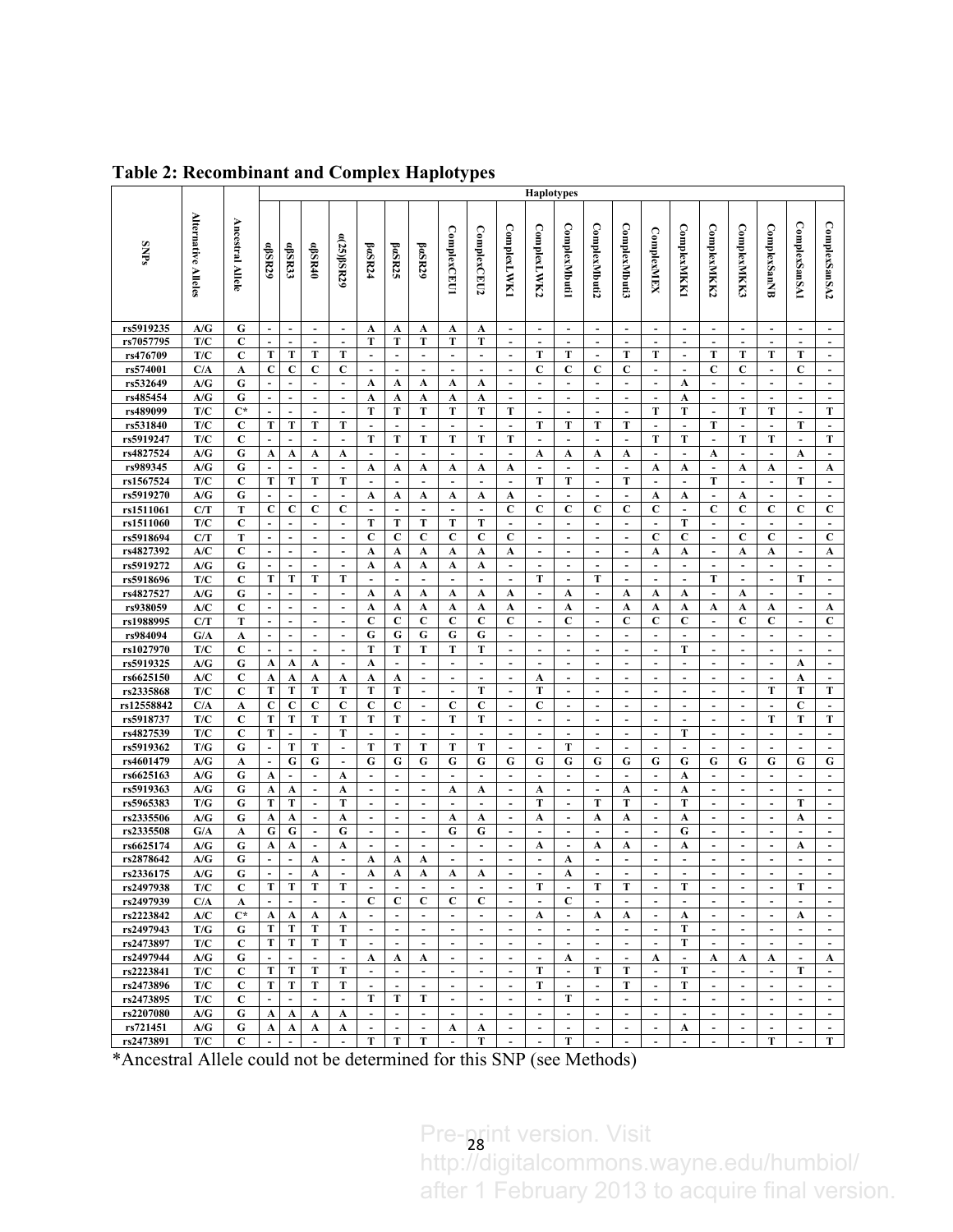| <b>Observed</b> |                                           |                                                             |  |  |  |  |  |  |  |
|-----------------|-------------------------------------------|-------------------------------------------------------------|--|--|--|--|--|--|--|
| Population      | Frequency<br>of<br>Alternate<br>Haplotype | <b>Frequency of</b><br><b>Single</b><br><b>Recombinants</b> |  |  |  |  |  |  |  |
| <b>CEU</b>      | 0.1188                                    | 0.0625                                                      |  |  |  |  |  |  |  |
| <b>TSI</b>      | 0.1570                                    | 0.0303                                                      |  |  |  |  |  |  |  |
| <b>LWK</b>      | 0.0435                                    | 0.0148                                                      |  |  |  |  |  |  |  |
| <b>MKK</b>      | 0.2081                                    | 0.0093                                                      |  |  |  |  |  |  |  |

**Table 3: Observed Frequencies of α/β Recombinants**

**Table 4: Expected Frequencies of α/β Recombinants**

| <b>Simulation Results</b>           |                                 |                                                    |                       |  |  |  |  |  |  |
|-------------------------------------|---------------------------------|----------------------------------------------------|-----------------------|--|--|--|--|--|--|
| Frequency<br>of Alternate Haplotype | Number of<br><b>Generations</b> | <b>Average Frequency of</b><br><b>Recombinants</b> | <b>Standard Error</b> |  |  |  |  |  |  |
| 0.05                                | 1500                            | 0.0896                                             | 0.0035                |  |  |  |  |  |  |
| 0.1                                 | 1500                            | 0.1752                                             | 0.0052                |  |  |  |  |  |  |
| 0.15                                | 1500                            | 0.2495                                             | 0.0052                |  |  |  |  |  |  |
| 0.2                                 | 1500                            | 0.3063                                             | 0.0056                |  |  |  |  |  |  |
| 0.05                                | 2000                            | 0.1009                                             | 0.0040                |  |  |  |  |  |  |
| 0.1                                 | 2000                            | 0.1839                                             | 0.0055                |  |  |  |  |  |  |
| 0.15                                | 2000                            | 0.2508                                             | 0.0063                |  |  |  |  |  |  |
| 0.2                                 | 2000                            | 0.3216                                             | 0.0054                |  |  |  |  |  |  |
| 0.05                                | 2500                            | 0.0927                                             | 0.0049                |  |  |  |  |  |  |
| 0.1                                 | 2500                            | 0.1780                                             | 0.0065                |  |  |  |  |  |  |
| 0.15                                | 2500                            | 0.2584                                             | 0.0054                |  |  |  |  |  |  |
| 0.2                                 | <b>2500</b>                     | 0.3143                                             | 0.0064                |  |  |  |  |  |  |
| 0.05                                | 3000                            | 0.0886                                             | 0.0053                |  |  |  |  |  |  |
| 0.1                                 | 3000                            | 0.1800                                             | 0.0066                |  |  |  |  |  |  |
| 0.15                                | 3000                            | 0.2548                                             | 0.0075                |  |  |  |  |  |  |
| 0.2                                 | 3000                            | 0.3257                                             | 0.0064                |  |  |  |  |  |  |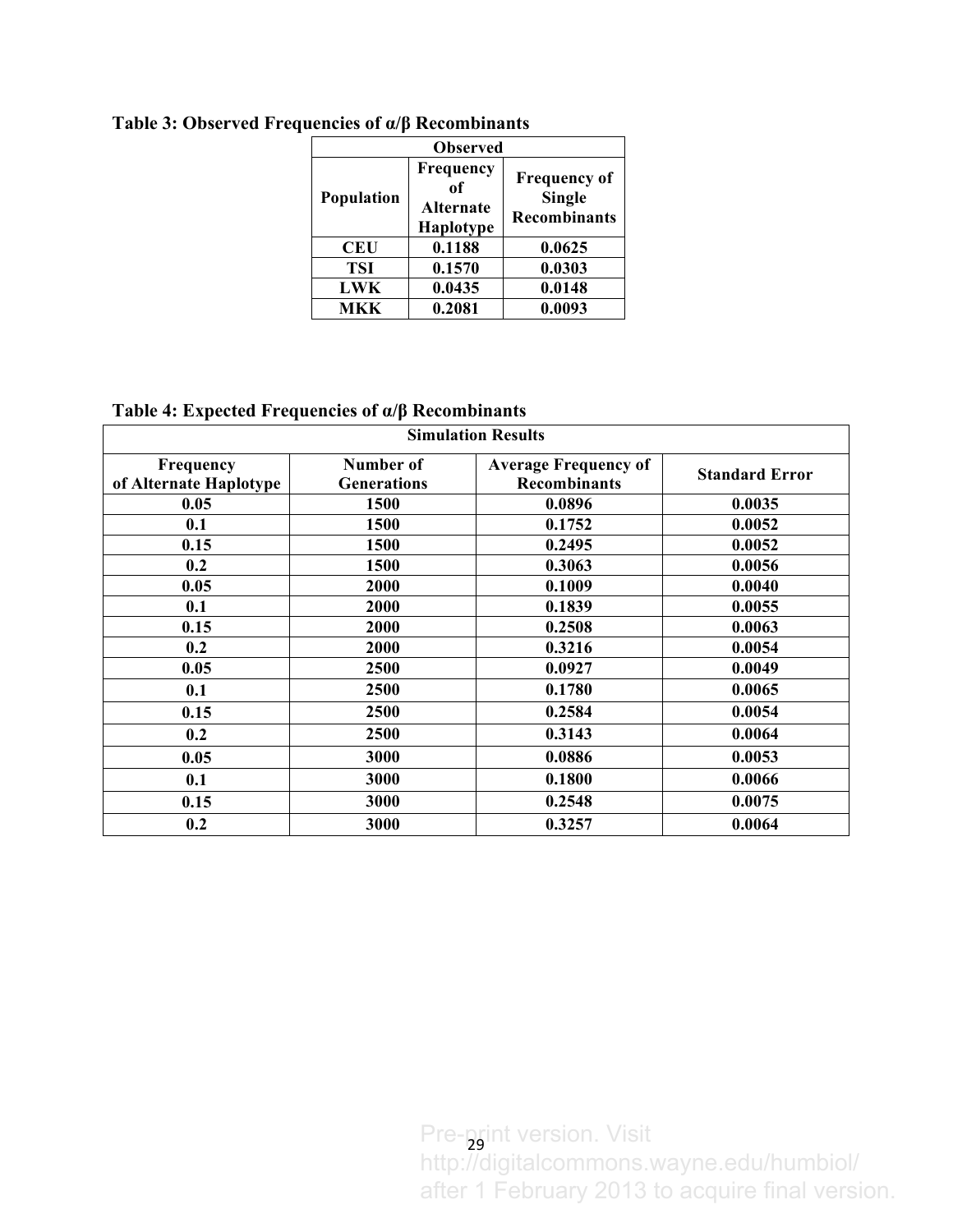#### **Figure Legends**

**Figure 1: Median Joining Network of CEPH-HGDP Individuals.** A) This network illustrates the possible mutational paths among the haplotypes formed by the 67 SNPs found in the 540KB region in the combined dataset. Each node represents an observed haplotype. In this portion of the figure, all nodes are of equal size to better illustrate the structure of the network. The lengths of the edges are proportional to the number of SNPs they represent. B) The same as in A) except that the size of the nodes in this portion of the figure are proportional to the incidence of the haplotype they represent.

**Figure 2: Haplotype Counts per Population.** A) The vertical bars represent the total number of chromosomes sampled from each CEPH-HGDP population. The blue portions of these bars represent the chromosomes that carry the α haplotype while the red portions represent the chromosomes that carry the β haplotype. The purple portions represent the chromosomes carrying complex haplotypes while the yellow portions represent chromosomes carrying all other haplotypes. The vertical black lines divide the populations into seven continental groups. See Appendix Table 5 for the names of the populations represented in this figure. B) The same as in A) for the HapMap and Khoisan populations. These populations are grouped by continent and dataset. The admixed HapMap populations (ASW, MEX) are also grouped together.

**Figure 3: Median Joining Network of Full Sequence Haplotypes.** This network illustrates possible mutational paths among haplotypes carried by 26 HapMap X chromosomes. These haplotypes were constructed using high coverage sequence data for the 540KB region. Blue nodes represent chromosomes from African populations, yellow nodes represent chromosomes form European populations, green nodes represent chromosomes from South Asian populations, purple nodes represent chromosomes from Asian populations, and red nodes represent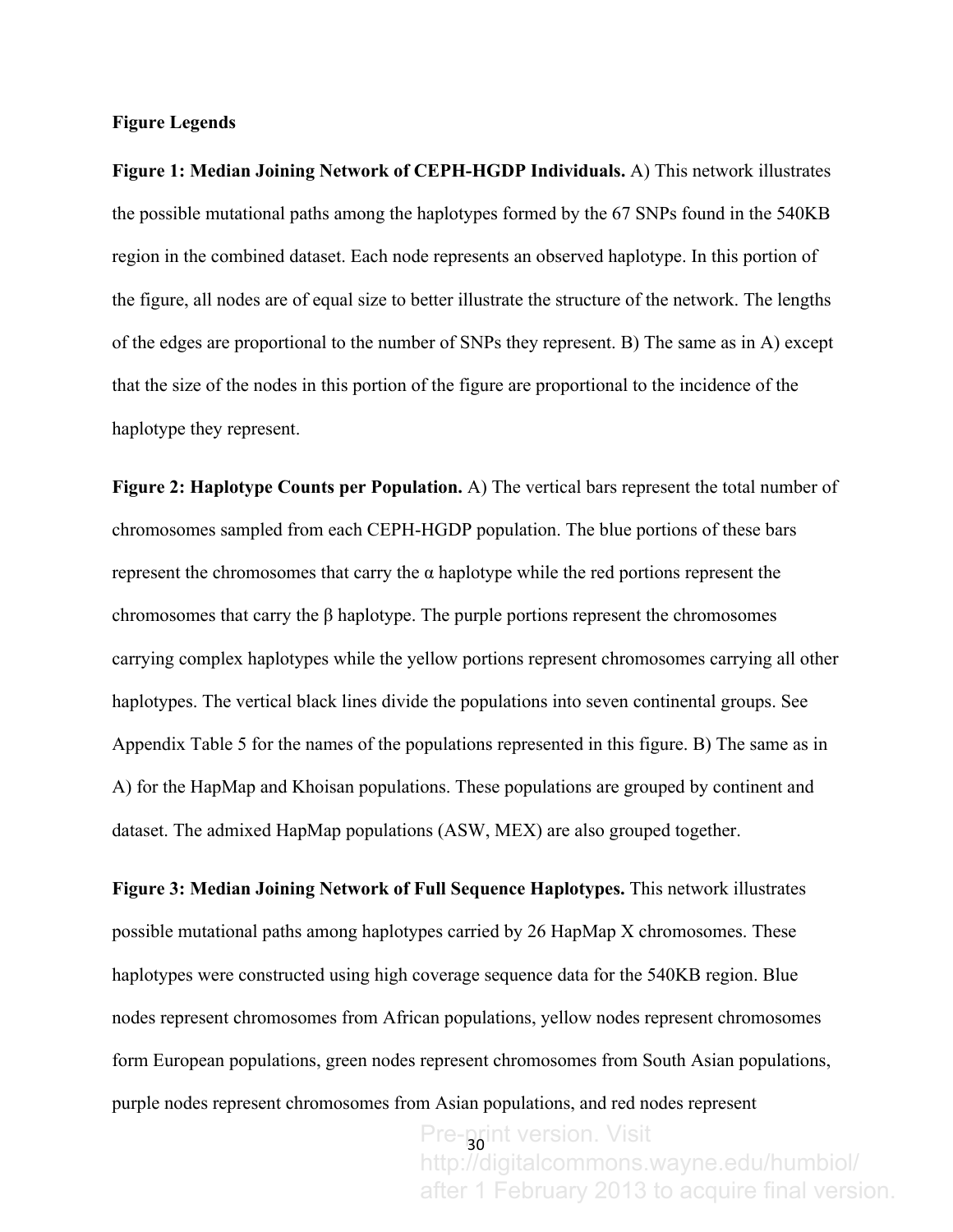chromosomes from admixed populations. All of the chromosomes in the bottom cluster carry the α haplotype and all the chromosomes in the top cluster carry the β haplotype. The long branch separating the two clusters represents 340 variable sites.

**Figure 4: Median Joining Networks of the α and β Haplotypes.** A) This network illustrates possible mutational paths among the haplotypes formed by the 67 SNPs found in the 540KB region in the combined dataset; only chromosomes carrying the α haplotype or one of its satellites are represented in this network. The size of each node is relative to the frequency of its respective haplotype. Each node is color-coded to represent the geographic origin of the chromosomes carrying the haplotype with purple representing chromosomes from European and Asian populations and yellow representing chromosomes from African populations. The lengths of the edges of the network are proportional to the number of SNPs they represent. B) The same as in A) except that only chromosomes carrying the β haplotype or one of its satellites are represented in this network. The color coding of the nodes is the same as in A).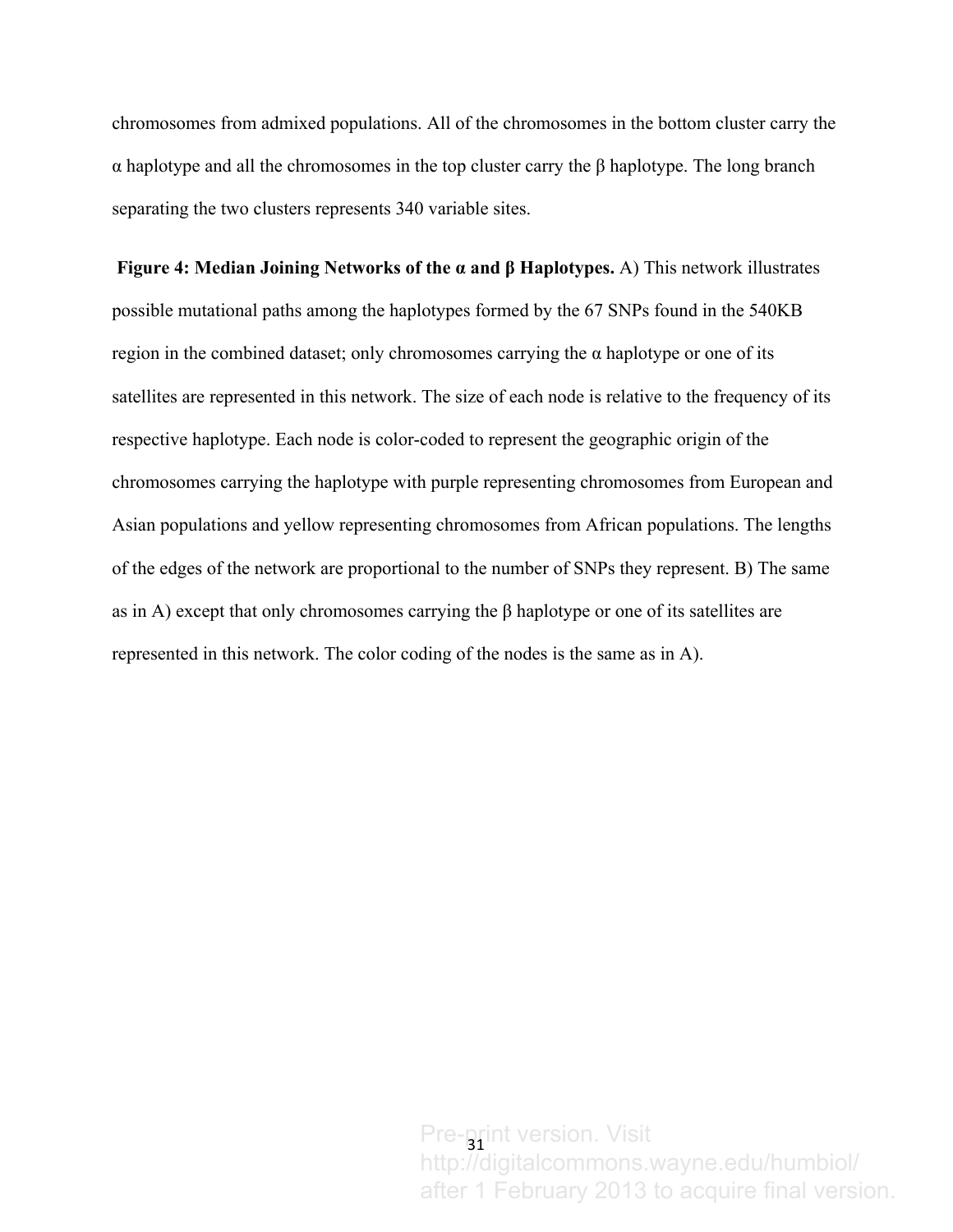**Figures**





# **Figure 1**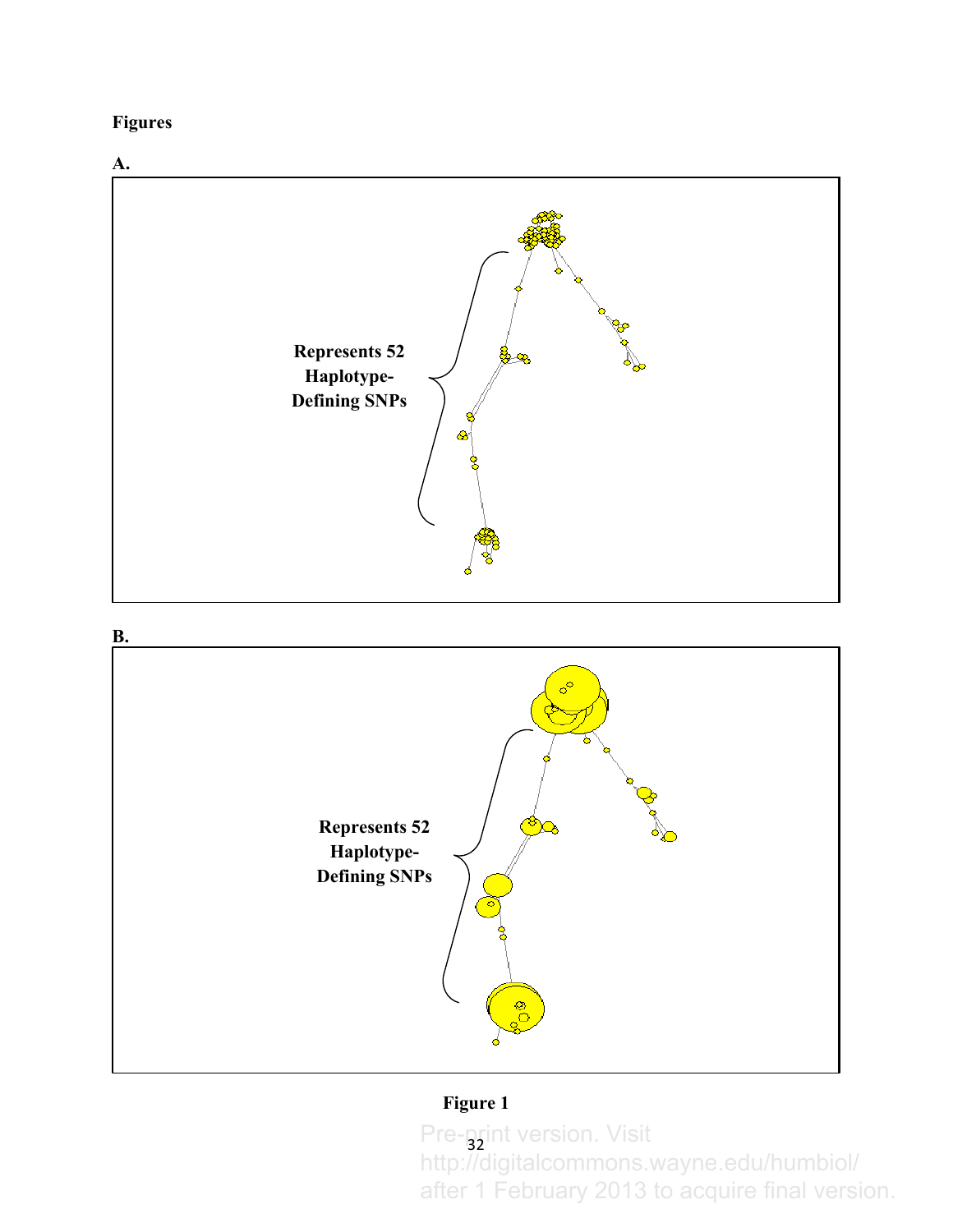



**Figure 2**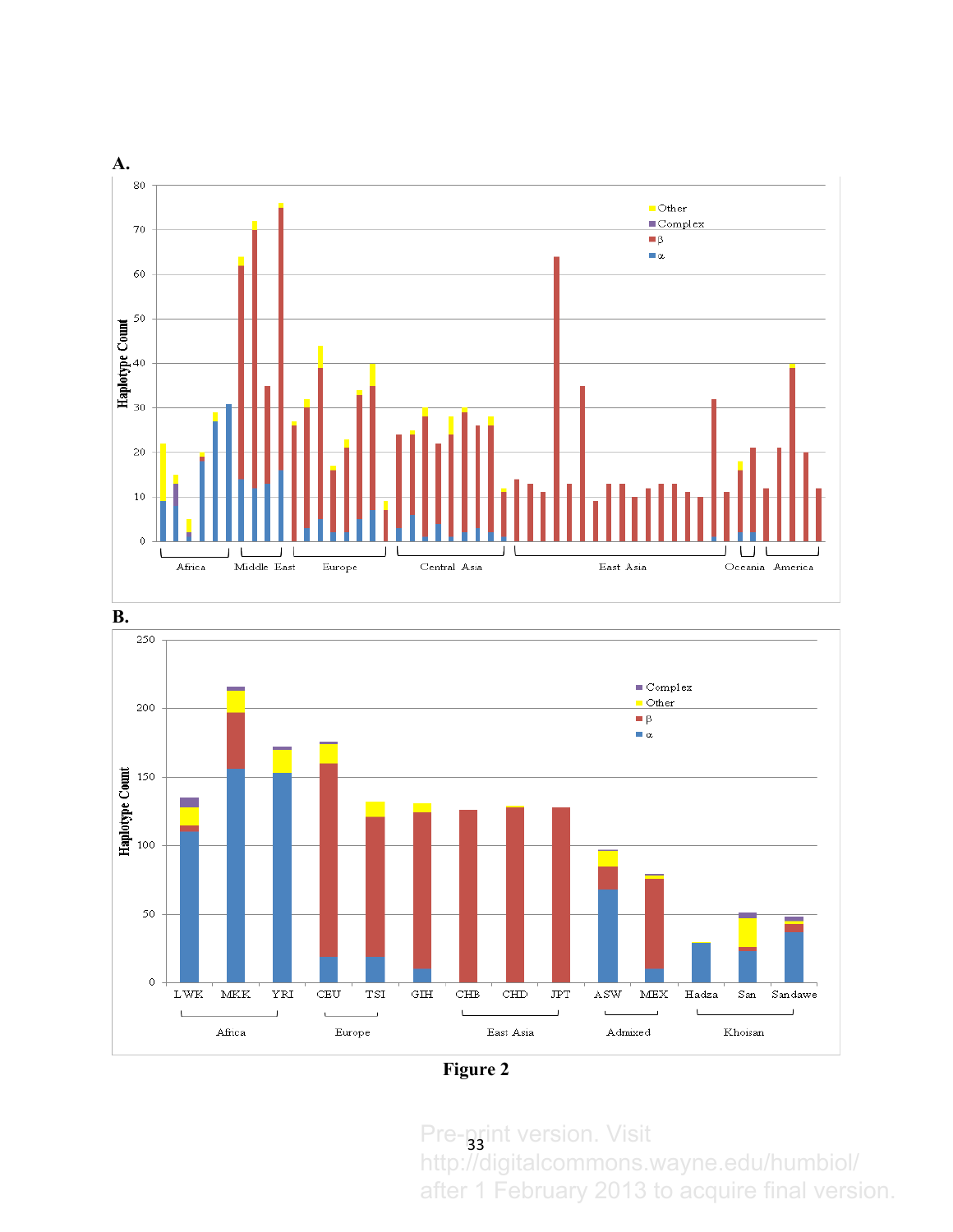

**Figure 3**